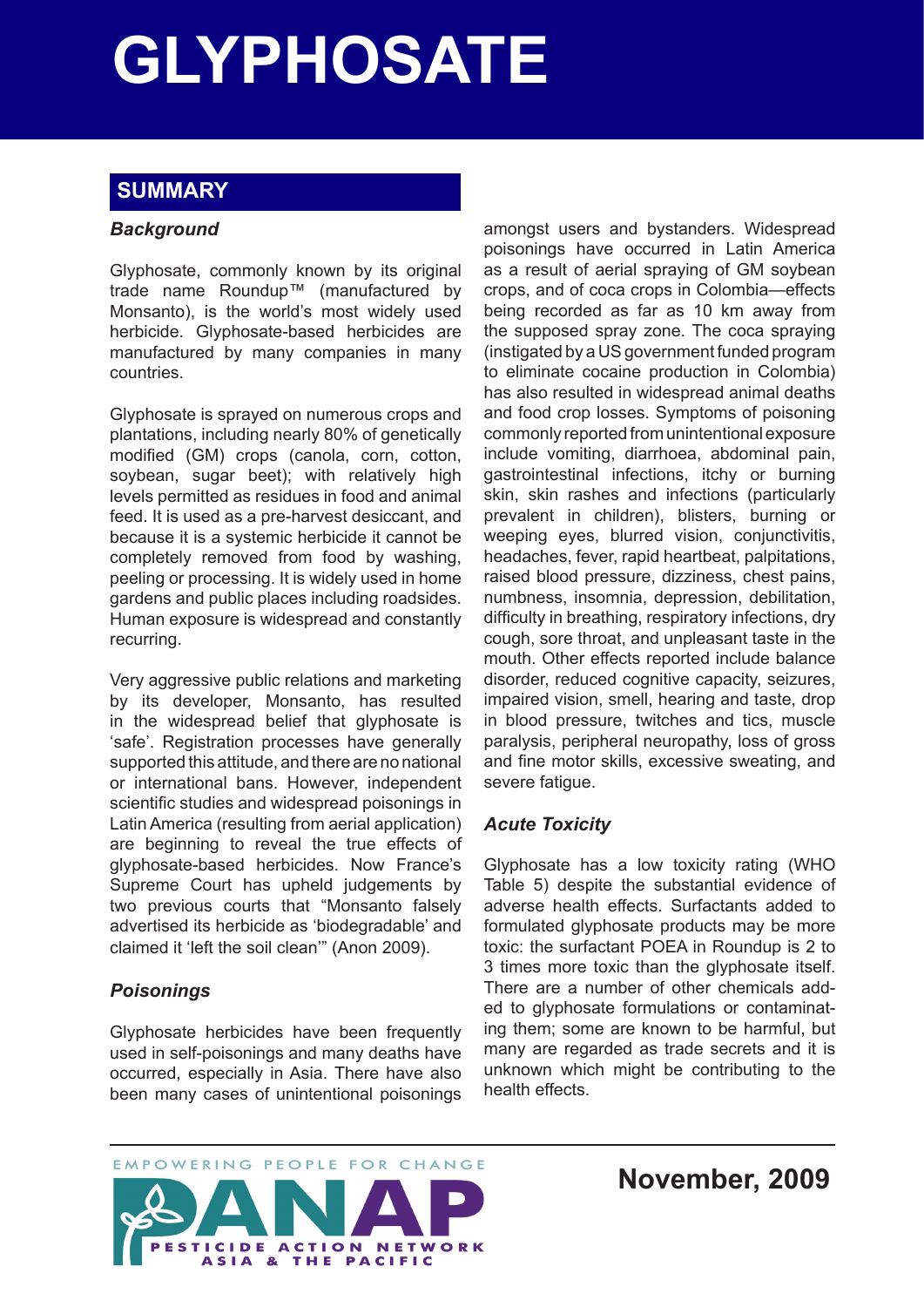## *Long-term Toxicity*

Recently scientists have found harmful effects on human cells at levels of glyphosate too low to have a herbicidal effect, some at levels similar to those found in food. These effects are amplified by the adjuvants in the Roundup formulation, which assist penetration of the cells by glyphosate. Several researchers have reported that glyphosate appears to accumulate in human cells.

#### *Cancer, genotoxicity, endocrine disruption, reproduction*

The International Programme on Chemical Safety (IPCS) and the United States Environmental Protection Agency (US EPA) have declared that glyphosate is not carcinogenic to humans. The US EPA originally classified glyphosate as a Group C "possible human carcinogen", then re-classified it as Group D "not classifiable as to human carcinogenicity", then as Group E "evidence of non-carcinogenicity in humans", and then in 2006 rephrased this as "Group E carcinogen with no evidence of human carcinogenicity".

Yet there is substantial laboratory and some epidemiological evidence that points to the opposite conclusion. Some researchers have concluded that glyphosate and its formulations clearly present a risk of carcinogenic, mutagenic, and reproductive effects on human cells.

Numerous laboratory studies have shown that glyphosate and the Roundup formulation can be genotoxic and endocrine disrupting. One study summarises these effects occurring at doses substantially lower than those used in agriculture, or permitted as residues: at 0.5 mg/kg (40 times lower than levels permitted in soybeans in the US) they were anti-androgenic; at 2 mg/kg they were anti-oestrogenic; at 1 mg/kg they disrupted the enzyme aromatase; at 5 mg/kg they damaged DNA, and at 10 mg/kg there were cytotoxic. These effects can result in crucial outcomes for sexual and other cell differentiation, bone metabolism, liver metabolism, reproduction, development and behaviour, and hormone dependent diseases such as breast and prostate cancer (Gasnier et al 2009).

Studies have demonstrated that glyphosate and/ or Roundup cause genetic damage in human lymphocytes and liver cells; bovine lymphocytes; mouse bone marrow, liver, and kidney cells; fish gill cells and erythrocytes; caiman erythrocytes; tadpoles; sea urchin embryos; fruit flies; root-tip cells of onions; and in Salmonella bacteria. Other studies have shown that it causes oxidative stress, cell-cycle dysfunction, and disruption to RNA transcription, all of which can contribute to carcinogenicity.

Laboratory studies have shown that very low levels of glyphosate, Roundup, POEA, and the metabolite AMPA all kill human umbilical, embryonic and placental cells. Roundup can reduce sperm numbers, increase abnormal sperm, retard skeletal development, and cause deformities in amphibian embryos.

Exposure to glyphosate-based herbicides, even at very low doses may result in reproductive and hormonal problems, miscarriages, low birth weights, birth defects, and various cancers especially haematological cancers such as non-Hodgkin's lymphoma, and hormonal cancers such as breast cancer.

Several epidemiological studies have linked exposure to glyphosate with non-Hodgkin's lymphoma, hairy cell leukaemia, multiple myeloma, DNA damage; and one study with spontaneous abortions and pre-term deliveries.

## *Neurological*

Glyphosate is assumed by regulators to have no neurological effects—the US EPA did not require neurotoxicity studies to be carried out for the registration of Roundup. However there is emerging evidence that glyphosate can affect the nervous system, and in particular areas of the brain associated with Parkinson's disease. In one case study glyphosate exposure was linked to 'symmetrical parkinsonian syndrome'. An epidemiological study of children identified a link with Attention-Deficit/Hyperactivity Disorder (ADHD).

#### *Other effects*

Glyphosate damages liver cells and interferes with a number of enzymes important in metabolism.

## *Environmental Effects*

The environmental effects of glyphosate of greatest concern are those that occur at a subtle level, and can result in significant disruption of aquatic and terrestrial eco-systems, including the agro-ecosystem.

## *Aquatic effects*

Glyphosate is water soluble, and is increasingly found in the environment at levels that have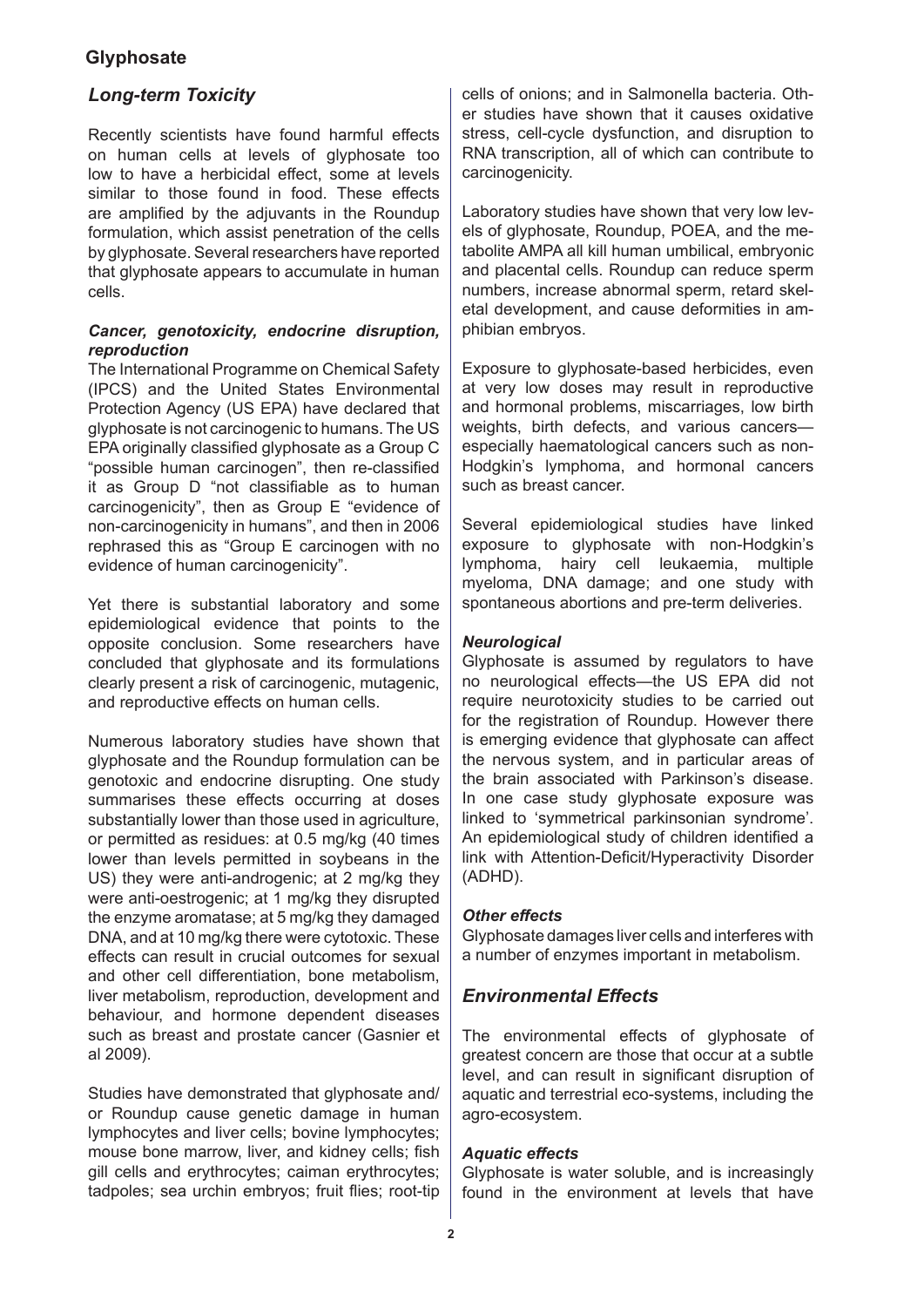caused significant effects on species that underpin the entire aquatic food chain. Glyphosate and/or Roundup can alter the composition of natural aquatic communities, potentially tipping the ecological balance and giving rise to harmful algal blooms. It can have profound impacts on microorganisms, plankton, algae and amphibia at low concentrations: one study showed a 70% reduction in tadpole species and a 40% increase in algae. Insects, crustaceans, molluscs, sea urchins, reptiles, tadpoles, and fish can all be affected, with vulnerability within each group varying dramatically between species. Effects include reproductive abnormalities, developmental abnormalities and malformations, DNA damage, immune effects, oxidative stress, modified enzyme activity, decreased capacity to cope with stress and maintain homeostasis, altered behaviour, and impaired olfaction that can threaten their survival. Amphibians are particularly vulnerable. Roundup is generally more toxic than glyphosate, especially to fish.

#### *Terrestrial effects*

#### Soil and plant health

As with the aquatic environment, it is the subtle effects causing disruption of the ecosystem that are of greatest concern, particularly effects on the agroecosystem. Glyphosate is toxic to some but not all soil microorganisms, altering microbial community dynamics in ways that are harmful to plants and to ecological balance. It increases microorganisms capable of metabolising the chemical. It can reduce some beneficial organisms such as saprophytic fungi that decompose dead plant material and are important for soil fertility. Numerous studies have shown that glyphosate stimulates the growth of a number of fungal pathogens that cause diseases in many crops. The upsurge in use of glyphosate in no-till agriculture has brought about a resurgence of some diseases. Glyphosate binds micronutrients in the soil and causes micronutrient deficiencies in plants that increase their susceptibility to disease, decrease their vigour, and produce micronutrientdeficient food crops. It can reduce the plant's production of lignin and phenolic compounds, which are also important for disease resistance. It can reduce nitrogen-fixation in legumes such as soybean.

Glyphosate can alter the nutritional composition of foods, for example the protein and fatty acid content of soybeans. It can cause iron deficiency in soybeans, which is a concern for human health as human iron deficiency is widespread.

#### Earthworms and beneficial insects

Glyphosate has adverse effects on some earthworms; and a number of beneficial insects useful in biological control, particularly predatory mites, carabid beetles, ladybugs, and green lacewings. It can also adversely effect other insects that play an important part in ecological balance such as springtails, wood louse, and field spiders.

#### Birds and other animals

Glyphosate use may result in significant population losses of a number of terrestrial species through habitat and food supply destruction. There have been reports of numerous deaths of livestock and domestic animals as a result of the aerial spraying of glyphosate in Colombia.

## *Environmental Fate*

#### *Soils*

Glyphosate is relatively persistent in soil, with residues still found up to 3 years later in cold climates. It is less persistent in warmer climates, with a half-life between 4 and 180 days. It is bound onto soil particles, and this was once thought to mean that glyphosate is not biologically active within soil, nor will it leach to groundwater. However it is now known that it can easily become unbound again, be taken up by plants or leach out, indicating a greater risk of groundwater contamination. It can reduce nitrogen and phosphate fertility of soils.

#### *Water*

Glyphosate is soluble in water, and slowly dissipates from water into sediment or suspended particles. Although it does break down by photolysis and microbial degradation, it can be persistent for some time in the aquatic environment, with a half-life of up to nearly 5 months, and still be present in the sediment of a pond after 1 year.

Residues of glyphosate have been found in a wide range of drains, streams, rivers, and lakes, in many countries including Canada, China, France, Netherlands, Norway, USA, and the UK. Urban use on road and rail sides is contributing significantly to this contamination, with residues being found in sewage sludge and wastewater treatment plants. Contamination of 'vernal pools'—pools that are shallow and disappear in dry weather—are a concern for amphibia, for which these water sources are critical.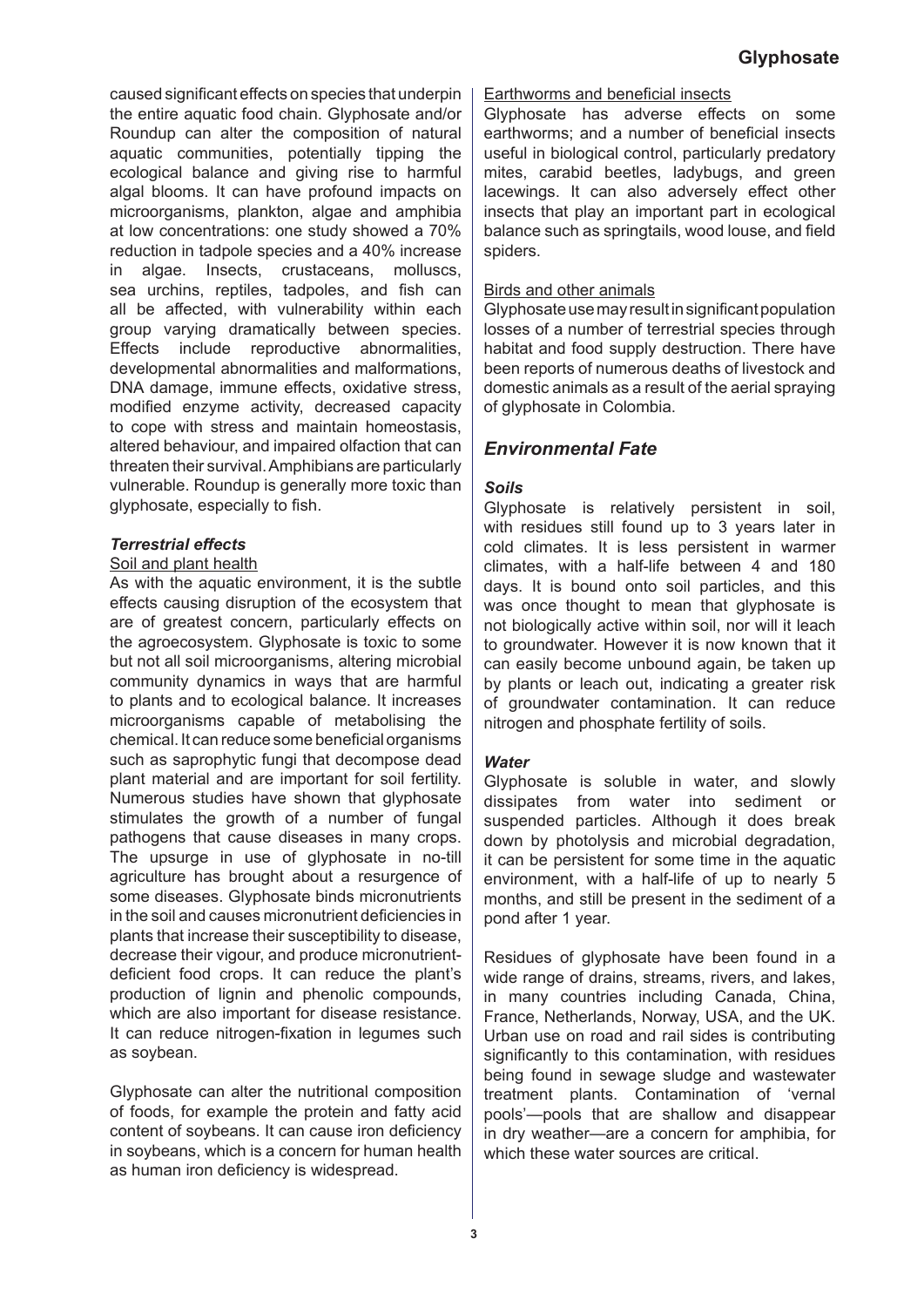Residues have also been found in groundwater in Canada, Denmark, the Netherlands, and USA. They have been detected in the marine environment off the Atlantic Coast of France; and in the rain in Belgium and Canada.

#### *Resistance*

Fourteen weeds in 14 countries have developed resistance to glyphosate. Most of this resistance has been caused by the repeated use of glyphosate in GM crops and no-till agriculture. Some has resulted from a gradual evolution of exposed weed species, and some from gene flow from GM crops to weed relatives. The latter has been observed with sugar beet in France, canola in Canada, creeping bentgrass in USA, and also with corn and soybean. Now even Monsanto is recommending the use of other herbicides in addition to glyphosate in Roundup-Ready crops (crops genetically modified to be tolerant of Roundup), to slow the onset of resistance in weeds.

## *Climate Change effects*

A number of glyphosate's adverse effects can be expected to increase with climate change: higher temperatures enhance glyphosate's reduction of chlorophyll and carotenoids in freshwater green algae, increase toxicity to fish, and increase susceptibility to *Fusarium* head scab in cereals.

## *Alternatives*

There are numerous design, mechanical and cultivational practices, as well as some nonchemical herbicides based on plant extracts, that can be used instead of glyphosate herbicides, depending on the weed species and the situation.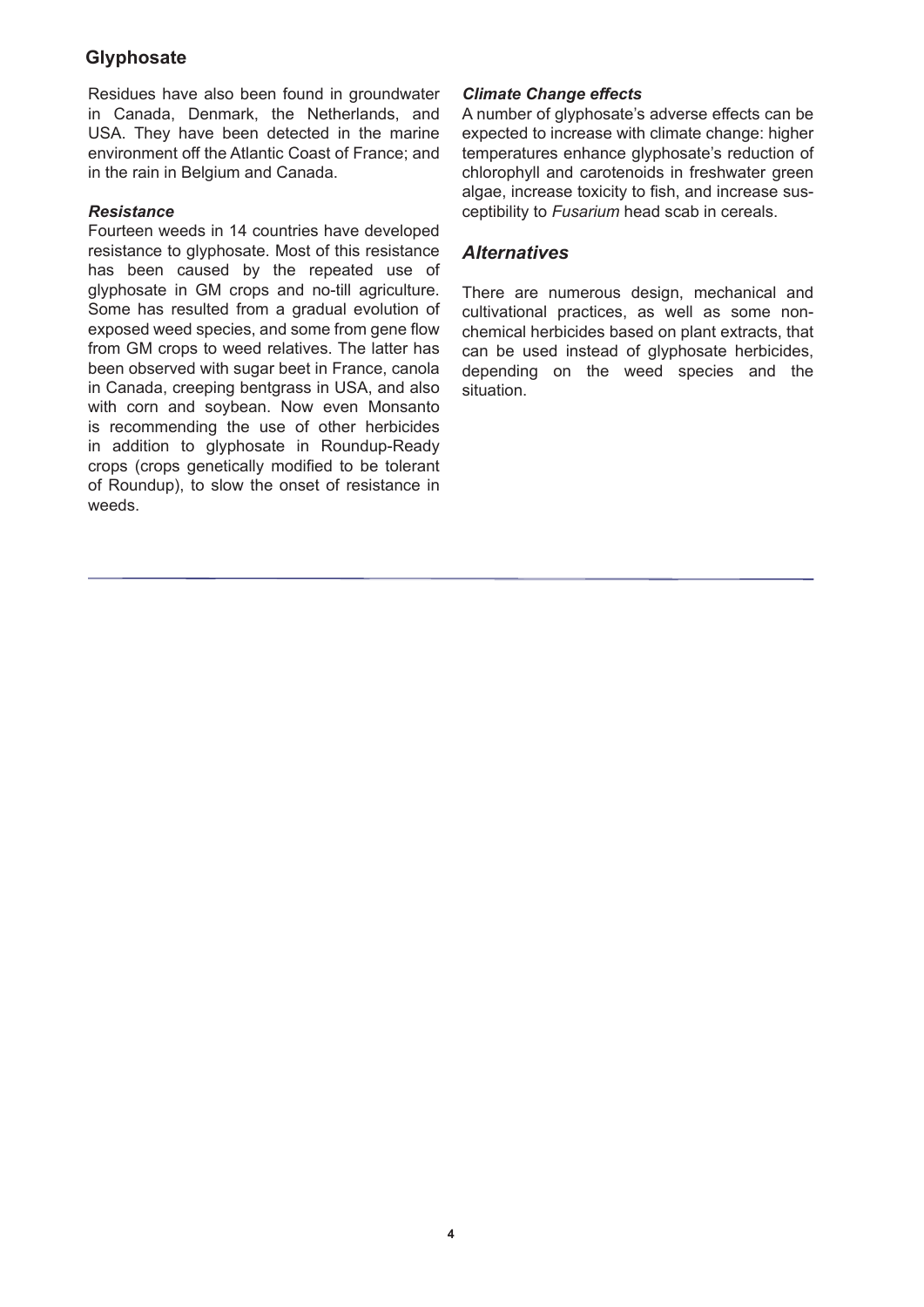# **Chemical Profile**

## *Common name*

**Glyphosate** 

## *Common trade name*

Roundup

# *Chemical names and form*

*N*-(phosphonomethyl)glycine

Glyphosate is a weak organic acid that consists of a glycine moiety (part of a molecule) and a phosphonomethyl moiety.

Technical grade glyphosate is a colourless, odourless crystalline powder, formulated as water-soluble concentrates and granules.

Most formulations contain the isopropylamine ammonium salt of glyphosate (glyphosate-isopropyl ammonium).

# *Molecular formula*

 $\rm C^{}_3H^{}_8NO^{}_5P$ 

# *Chemical group*

Phosphinic acid

# *Other related chemicals*

Glyphosate, diammonium salt Glyphosate, dimethylammonium salt (glyphosate dimethylamine) Glyphosate, ethanolamine salt Glyphosate, monoammonium salt (glyphosate sel d'ammonium) Glyphosate, potassium salt Glyphosate, sesquisodium (or sodium) salt Glyphosate, trimethylsulfonium salt (glyphosatetrimesium)

# *CAS numbers*

| Glyphosate                             | 1071-83-6   |
|----------------------------------------|-------------|
| Isopropylamine salt                    | 38641-94-0  |
| Monoamine salt                         | 114370-14-8 |
| Diammonium salt                        | 69254-40-6  |
| Sesquisodium salt                      | 70393-85-0  |
| Glyphosate-trimesium                   | 81591-81-3  |
| (Aminomethyl)phosphonic acid 1066-51-9 |             |

## *Trade names*

Because glyphosate is so widely used and is off-patent, there are now very many generic formulations—Malaysia alone had 311 registered formulations containing glyphosate in February 2009—so there is a very large number of trade names.

In many cases glyphosate formulations can be identified by the word G360, G450, G510, or G580, preceded by a trader's name. The number indicates the concentration of glyphosate in the formulation, i.e. G360 has 360 g/l of glyphosate.

In some cases only the term 'Herbicide' is used, preceded by a variety of names such as Farmers Own, Growers, Harvest, etc.

Others make a play on the original product 'Roundup' by including 'up' in the name (Bright Up, Conto-Up, Dry-Up, Farm Up, Foldup, Ken-Up, Kleenup, Klin-Up, Move-Up, Set-Up, Sunup, Take-Up, Touch Up, Wes-Up, Zap Up); or the opposite, 'down' (Touchdown, Turndown); or 'round' (Myround, Roundsate, Seround).

Some names are variations of the word glyphosate (Glifosate, Glifosato, Glyfo, Glyfosaat, Glyfosat, Glymax, Glyphogan, Glyphosat, Glyphotis); use the last syllable of glyphosate (Ancosate, Envisate, Farmfosate, Gofosate, Herbisate, Ken-phosate, Masate, Megasate, Narscosate, Pilarsate, Sulfosate, Sulfosato, Supresate, Tecforsate, Vefosate); or use the chemical constituent glycine (Glyacid, Glycel, Glycin). Many more trade names are in local languages.

Many other trade names bear no distinguishable relationship to Roundup or glyphosate. Some of these attempt to present a benign image (Aglow, Ecomax, Esteem, Granny's Herbicide, Lotus, Spirit, S-Star, Vision); but many more do just the opposite (Ammo, Armada, Arrow, Assassin, Avenger, Challenge, Decimate, E-Kill, Fire, Frontier, Harass, Hatchet, Knockout, Monster, Mustang, Pounce, Punch, Q-Weapon, Raider, Rival, Rodeo, Salute, Samurai, Scud, Sentry, Shoot, Siren, Slash, Smash, Squadron, Stampede, Sting, Swing, Thunder, Tomahawk, Trounce, Turbo, Typhoon, Wallop). Others just try to indicate the product kills weeds (Weedact, Weedcut, Weed-go, Weed Hoe, Weedo, Weego).

Some formulations combine glyphosate with other herbicides such as aminopyralid (Broadnet), 2,4- D (Bimasta, Campaign, Evo, Hat-trick, Kontraktor,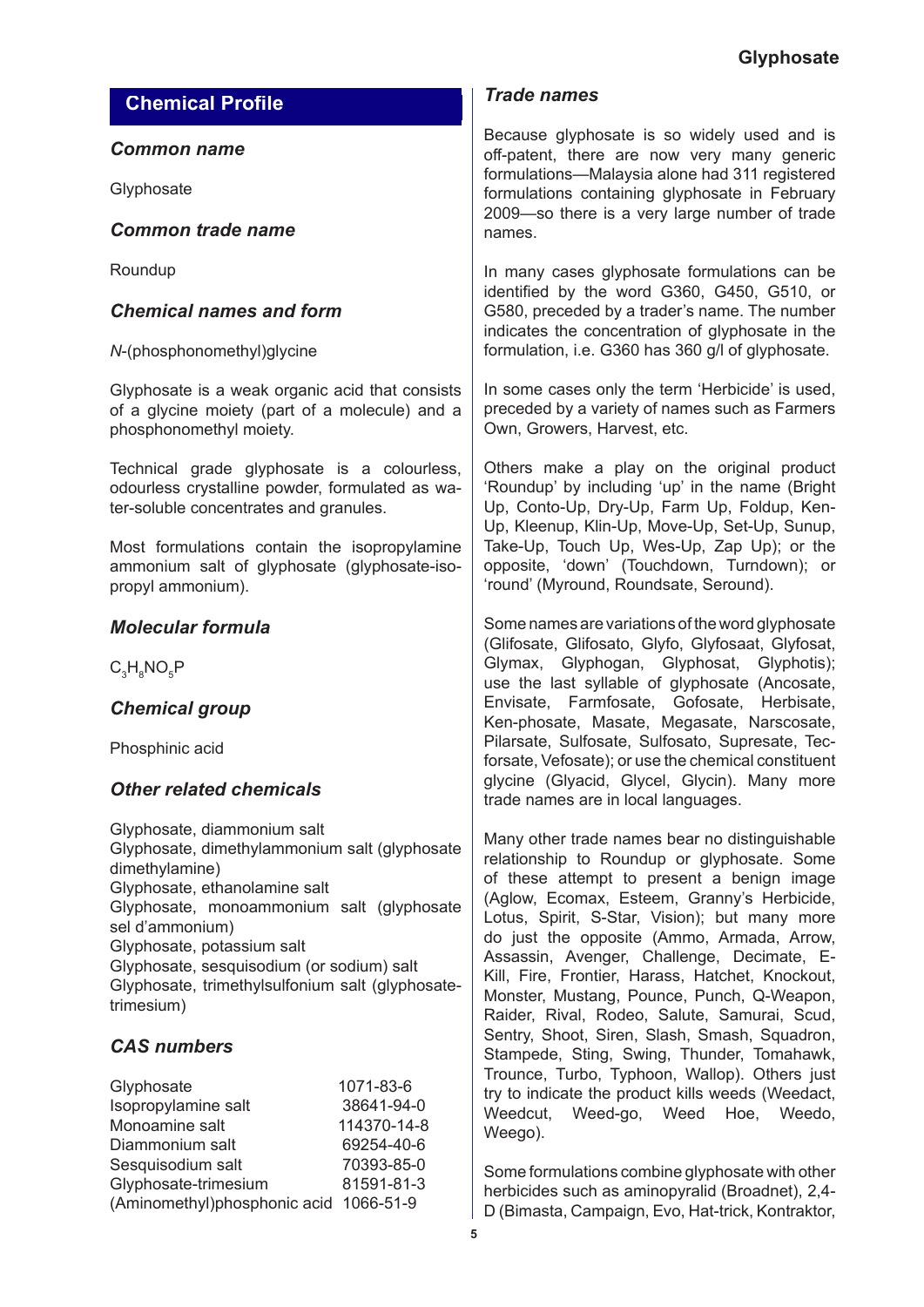Landmaster), dicamba (Fallowmaster), diquat (A-13692B), imazapyr (Tackle, Imasate), MCPA (Fusta, Rapid, Rextor, Panton), metsulfuronmethyl (Fusion), picloram (Fusta), pyrithiobac sodium (Staple Plus, a pre-plant herbicide for glyphosate-resistant soybeans), simazine (Ricochet), terbuthylazine (Folar, Terminate), and triclopyr (Glytron). The formulation Tag G2, registered in New Zealand, contains glyphosate, amitrole, oxyfluorfen, and terbuthylazine.

# *Inerts and contaminants*

Glyphosate formulations may contain a number of so-called 'inert' ingredients or adjuvants, most of which are not publicly known as in many countries the law does not require that they be revealed. Some information is available about formulations sold in the US, and the following list of 'inerts', provided by Cox (2004), can be expected to be found in products in many other countries. The list is not exhaustive.

## *POEA (polyoxyethylene alkylamine)*

This is the most well known inert as it is contained in the original Roundup formulation. Registration data in New Zealand showed Roundup contained 18% POEA (Watts 1994).

• eye irritant, toxic to fish

## *Propylene glycol*

genetic damage, reduced fertility, and anaemia in laboratory tests •

## *Glycerine*

- genetic damage in human cells and laboratory animals •
- reduced fertility in laboratory animals •

## *Sodium sulfite*

genetic damage in human cells and laboratory animals •

## *Sodium benzoate*

- genetic damage in human cells and laboratory animals •
- developmental problems and reduced newborn survival in laboratory animals •

#### *Sorbic acid*

- severe skin irritant •
- genetic damage in laboratory tests •

## *Sodium salt of o-phenylphenol*

- skin irritant •
- genetic damage and cancer in laboratory animals •

#### *Light aromatic petroleum distillate*

reduced fertility, and growth of newborns, in laboratory animals •

#### *Methyl p-hydroxybenzoate*

genetic damage in laboratory animals •

#### *3-iodo-2-propynyl butyl carbamate*

thyroid damage and decreased growth in laboratory animals •

#### *5-chloro-2-methyl 3(2H)-isothiazolone*

genetic damage and allergic reactions in laboratory tests •

Other constituents of surfactants recommended for use with Monsanto's Rodeo formulation include:

- polyol fatty acid esters •
- polyoxyethyl polyol fatty acid esters •
- paraffin base petroleum oil •
- propionic acid •
- alkylpolyoxyethylene ether •
- octylphenoxypolyethoxyethanol skin and eye irritant •
- n-butanol •
- compounded silicone •
- nonylphenoxypolyethoxyethanol also used as a spermicide •
- silicone antifoam compound •
- isopropanol •
- polydimethylsiloxane •

## (Diamond & Durkin 1997)

Impurities found in technical grade glyphosate include *N*-nitroso-*N*-phosphonomethyl-glycine (also called *N*-Nitrosoglyphosate) (US EPA 1993). *N*-nitroso compounds are "genotoxic, carcinogenic to animals, and may play a role in human cancer development" (Hebels et al 2009).

Registration data for Roundup in New Zealand showed the presence of 1% sulphuric acid and trace amounts of phosphoric acid (Watts 1994).

POEA is contaminated with 1,4-dioxane, reported at levels of 0.03% by the US EPA in 1991. This substance causes liver and nasal cancer in laboratory rodents (NTP 2005; Kano et al 2009) and is "reasonably anticipated to be a human carcinogen" (NTP 2005).

It is clear, then, that exposure to a glyphosatebased herbicide entails exposure to a wide range of other chemicals as well as the glyphosate, about which little information is available and the full health effects of which have not been established. Some, such as POEA, are known to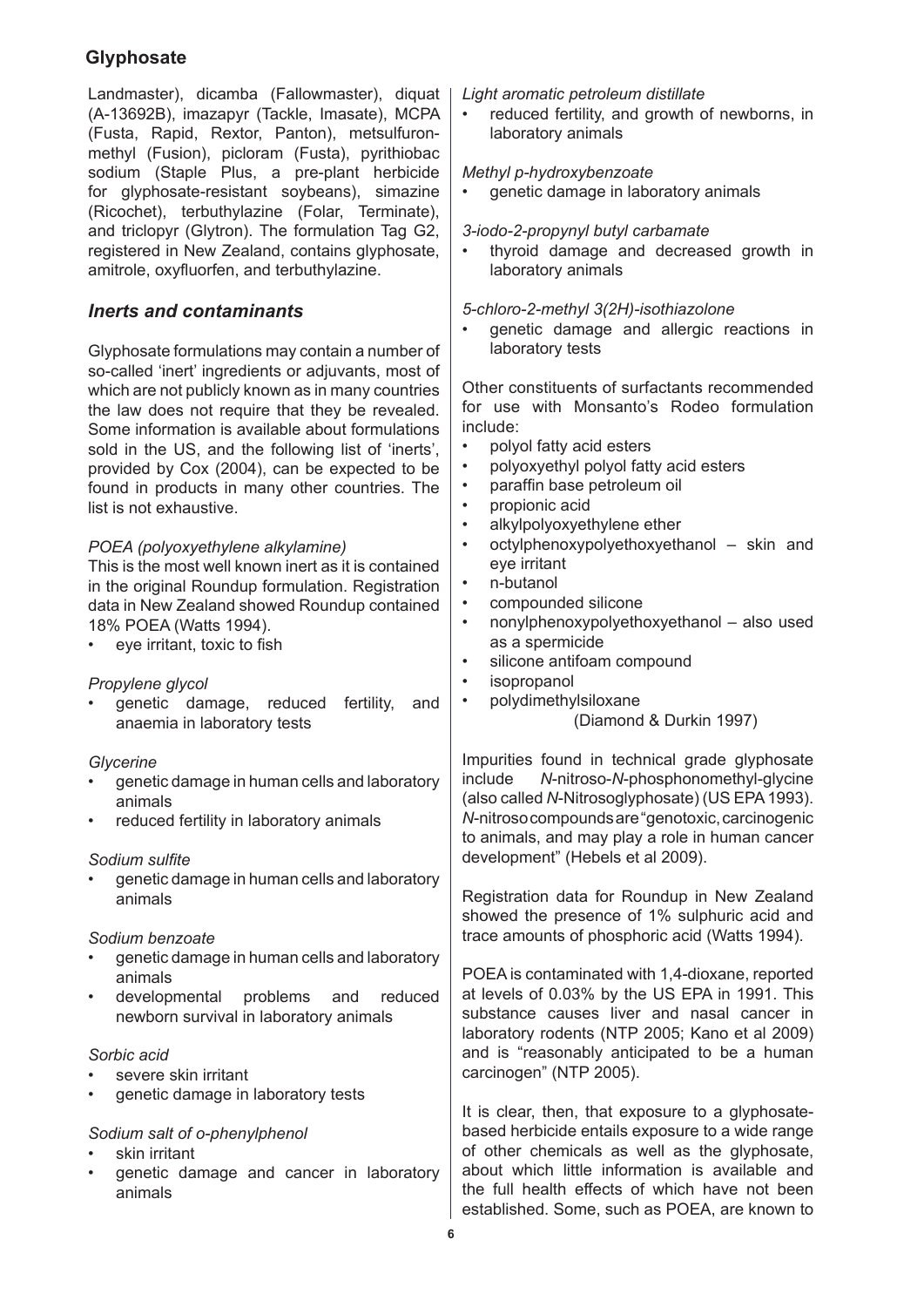be more acutely toxic than the glyphosate itself. Others are clearly capable of causing serious chronic effects.

# *Metabolites*

The main metabolite of glyphosate is (aminomethyl) phosphonic acid (AMPA).

*N*-acetyl-glyphosate (also called *N*-acetyl-*N*-(ph osphonomethyl)glycine) is a metabolite formed when glyphosate is applied to genetically modified 'Optimum Gat' soybean (FR 2008). It is assumed by the US EPA (2008) to be "toxicologically equivalent to glyphosate".

*N*-acetyl-glyphosate is in turn metabolised to *N*acetyl (aminomethyl)phosphonic acid (*N*-acetyl-AMPA)—which is considered by the US EPA to be of low toxicity and "of limited concern" (FR 2008).

# *Mode of action in weeds*

The commonly accepted explanation of glyphosate's mode of action is as follows: glyphosate inhibits the enzyme 5-enolpyruvylshikimate 3-phosphate synthase, which is essential for the formation of aromatic amino acids (phenylalanine, tyrosine, tryptophan) in plants, by what is commonly referred to as the shikimic pathway. Without amino acids the plants cannot make protein; growth ceases, followed by cellular disruption and death. The shikimic pathway is not found in the animal kingdom, hence glyphosate was thought to be "relatively non-toxic to mammals" (Anadón 2009).

However, there may be more to it than that: after glyphosate is absorbed through the foliage, it is translocated within the plant, down to the roots and released into the rhizosphere (soil surrounding the roots) (Kremer & Means 2009), where it disrupts the soil and root microbial community. As much as 80% of glyphosate absorbed after foliar application is translocated to the shoot apex and root tips (Cakmak et al 2009). Glyphosate's herbicidal action is now suggested to be in part due to, on the one hand stimulation of soil-born pathogens which colonise the roots of the plants, and on the other hand the reliance of many plant defences on the shikimic acid pathway—so that the combination of increased pathogens and increased susceptibility to them is an important element in the death of the plant (Johal & Huber 2009). As far back as 1984 Johal & Rahe demonstrated that the death of bean

plants treated with glyphosate resulted from parasitisation by fungal root rot pathogens in the growth medium (refer to section on Plant diseases for more on this).

## *Uses*

Glyphosate is believed to be the world's most heavily used pesticide (Duke & Powles 2008b), with over 600 thousand tonnes used annually (CCM International 2009b).

It is a broad spectrum (non-selective), systemic, post-emergence herbicide used to control annual and perennial plants including grasses, sedges, broadleaf weeds and woody plants. It is used for crops, orchards, glasshouses, plantations, vineyards, pastures, lawns, parks, golf courses, forestry, roadsides, railway tracks, industrial areas, and home gardening.

It is used for pre-harvest desiccation of cotton, cereals, peas, beans, and other crops; for root sucker control; and for weed control in aquatic areas.

The sodium salt (Quotamaster) is used as a growth regulator on sugar cane—to hasten ripening, enhance sugar content, and promote earlier harvesting—and on peanuts.

Glyphosate is also used to destroy drug crops grown in Colombia. Since 2000, the USA has been funding the Colombian government to aerial spray crops of coca and opium—in 2006 alone 171,613 hectares were sprayed. The area sprayed has increased every year since 2000, with a 24% increase from 2005 to 2006 (Leahy 2007). The product used is Roundup-Ultra containing 43.9% glyphosate, POEA, and another adjuvant, Cosmo-Flux 411 F.

Weak solutions of the Roundup formulation are used to devitalise some plant material before importation into Australia and New Zealand to reduce biosecurity risks by preventing propagation of the plant material. For example, the New Zealand biosecurity authority requires that the stems of cut flowers and foliage are immersed to within 50 mm of the flower in a 0.5% solution of Roundup for 20 minutes—this reputedly prevents propagation but allows about a week of shelf life (MAF 2002).

Glyphosate is patented as a synergist for mycoherbicides (natural fungi used for biological control of weeds), as it enhances the virulence of the fungi (Johal & Huber 2009).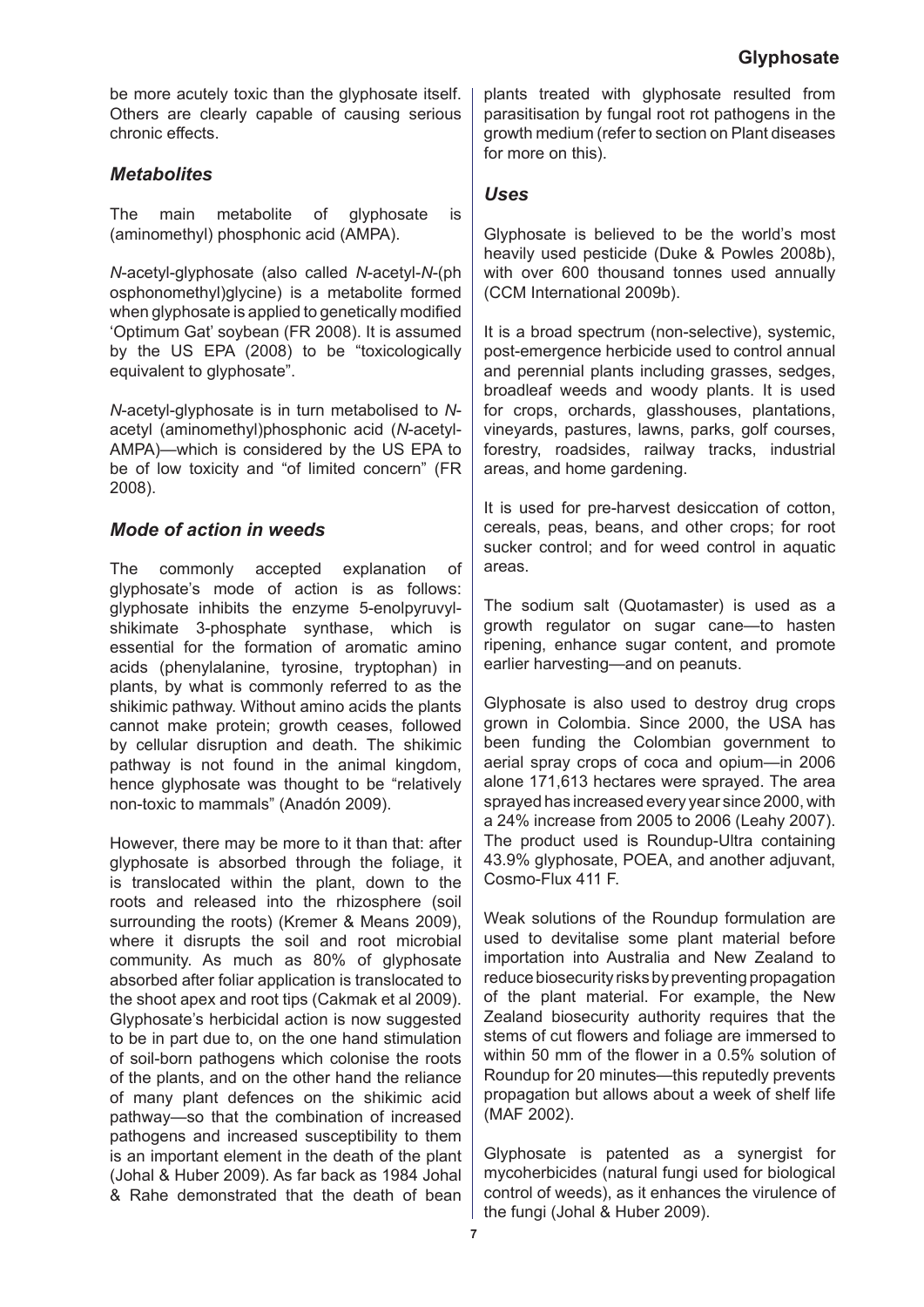Glyphosate is applied by a wide-range of methods, including backpack sprayers, aerial spraying, ground broadcast sprayers of various types, shielded and hooded sprayers, wiper applications, sponge bars, injection systems, and controlled droplet applicators.

The main drivers for global glyphosate use in recent years have been no-till farming, biofuels production and, especially, the development of plants genetically modified to be tolerant of glyphosate (CCM International 2009a). The growing of GM corn, cotton, and soybean in the USA is credited with the eight-fold increase in glyphosate use between 1995 and 2005 (Johnson et al 2009).

## *Genetically modified (GM) crops*

The first glyphosate-tolerant crop was soybean, introduced in the United States in 1996 (Dill et al 2008).

Now, over 80% of the current GM crop acreage worldwide is planted in 4 herbicide-tolerant crops, the vast majority of which are tolerant to high levels of glyphosate (a small amount are tolerant to glufosinate ammonium). The crops are soybean, maize, canola, and cotton, grown mainly in USA, Canada, Argentina, Brazil, and Paraguay (Villar & Freese 2008). By 2008 glyphosate-tolerant soybean was grown on 65.8 million ha (53% of global GM crops), maize on 37.3 million ha (30% of global GM), and cotton on 15.5 million ha (12% of global GM) (Yamada et al 2009).

About 95% of Argentina's annual crop of 47 million tonnes of soybean is the GM Roundup Ready soybean; 200 million litres of glyphosate are applied to it every year, mainly by aerial spraying. This monocultural soybean is grown on 42 million acres, accounting for nearly 50% of all farmland in Argentina (Trigona 2009; Valente 2009).

Bolivia also grows soybean; and Australia grows glyphosate-tolerant cotton and canola (ISAAA 2008). By 2007 about 75% of Australia's cotton was glyphosate-tolerant (Werth et al 2008).

In 2008, glyphosate-tolerant sugar beet was introduced in Canada and USA (James 2008).

On 24 June 2009, the U.S. Court of Appeals "reaffirmed its previous decision to uphold a ban on Roundup Ready (RR) alfalfa, because it could cause irreversible harm to organic and conventional crops, damage to the environment, and economic harm to farmers" (CFS 2009). About 100,000 ha of the GM alfalfa was grown in the USA in 2007 (James 2007).

Glyphosate-tolerant wheat and glyphosatetolerant creeping bentgrass (turf grass for golf courses) have also been developed by Monsanto, but have not been commercialised.

Pioneer Hi-Bred International, a subsidiary of DuPont, has been developing glyphosatetolerant corn and soybean containing the trait called 'Optimum Gat'. It proposes that the DuPont herbicide Staple Plus (containing glyphosate and pyrithiobac sodium) be used as a pre-plant herbicide, 10 months before planting (US EPA 2008). It also planned to introduce the trait into cotton and other crops (Pioneer 2007). Introduction of the corn is scheduled for 2010 and the soybean for 2011, once regulatory approval has been achieved (Gullickson 2009). However there appears to be some problems with the trait, and Monsanto is now suing DuPont (Monsanto 2009).

# **Manufacturers**

The original manufacturer of glyphosate herbicides was the Monsanto Company of St Louis, Missouri, USA. It still manufactures them under various trade names including the original Roundup. However since the patent on Roundup expired, many other companies in many countries now also manufacture glyphosatebased herbicides. China is the largest producer, with its production capacity accounting for more than 40% of the global total (CCM International 2009b).

# **Regulatory Status**

Glyphosate was first registered in the USA in 1974; it is now registered worldwide and is the most commonly used herbicide, especially on GM crops.

Very little regulatory action has been taken against glyphosate. In May 2009, the Environmental Lawyers Association of Argentina filed a lawsuit in Argentina's Supreme Court for a ban on glyphosate, citing the study by Professor Carrasco's team (reported in the section on Reproductive toxicology). Argentina's defence ministry has banned the planting of glyphosatetolerant soybean on lands it rents to farmers. Early in 2009 a court order banned crop spraying of soybean fields near Ituzaingó Anexo suburb of the central Argentinean city of Córdoba after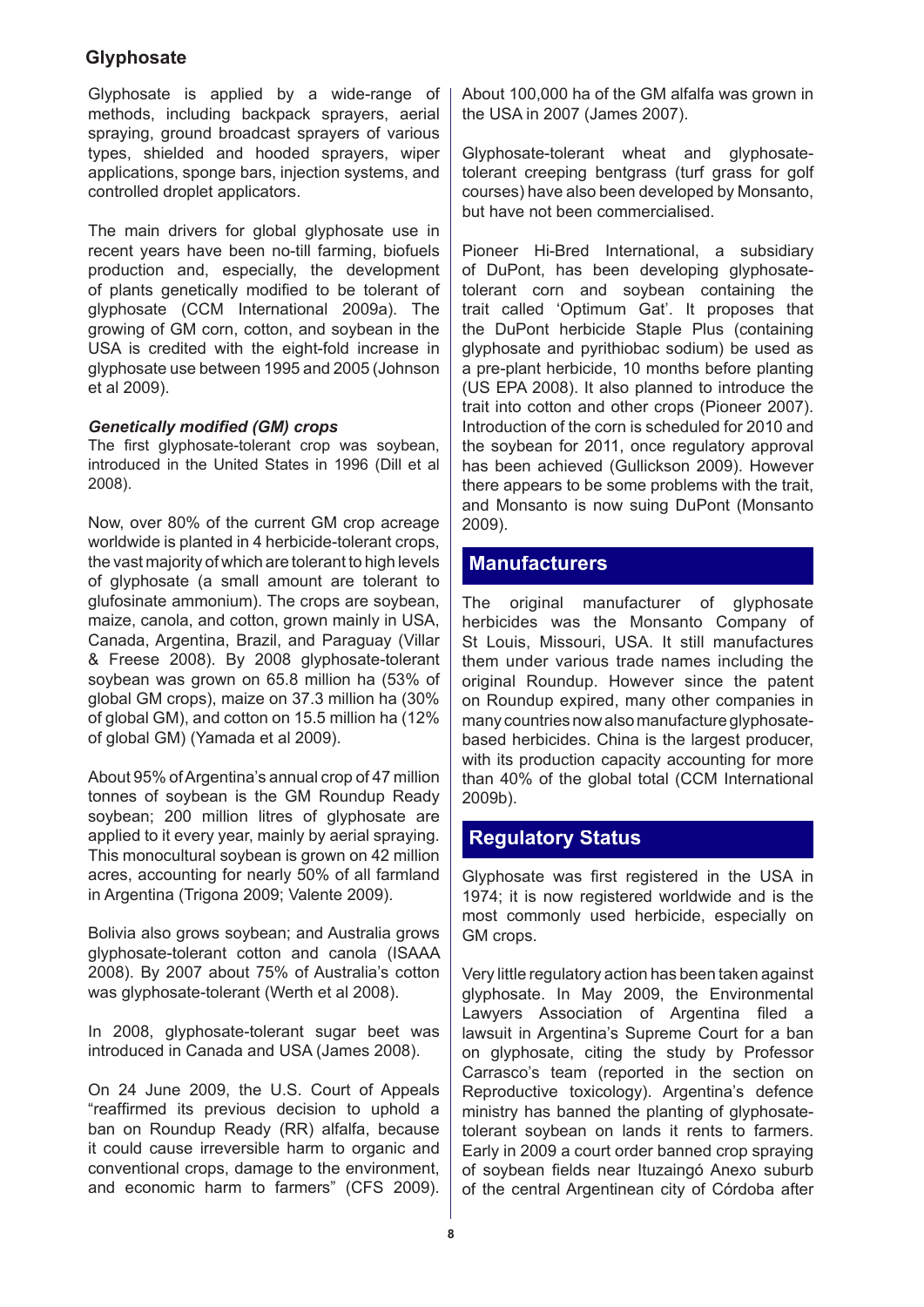multiple health complaints. The ban now applies to all fields within 1,000 metres of residential areas in the province of Córdoba (Misculin 2009; Trigona 2009).

#### *International regulatory action* None taken to date.

# **Toxicological Assessment**

The toxicity database for glyphosate is considered by the US EPA (2006) to be "complete and without data gaps". However the US EPA did not require developmental neurotoxicity studies; neither did it require studies of its impact on hormones, or studies of inhalation toxicity.

Most of the studies used for registering glyphosate-based herbicides have been carried out on laboratory animals, often using high levels of exposure to demonstrate visible effect. More recent advances in testing using cell cultures have enabled toxicity of low levels of glyphosate to be determined with much higher sensitivity, eliciting the subtle effects that can be of profound importance to the organism. However, the results of these latter studies have generally not been used for registering the herbicides, and therefore registration outcomes do not reflect the potential and actual effects of glyphosate. Both types of studies are reported here.

## *Absorption and distribution*

About 30-36% of glyphosate is absorbed through the gastrointestinal tract in laboratory animals, with 97.5% excreted unchanged in the faeces and urine together with small amounts of the metabolite AMPA. Less than 1% of the absorbed dose remains in the carcass, and this is primarily in the bone according to the US EPA (2006).

Absorption through the skin is said to be "low" (US EPA 1993), less than 3% (EC 2002).

Small amounts of glyphosate can be absorbed through the skin from contaminated clothing: one study showed that absorption from cotton fabric was 0.74%, half of that absorbed from an aqueous solution (1.42%) in the same study (Webster et al 1996).

Glyphosate is poorly metabolised in animals (<0.5%), to AMPA, according to the US EPA (1993). More recently, Anadón et al (2009) found 6.49% metabolism.

Poor absorption and rapid elimination of glyphosate are the reasons usually given for the assumption that normal exposure (i.e. not intentional self-poisoning) to glyphosate is unlikely to result in systemic effects (e.g. Williams et al 2000, an often-cited review).

However, recent independent work has shown that both glyphosate and AMPA were eliminated slowly from plasma and, although bioavailability was only 23.21%, it is likely that glyphosate is distributed throughout the body by the blood's circulation and there may be considerable diffusion of it into tissues to exert systemic effects (Anadón et al 2009).

Although Williams et al (2000) state that glyphosate does not bioaccumulate, recent findings by Professor Carrasco of Argentina indicate that glyphosate might be accumulating in cells (Valente 2009; Trigona 2009; Ho 2009).

# *Acute toxicity*

The International Programme on Chemical Safety (IPCS) regards glyphosate as having very low acute toxicity to laboratory animals (IPCS 1994). However the commonly used surfactant, POEA, is at least four times more toxic than glyphosate.

US EPA (2006) toxicity categories for glyphosate:

- oral = category IV •
- inhalation = category: none •
- dermal = category IV •
- eye irritation = category III •
- skin irritation = category IV •

The World Health Organisation Recommended Classification by Acute Hazard for glyphosate (WHO 2005):

Class 5. •

## *Lethal doses*

The lethal dose,  $LD_{50}$ , is the dose that kills 50% of test animals.

## 1. Glyphosate

- Oral  $LD_{50}$  rat = >5,000 mg/kg •
- Dermal  $\overline{LD}_{50}$  rabbit = >5,000 mg/kg •
- (US EPA 1993; IPCS 1994) •
- Inhalation  $LC_{50}$  rat = >5 mg/l (EC 2002) •

## 2. Roundup

- Oral  $LD_{50}$  rat = >5,000 mg/kg •
- Dermal  $LD_{50}$  = >5,000 mg/kg •
	- Inhalation  $LC_{50}$  rat = 3.18 mg/kg

(Williams et al 2000)

•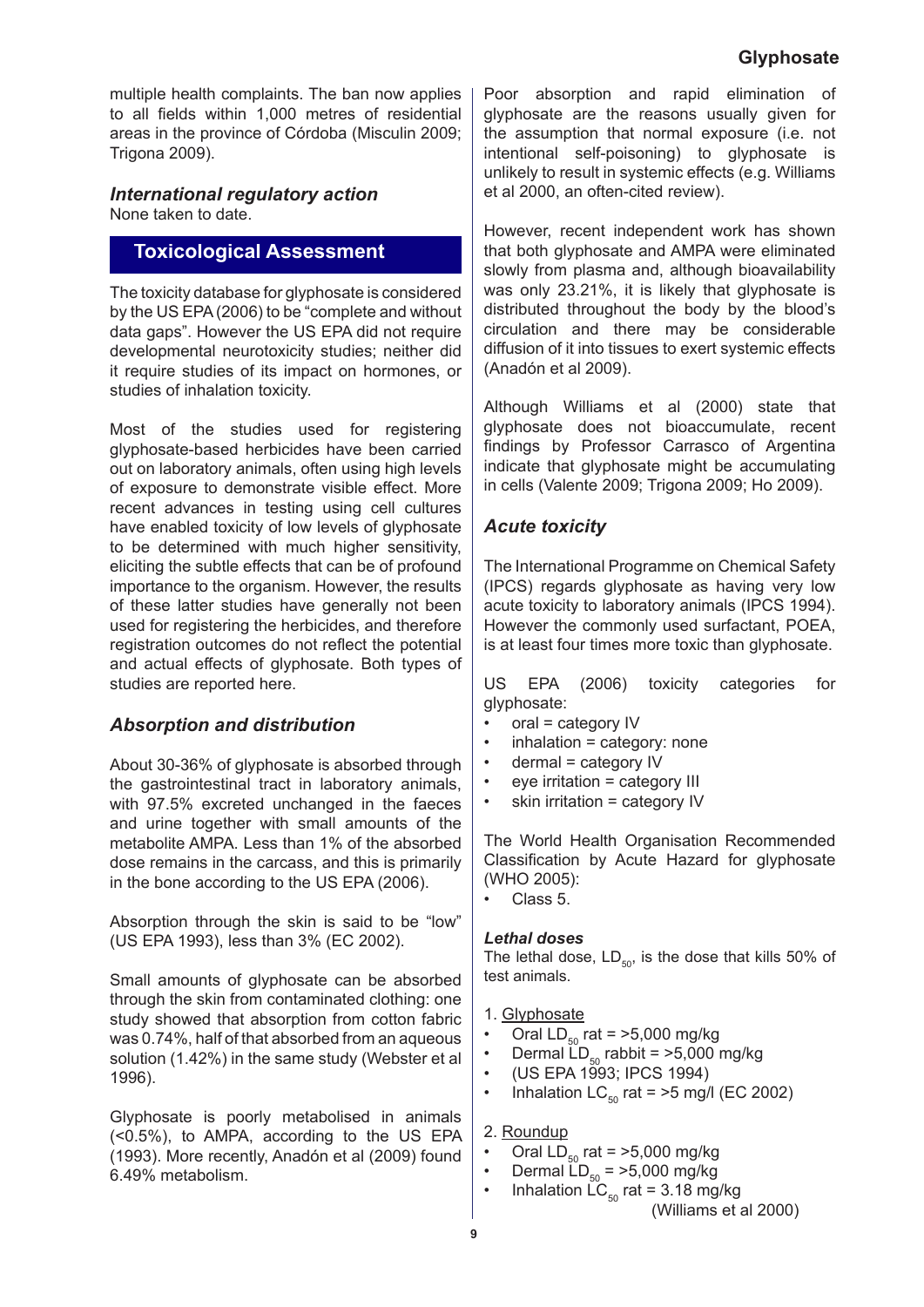- 3. POEA
- Oral  $LD_{50}$  rat = 1,200 mg/kg •
- Dermal  $LD_{50} = 1,260$  mg/kg (Williams et al 2000) •
- 4. Isopropylamine
- Oral  $LD_{50}$  rat = 820 mg/kg (IPCS 1994) •
- 5. AMPA
- Oral  $LD_{50}$  rat = 8,300 mg/kg (IPCS 1997) •

## *Acute sublethal effects*

Acute effects of glyphosate observed in laboratory studies included breathing difficulties, ataxia, and convulsions. Roundup has caused cardiac depression, mainly due to the surfactant POEA (IPCS 1994).

## *Skin and eye irritation*

FAO (2000) described glyphosate as causing moderate to severe eye irritancy in rabbits. US EPA (2008) described it as a mild skin irritant but not a skin sensitizer.

POEA is severely irritating to the skin and corrosive to the eyes in rabbits (Williams et al 2000).

# *Sub-chronic toxicity / intermediate*

#### *No and Lowest Observed Adverse Effect Levels*

The No Observed Adverse Effect Level (NOAEL) is the lowest dose of the chemical given to a test animal at which no harmful effects are observed, and the Lowest Observed Adverse Effect Level (LOAEL) is the lowest dose of the chemical at which a harmful effect is observed.

The sub-chronic NOAELs and LOAELs provided by US EPA (2006) (unless otherwise stated) are:

- 90-day oral toxicity of glyphosate (mouse): NOAEL = 1,500 mg/kg/day LOAEL = 4,500 mg/kg/day, based on decreased weight •
- 90-day oral toxicity of glyphosate (range finding): •

NOAEL = not established LOAEL = 50 mg/kg/day, based on increased phosphorous and potassium

- 90-day oral toxicity of AMPA (rat) NOAEL = 400 mg/kg/day LOAEL = 1,200 mg/kg/day, based on body weight loss and urinary bladder lesions •
- 90-day oral toxicity of POEA (rat) NOAEL = 36 mg/kg/day, based on decreased body weight and intestinal •

irritation (Williams et al 2000)

21/28-day dermal (rabbit)  $NOAEL = 1,000$  mg/kg/day LOAEL = 5,000 mg/kg/day, based on slight erythema and oedema in both sexes, and decreased food consumption by females

## *Systemic effects*

•

Trials in which laboratory animals were subjected to varying doses of glyphosate caused the following symptoms:

- at all dose levels—increased serum glucose; increased blood potassium and phosphorus levels; •
- at high doses only—increased blood urea, nitrogen, and serum alkaline phosphatase; red nasal discharge; pancreatic lesions; growth retardation; salivary gland lesions; diarrhoea; changes in the relative weights of kidney, liver, thymus, heart and testes; inflammation of the gastric lining; increased bile acids; dermal exposure resulted in very slight erythema and oedema, decreased food consumption, and decreased serum dehydrogenase. The salivary gland lesions indicate that glyphosate may be weakly mimicking adrenalin (US EPA 1993; IPCS 1994; FAO 2000) •

A number of studies have shown adverse effects of glyphosate, and/or formulations of it, on mammalian enzymes:

- Glyphosate (El Demerdash et al 2001) and Roundup (Caglar & Kolankaya 2008) have inhibitory effects on the enzymes lactate dehydrogenase (LDH), aspartate aminotransferase (AST), alanine aminotransferase (ALT), and alkaline phosphatase (ALP) in human serum and rat liver. Activities of these enzymes are considered bioindicators for toxicity; and decreased activity of serum AST and ALT are indicators of liver damage, so the studies indicate glyphosate and Roundup cause liver damage. •
- Benedetti et al (2004) showed that brief exposure to a Brazilian formulation of glyphosate caused liver damage in rats (fibrosis and leakage of liver enzymes AST and ALP) and they regarded this to be indicative of irreversible damage to liver cells. •
- Sublethal doses of Roundup modified liver enzymatic activity (inhibited monoxygenases) in rats (Hietanen et al 1983). •
- Glyphosate inhibited acetylcholinesterase (AChE) in human serum, a hallmark of •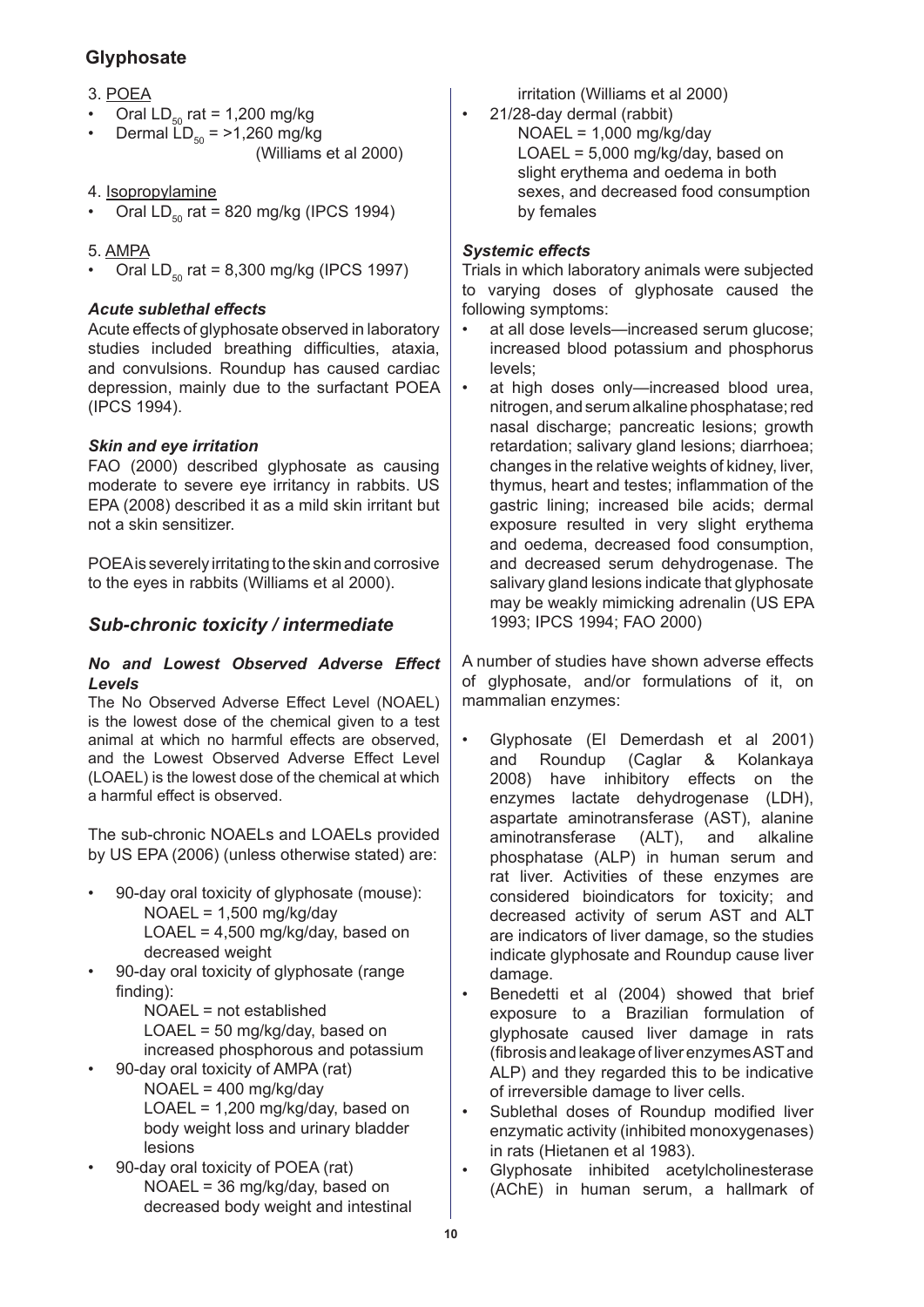organophosphate toxicity (El Demerdash et al 2001).

Maternal exposure to glyphosate caused functional abnormalities in the specific activity of three enzymes found inside cells—isocitrate dehydrogenase, malic dehydrogenase, and glucose-6-phosphate dehydrogenase (G6PD)—in liver, heart, and brain of pregnant rats and their foetuses (Daruich et al 2001). All enzymes are involved in the generation of NADPH (nicotinamide adenine dinucleotide phosphate), which has many essential roles in metabolism. •

Ho & Ching (2003) asserted that glyphosate has the potential to disrupt many important enzyme systems that utilise phosphoenol pyruvate, including energy metabolism and the synthesis of key membrane lipids required in nerve cells. Glyphosate acts in plants by preventing the binding of phosphoenol pyruvate to the active site of the enzyme 5-enolpyruvoyl-shikimate-3 phosphate synthetase (EPSPS) and, although this enzyme is specific to plants, phosphoenol pyruvate is a core metabolite in all organisms.

Roundup, at low concentrations of 1-10 mM,<sup>1</sup> damages rat liver cells, including the mitochondrial membranes and nuclei (Malatesta et al 2008). Higher, sublethal, doses of Roundup depress mitochondrial respiratory activity in rat liver cells (Peixoto 2005).

# *Chronic toxicity*

The US EPA's (2006) chronic NOAELs and LOAELs for glyphosate are:

- NOAEL = 500 mg/kg/day •
- $LOAFL = not established$ •

Williams et al (2000) provided a chronic NOAEL for AMPA in rats of >2.8 mg/kg/day.

## *General effects*

Laboratory trials have shown decreased body weight gain, increased incidence of cataract and lens abnormalities, increased liver weight, and degeneration of the liver and kidney at high doses (US EPA 1993). Kidney effects include interstitial nephritis, proximal tubule epithelial basophilia and hypertrophy (US EPA 2006).

#### *Cancer*

Toxicological data on cancer is inadequate and inconsistent. There is still considerable controversy over the carcinogenic potential of glyphosate, as the available evidence does not clearly indicate that glyphosate, and glyphosatecontaining products, are not carcinogenic to humans, although that is the conclusion generally reached by regulators. The IPCS (1994) concluded "bioassays in mice and rats did not indicate that technical glyphosate was carcinogenic". It discounted a study that it said constituted evidence of cancer because a more recent study, at higher doses, did not show the same effect.

Glyphosate was originally classified by the US EPA as a 'Group C', 'possible human carcinogen', on the basis of increased incidence of renal tumours in mice. However, after "independent review of the slides, the classification was changed to D on the basis of a lack of statistical significance and uncertainty as to a treatment-related effect". D classification means "not classifiable as to human carcinogenicity" (HSDB 2006). Then, in 1993, the US EPA declared glyphosate as Group E 'evidence of non-carcinogenicity in humans' on the basis of 3 studies on rats and mice. All of these studies showed a variety of carcinogenic effects, but they were considered by the US EPA to be not caused by the glyphosate:

#### Study 1 (Sprague-Dawley rats, 26 months) found -

- thyroid C-cell carcinomas in females at high dose levels—discounted by the EPA as not statistically significant and not treatment related; •
- interstitial cell testicular tumours at high dose levels—discounted as not treatment-related and within historical incidence. •

#### Study 2 (Sprague-Dawley rat, 2 years) found -

- pancreatic islet cell adenomas in males at low and high doses—discounted because there was no progression to carcinoma, no statistically significant positive dose-related trend, and not treatment-related; •
- liver adenomas in males at low and high doses—discounted as not statistically significant, within the historical range, no progression to carcinoma, not treatment related; •
- thyroid C-cell adenomas in males and females at mid and high doses—discounted because there was no progression to carcinoma, not statistically significant and no statistically significant dose trend, not treatment-related. •

<sup>1</sup> mM means millimolar concentration. 1M = 1 mole/litre; it is the per unit volume available to the species.  $nM =$ nanomolar; *u*M = micromolar.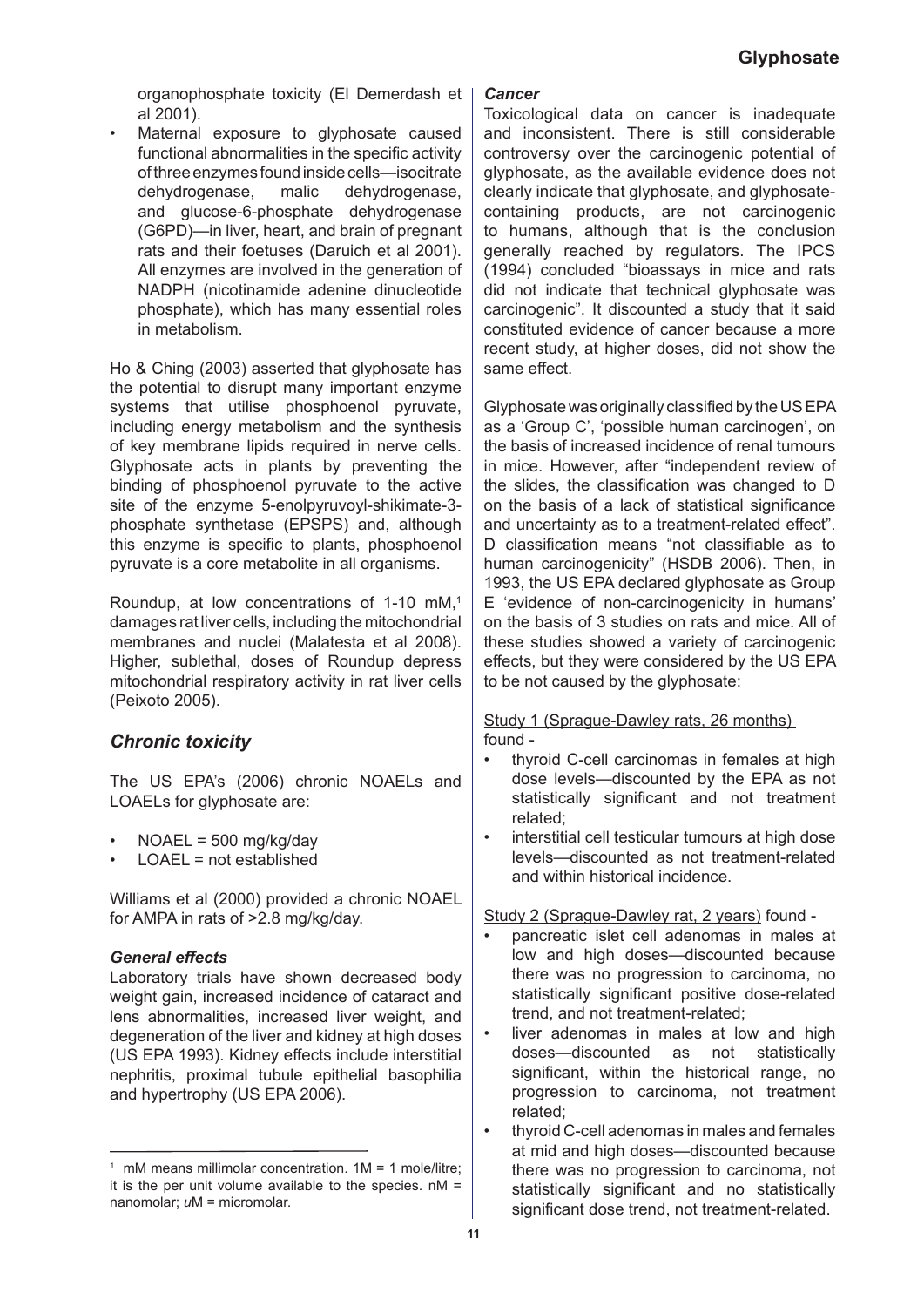Study 3 (mice 18 months) found -

slight increase in incidence of renal tubular adenomas in males at high doses—not statistically significant, therefore deemed 'spontaneous' and not treatment-related. •

Subsequent reporting of carcinogenicity by the US EPA (2006) omitted any mention of the first study referring only to the other two, and rephrased the classification as "Group E carcinogen with no evidence of human carcinogenicity".

In addition to these studies, Hardell and Eriksson (1999) referred to a study, reported by Stauffer Chemical Company, which found increased incidence of hepatocellular carcinoma, leukaemia, and lymphoma in mice (Pavkov & Turnier 1986).

The US EPA's classification does not take into account recent epidemiological evidence. Increasingly this is suggesting that glyphosate might be causing non-Hodgkin's lymphoma, and possibly other haematological cancers—refer to section 'Health Effects and Poisoning' for details.

Additionally there is increasing toxicological evidence that glyphosate, Roundup, and the metabolite AMPA all have the potential to cause cancer through mechanisms such as genotoxicity, oxidative stress, and interference with hormonal functions.

## *Genotoxicity / mutagenicity*

A pesticide is genotoxic if it causes damage to a gene that could result in cell death, or result in change in the structure or function of the gene. The damage can be mutagenic (heritable) or nonmutagenic. Mutagenic means causing a change in the genetic structure, usually through base-pair substitution (change in amino acid sequence), deletion, or addition of gene fragments, or some other mechanism. Mechanisms involved include causing damage to the chromosome such as loss, breaks or rearrangements of chromosomal segments. It also includes "sister chromatid exchanges", interchanges and re-attachments of strands in the chromosome during DNA replication, and induction (increase) in the frequency of micronuclei (small fragments formed when chromosomes break). One of the main health implications of genotoxicity is cancer.

The US EPA (2006) reported that glyphosate was non-mutagenic in the bacteria *Salmonella typhimurium*, Chinese hamster ovary cells, and rat bone marrow. FAO (2000) also reported it to be non-mutagenic in human lymphocytes (white blood cells) and mouse bone marrow. Both these determinations are based on test results reported by Monsanto (FAO 2000).

However, there are many other studies that did not come from Monsanto which demonstrate glyphosate, Roundup, and/or the metabolite AMPA to be genotoxic. Even some industry papers show this: Hardell & Eriksson (1999) cite a number of papers from the Stauffer Chemical Company (Majeska & Matheson 1982a,b and 1985a,b) showing gene mutations and chromosomal aberrations in mouse lymphoma cells.

Most compelling are the studies that show genotoxicity in human cells:

- Glyphosate caused DNA damage in human liver cells at concentrations of 3 to 7.5 mM, but not in human lymphocytes at 0.2 to 6 mM (Mañas et al 2009a). •
- Roundup caused dose-dependent DNA damage in human liver cells, with 50% DNA strand breaks at 5 mg/kg, described by the authors as "residual levels corresponding to 120 nM of glyphosate" (Gasnier et al 2009). •
- Glyphosate was genotoxic in normal human cells at concentrations of 4 to 6.5 mM and in human cancer cells (fibrosarcoma) at 4.75 to 5.75 mM (Monroy et al 2005). •
- Glyphosate caused a dose-dependent increase in chromosomal aberrations and an increase in sister chromatid exchange in human lymphocytes (Lioi et al 1998a). •
- Glyphosate and Roundup caused dosedependent increases in sister chromatid exchange in human lymphocytes; Roundup had a greater effect (Bolognesi et al 1997). •
- Roundup at high concentrations caused an increase in sister chromatid exchange in human lymphocytes (Vigfusson & Vyse 1980). •
- In the first data to be published on the potential genotoxicity of the metabolite AMPA, Mañas et al (2009b) have shown that it is clearly genotoxic, causing DNA damage in human liver cells at concentrations of 2.5 to 7.5 mM. It also caused chromosomal damage in human lymphocytes at 1.8 mM. •

A variety of tests on animals, bacteria, and plant cells have further demonstrated the genotoxic ability of glyphosate, Roundup and AMPA:

- Glyphosate caused the induction of micronuclei at high doses, possibly through oxidative stress, in mouse bone marrow (Mañas et al 2009a). •
- Roundup caused the induction of micronuclei in mouse bone marrow. Both glyphosate and Roundup caused DNA strand breaks in mouse liver and kidney cells (Bolognesi et al 1997). •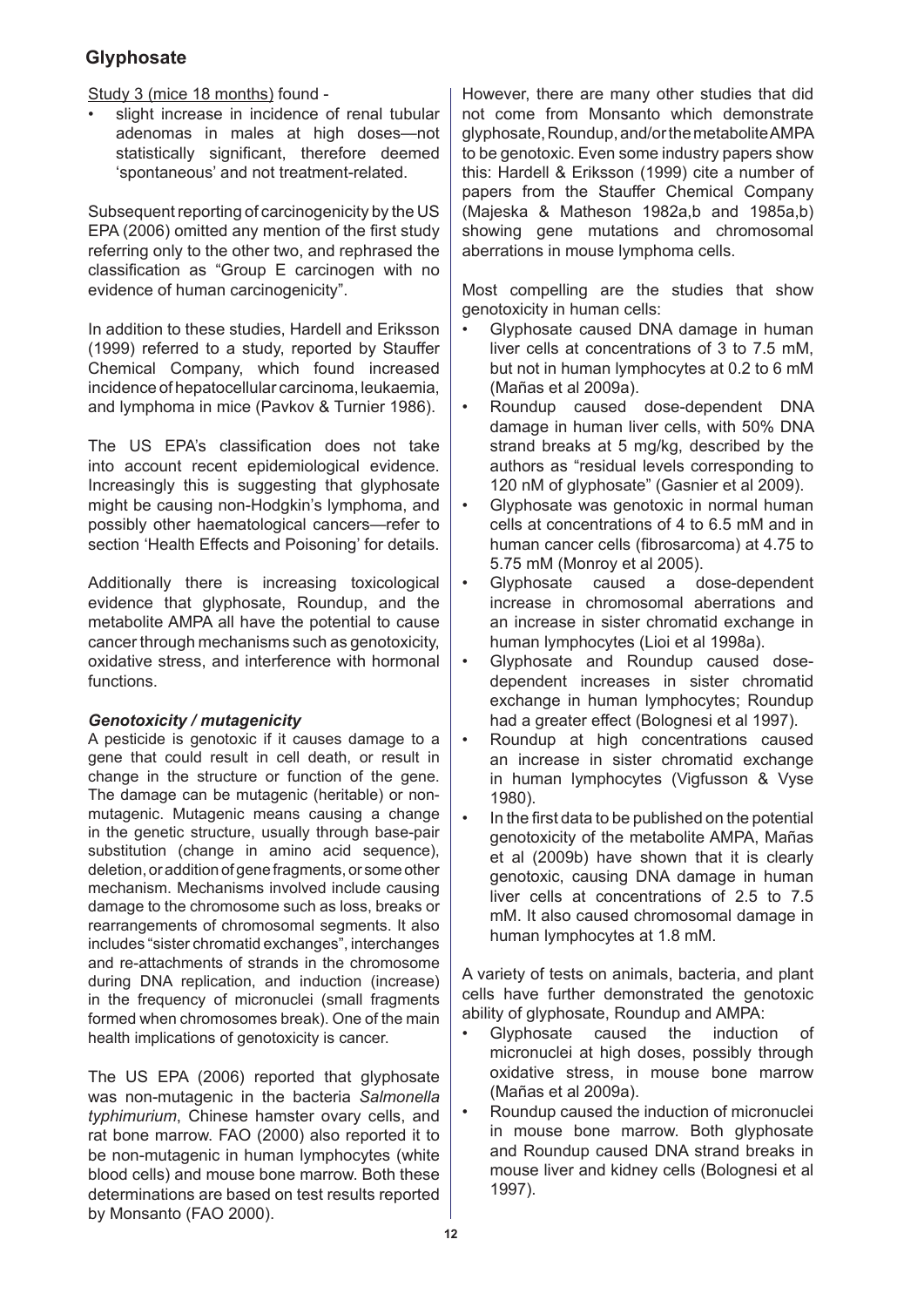- Roundup, but not glyphosate, caused dosedependent formation of DNA adducts in mouse liver and kidney cells (Peluso et al 1998). •
- Glyphosate caused chromosomal aberrations and sister chromatid exchange in bovine lymphocytes (Lioi et al 1998b). •
- Glyphosate caused sister chromatid exchange in bovine lymphocytes at concentrations of 56 to 1120 *u*M (Siviková & Dianovskỳ 2006). •
- Developmental exposure to glyphosate caused mutations in fruit flies (*Drosophila melanogaster*) (Kaya et al 2000). •
- Roundup caused DNA damage and micronucleus induction in the gill cells of the neotropical fish *Prochilodus lineatus*, and DNA damage but not micronucleus induction in its erythrocytes, at 10 mg/l concentration (Cavalcante et al 2008). •
- Roundup caused dose-dependent DNA damage and micronucleus induction in the erythrocytes of newborn broad-snouted caiman (*Caiman latirostris*) after exposure *in ovo* to concentrations of Roundup of 500 *u*g/ egg or higher (Poletta et al 2009). •
- Roundup caused micronucleus induction in the erythrocytes of the fish *Tilapia rendalli*, but not in mouse erythrocytes (Grisolia 2002). •
- Roundup caused dose-dependent micronuclei induction, nuclear abnormalities, and DNA strand breaks in the erythrocytes of goldfish (*Carassius auratus*) at concentrations of 5, 10 and 15 mg/l (Cavaş & Könen 2007). •
- Roundup caused DNA damage in blood, liver and gill tissue of the European eel (*Anguilla anguilla*) at 3.6 mg/l concentration (Guilherme et al 2009). •
- Roundup caused DNA damage in bullfrog tadpoles (*Rana catesbeiana*) at concentrations of 6.75 and 27 mg/l, but not at 1.69 mg/l (Clements et al 1997). •
- Roundup caused DNA damage in sea urchin embryos (Bellé et al 2007). •
- Roundup and Pondmaster, another formulation of glyphosate, "induced a very high frequency of lethals [sex-linked, recessive lethal mutations] in larval spermatocytes and in spermatogonia" of fruit flies (Kale et al 1995). •
- Roundup, but not glyphosate, caused chromosomal damage in root-tips cells of onions (*Allium cepa*) (Rank et al 1993). •
- Roundup was weakly mutagenic in the bacterium *Salmonella typhimurium* at a concentration of 360 *u*g/plate (Rank et al 1993). •
- AMPA caused the induction of micronuclei in mice (Mañas et al 2009b). •

In summary, some toxicological studies show glyphosate, Roundup, and/or the metabolite AMPA to be genotoxic and some do not. Using a precautionary approach, the conclusion should be reached that glyphosate appears to have the ability to cause genetic damage that can lead to cancer. This conclusion is supported by the epidemiological reports of DNA damage in people exposed to glyphosate, and cases of lymphocytic cancer, particularly non-Hodgkin's lymphoma, reported in the section 'Health Effects and Poisonings'. Colombian researchers further confirmed the plausibility of the link between glyphosate and haematological cancers such as non-Hodgkin's lymphoma when they studied its effects on human peripheral blood mononuclear cells. They found that both glyphosate and Roundup decreased cell viability in a dosedependent manner (Reyes et al 2006; Martinez et al 2007), and altered gene expression in the cells (Reyes et al 2007).

# *Other cancer-causing mechanisms*

## Cell division dysfunction

The cell cycle, or cell-division cycle, is the series of events that take place in a cell leading to its replication, and underlies the growth and development of all living organisms. Defects in the control of the cell cycle can lead to genetic instability and DNA damage and, therefore, to cancers.

In 2002 Marc et al showed that an 8 mM concentration of Roundup induced a delay in first cell cleavage in sea urchin embryos. Glyphosate alone did not cause the effect but it did in combination with a subthreshold dose of Roundup, indicating a synergistic effect between glyphosate and the Roundup formulation components (possibly the surfactants enabling glyphosate penetration of cells). Cell-cycle dysregulation is a hallmark of tumour cells and human cancer (Marc et al 2004), and Roundup has that hallmark (Marc et al 2002, 2003, 2004). There is "high risk by inhalation for people in the vicinity" of glyphosate being sprayed, since the normal concentration is 500-4000 times higher than the dose that dysregulated the cell-cycle in this study (Marc 2004).

## RNA transcription

Transcription is the synthesis of RNA under the direction of DNA by enzymes called RNA polymerases. Disruptions to RNA transcription are also implicated in human cancers.

In 2005 Marc et al, in a study on sea urchin embryos, provided evidence that glyphosate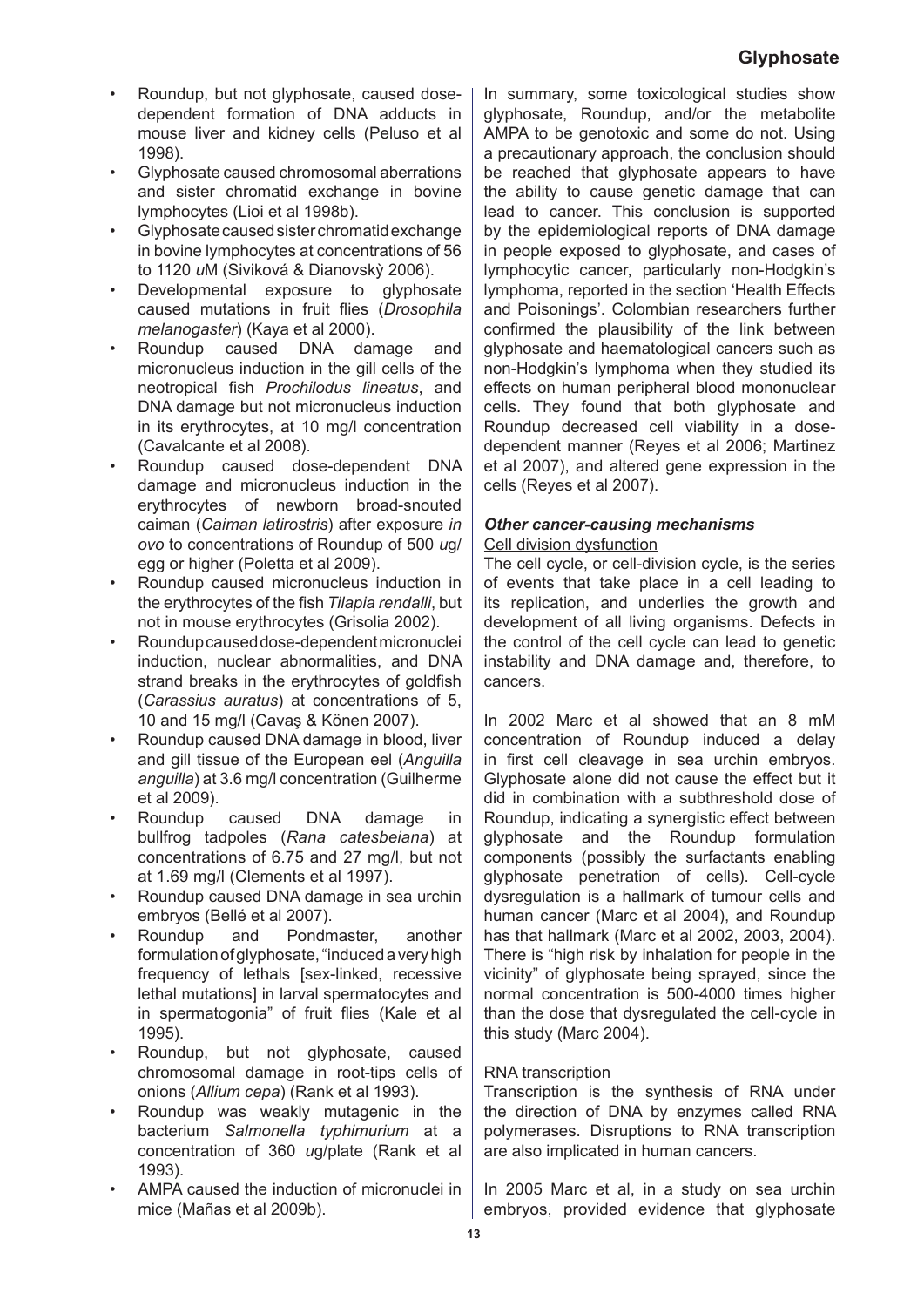inhibits RNA transcription at a concentration 25 times below the level that is recommended for commercial spray application. Transcription inhibition was dose-dependent, causing a 50% adverse effect at a concentration of 1 mM equivalent of glyphosate in a Roundup formulation. "Roundup globally inhibited early transcription following fertilization, impeded the specific transcription of the hatching enzyme, and was correlated with a delayed hatching process."

The Richard et al (2005) study summarised below under Endocrine disruption also reported a decrease in mRNA synthesis following exposure to glyphosate or Roundup.

## Oxidative stress

Oxidative stress is caused by an imbalance between the production of 'reactive oxygen species' and an organism's ability to detoxify them or repair the resulting damage. Free radicals can be formed as a result, and these damage DNA. Hence, oxidative stress may be a causative factor in cancer as well as neurodegenerative and other diseases.

A number of studies have demonstrated that glyphosate and/or Roundup cause the generation of reactive oxygen species and oxidative stress, in human lymphocytes (Lioi et al 1998a; Pieniążek et al 2004), human skin cells (Gehin et al 2005, 2006), bovine Lymphocytes (Lioi et al 1998b), bullfrog tadpoles (Costa et al 2008), pregnant rats and their foetuses (Beuret et al 2005), rat liver cells (El-Shenawy 2009), mouse kidney cells and liver DNA (Bolognesi et al 1997), and in rice leaves (Ahsan et al 2008). Additionally glyphosate enhanced the genotoxic effect of hydrogen peroxide though an oxidative stress mechanism (Lueken et al 2004). Roundup caused mild oxidative stress in the brain, liver and kidneys of goldfish (Lushchak et al 2009).

## *Endocrine disruption*

The US EPA (2006) reported that "potential estrogen, androgen, and/or thyroid mediated toxicity was not indicated in any test on glyphosate".

However, a number of studies since then have demonstrated that both glyphosate and the Roundup formulation do disrupt both oestrogens and androgens.

US researchers Walsh et al (2000) demonstrated that Roundup, but not glyphosate, significantly disrupted the production of the hormone

progesterone in mouse cells, by disrupting expression of the steroidogenic acute regulatory (StAR) protein. The authors concluded that, as the StAR protein is also indispensable for steroidogenesis in the adrenal glands, a disruption in StAR protein expression may potentially affect carbohydrate metabolism, immune system function, and water balance, as well as fertility. It may have an impact on reproduction in humans, other mammals, birds, and amphibians.

In 2000 Lin & Garry found that both Roundup and glyphosate caused the proliferation of MCF-7 human breast cancer cells, but not via an oestrogenic mechanism. Subsequent studies by Richard et al (2005) and Hokanson et al (2007), reported below, may explain the mechanisms by which this could have occurred.

In 2005, a research team from Caen University in France (Richard et al 2005) demonstrated that glyphosate and Roundup, at non-toxic concentrations, affected the enzyme aromatase which is responsible for the synthesis of oestrogen. They found that glyphosate, at dilutions 100 times lower than agricultural rates, inhibited aromatase activity, interacted with the active site of the enzyme, and decreased aromatase mRNA levels. The effects were greater with the Roundup formulation than glyphosate alone. However there appears to be a differential effect on aromatase: although both glyphosate and Roundup reduced aromatase activity once it had entered the cells, prior to this entry into the cells the Roundup (but not glyphosate) actually caused a 40% increase in aromatase activity. A similar differential effect has been observed with lindane and bisphenol-A. The authors concluded that glyphosate has endocrine disrupting effects in mammals, and that the presence of Roundup adjuvants enhances glyphosate bioavailability and/or bioaccumulation in cells, and that these effects could explain premature births and miscarriages observed in epidemiological studies involving women farmers using glyphosate (see section 'Health Effects and Poisonings' for details of these).

In 2007 Hokanson et al demonstrated that a commercial glyphosate formulation ("a 15% home use preparation") dysregulated 680 out of 1,550 genes in MCF-7 human breast cancer cells. They also identified a synergistic effect with oestrogen (17*B*-estradiol). Oestrogen-regulated gene expression is a major factor in the regulation of a number of physiological functions, and the genes affected in this study have implications for tumour formation and growth, immune function,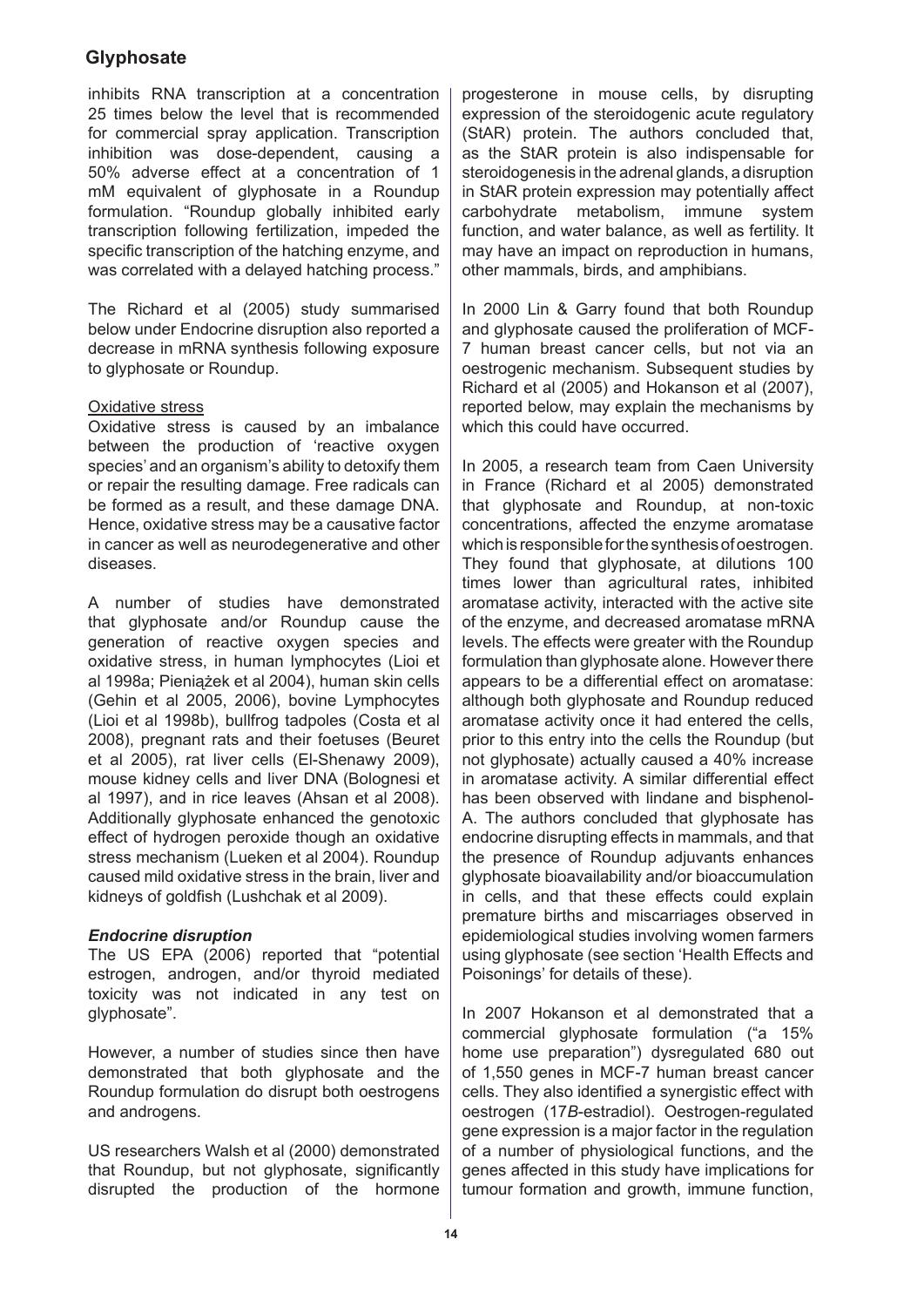hypertension, pre-eclampsia (pregnancy-induced hypertension), and foetal growth retardation.

Also in 2007, Benachour et al demonstrated glyphosate-dependent endocrine disruption via aromatase inhibition in human embryonic and placental, and equine testis cells, at nontoxic levels of glyphosate. As little as 0.01% Roundup provoked a significant reduction of 19% of oestrogen production in exposed cells. The authors linked the effects to glyphosate itself, with a synergistic effect provoked by the adjuvants in the formulation. The embryonic cells, which are the most sensitive cells, showed evidence of either bioaccumulation or timedelayed effect, suggesting a cumulative impact of very low doses of glyphosate approximating the Acceptable Daily Intake (0.3 mg/kg). The authors expressed concern that significant levels of glyphosate are likely to reach the placenta and embryo in exposed pregnant women, given that little protective equipment is usually worn with this herbicide. A study by Mose et al (2008) confirmed that glyphosate does cross the placenta: they found 15% of glyphosate in maternal circulation crossed to foetal circulation, although this figure could be higher as 32% of the glyphosate was unaccounted for after the experiment.

Using human liver HepG2 cells, Gasnier et al (2009), found that Roundup (but not glyphosate) inhibited the conversion of androgens to oestrogen, with a non-linear biphasic effect on the aromatase mRNA levels: the greatest effect occurring at medium doses. Effects occurred at 10 mg/l. Lower doses caused linear and dose-dependent disruption of oestrogen- and androgen- dependent transcriptional activity: androgen receptors at  $0.5$  ppm, $2$  and oestrogen receptors at 2 mg/l). Glyphosate alone had no anti-oestrogenic effect but "was clearly antiandrogenic at sub-agricultural and non-cytotoxic dilutions". Most formulations were more antiandrogenic than anti-oestrogenic. The doses used in this study were described by the authors as far below agricultural doses, and the effects occurred within 24 hours of exposure.

The implications of the endocrine-disrupting effects reported above can be profound and far-reaching, involving a range of developmental impacts including sexual and other cell differentiation, bone metabolism, liver metabolism, reproduction, pregnancy, development, behaviour, and hormone-related diseases such as breast and prostate cancer (Gasnier et al 2009).

## *Reproductive and developmental effects*

•

The US EPA (2006) prenatal developmental and reproductive NOAELs and LOAELs for glyphosate are:

- prenatal developmental (rat) NOAEL = 1,000 mg/kg/day LOAEL = 3,500 m/kg/day, based on maternal inactivity, mortality, stomach haemorrhage and reduced body weight gain; and increased incidence of foetuses and litters with unossified sternebrae (breast bone) and decreased foetal body weight
- prenatal developmental (rabbit) maternal NOAEL = 75 mg/kg/day developmental NOAEL = 350 mg/kg/day maternal LOAEL = 350 mg/kg/day, based on mortality, diarrhoea, soft stools, and nasal discharge •
- 3-generation reproductive (rat) reproductive NOAEL = 30 mg/kg/day offspring NOAEL = 10 mg/kg/day •

Effects suffered by rats (at high doses only) include reduced maternal body weight; decreased total implantations and number of viable foetuses; increased number of early resorptions; reduced litter size; reduced foetal and pup weight; and reduced ossification of the breastbone (US EPA 1993, 2006; IPCS 1994).

Williams et al (2000) provided developmental NOAELs in rats of 400 mg/kg/day for AMPA (based on maternal and foetal body weight effects) and 15 mg/kg/day for POEA (based on decrease in food consumption and mild clinical signs); hence both POEA and AMPA are considerably more developmentally toxic than glyphosate.

Despite the high NOAELs and LOAELs reported for regulatory purposes, independent laboratory studies have shown that glyphosate and Roundup formulations can cause adverse reproductive and developmental effects at much lower dose levels, levels that are relevant to normal human exposure.

The endocrine disrupting actions reported in the preceding section can cause such effects. Additionally, Richard et al (2005) showed that

<sup>2 800</sup> times lower than the level permitted in some US animal feed, and 40 times lower than levels permitted in soybeans (FR 2000).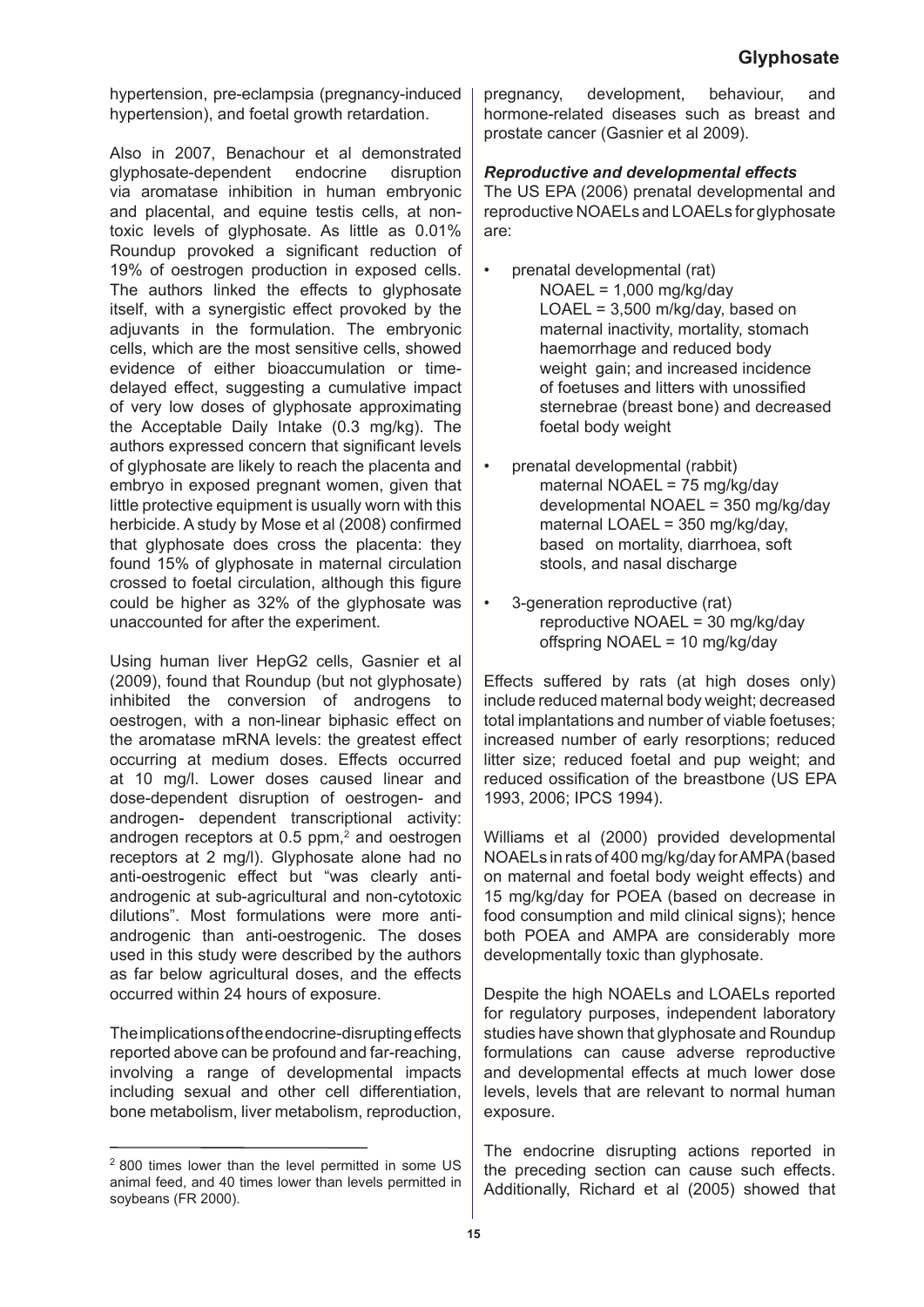glyphosate killed a large portion of human placental cells after 18 hours, at concentrations (0.1%) lower than those recommended for use in agriculture. Roundup was more toxic than its active ingredient, but POEA potentiated the effect of glyphosate and facilitated its penetration of cell membranes.

In 2009 Benachour & Seralini demonstrated that glyphosate, Roundup, POEA, and the metabolite AMPA all cause cell death in human umbilical, embryonic and placental cells, at dilutions far below those used in agriculture. The relative toxicities were as follows: POEA > Roundup > AMPA > glyphosate. Glyphosate alone acted rapidly at concentrations up to 1,000 times lower than recommended agricultural use (Ho & Cherry 2009). Benachour & Seralini concluded "this work clearly confirms that the adjuvants in Roundup formulations are not inert". The study also demonstrated synergistic toxicity between glyphosate, POEA and AMPA. The cell deaths occurred at concentrations of Roundup corresponding to low levels of residues in food: "the proprietary mixtures available on the market could cause cell damage and even [cell] death around residual levels to be expected, especially in food and feed derived from R[oundup] formulation-treated crops".

The cell deaths together with the endocrine disrupting effects reviewed in the previous section could result in pregnancy problems leading to abnormal foetal development, low birth weights, or miscarriages (Benachour et al 2007; Gammon 2009).

As reported in the previous section, glyphosate /Roundup inhibits aromatase, and therefore reduces oestrogen. Low levels in the foetal brain at the time of sex differentiation for the male can result in reduced fertility at puberty or adulthood. Dallegrave et al (2007) found that exposure of rats to Roundup during pregnancy and lactation did result in adverse effects on male reproduction during puberty and adulthood: a decrease in sperm number per epididymis tail and in daily sperm production during adulthood, an increase in the percentage of abnormal sperms and a dose-related decrease in serum testosterone level at puberty, and degeneration of spermatids during both periods. In females the only adverse effect recorded was that of delayed vaginal canal opening. All the doses of Roundup tested were considerably higher than those people are likely to be exposed to: however the effects occurred at even the lowest dose levels used.

A study on semen characteristics in rabbits showed that glyphosate can cause a significant adverse effect on libido, ejaculate volume, and sperm concentration, with increased abnormal or dead sperm (Yousef 1995).

Developmental effects of Roundup were also demonstrated in the studies on sea urchin embryos carried out by Marc et al (2005), in which they found impeded transcription of the hatching enzyme and a delayed hatching process, foreshadowing a potential adverse effect on the developmental process in humans.

Dallegrave et al (2003) found that a glyphosate formulation used in Brazil induced developmental retardation of the foetal skeleton in rats, especially incomplete skull ossification and enlarged fontanel. The rats were exposed to high doses, ranging from 500 to 1,000 mg/kg glyphosate, but the teratogenic effects occurred at all dose levels in a positive dose–response pattern, with the rate of defect at the lowest dose level being double that of the controls.

Most recently a leading Argentinean scientist, Professor Carrasco of the University of Buenos Aires Medical School, demonstrated significant consistent and systematic malformations in amphibian embryos resulting from very low dose exposure to glyphosate, and warned that comparable effects can happen in humans. In the first part of the study amphibian embryos were immersed in a solution of the herbicide 1,500 times weaker than that used in agriculture: the embryos suffered head deformities. In the second part, the embryos were injected with glyphosate, also at 1,500 times dilution: the impact was even more severe, demonstrating that it is the active ingredient, not the adjuvants that are the problem. Effects included reduced head size, genetic alterations in the central nervous system, increased death of cells that help form the skull, deformed cartilage, eye defects, and undeveloped kidneys. Carrasco also stated that the glyphosate was not breaking down in the cells, but was accumulating. The findings lend weight to claims that abnormally high levels of cancer, birth defects, neonatal mortality, lupus, kidney disease, and skin and respiratory problems in populations near Argentina's soybean fields may be linked to the aerial spraying of Roundup (Valente 2009; Trigona 2009; Ho 2009).

#### *Nervous system*

US EPA (2006) stated that they did not require neurotoxicity or developmental neurotoxicity studies, and found no evidence of neurotoxicity.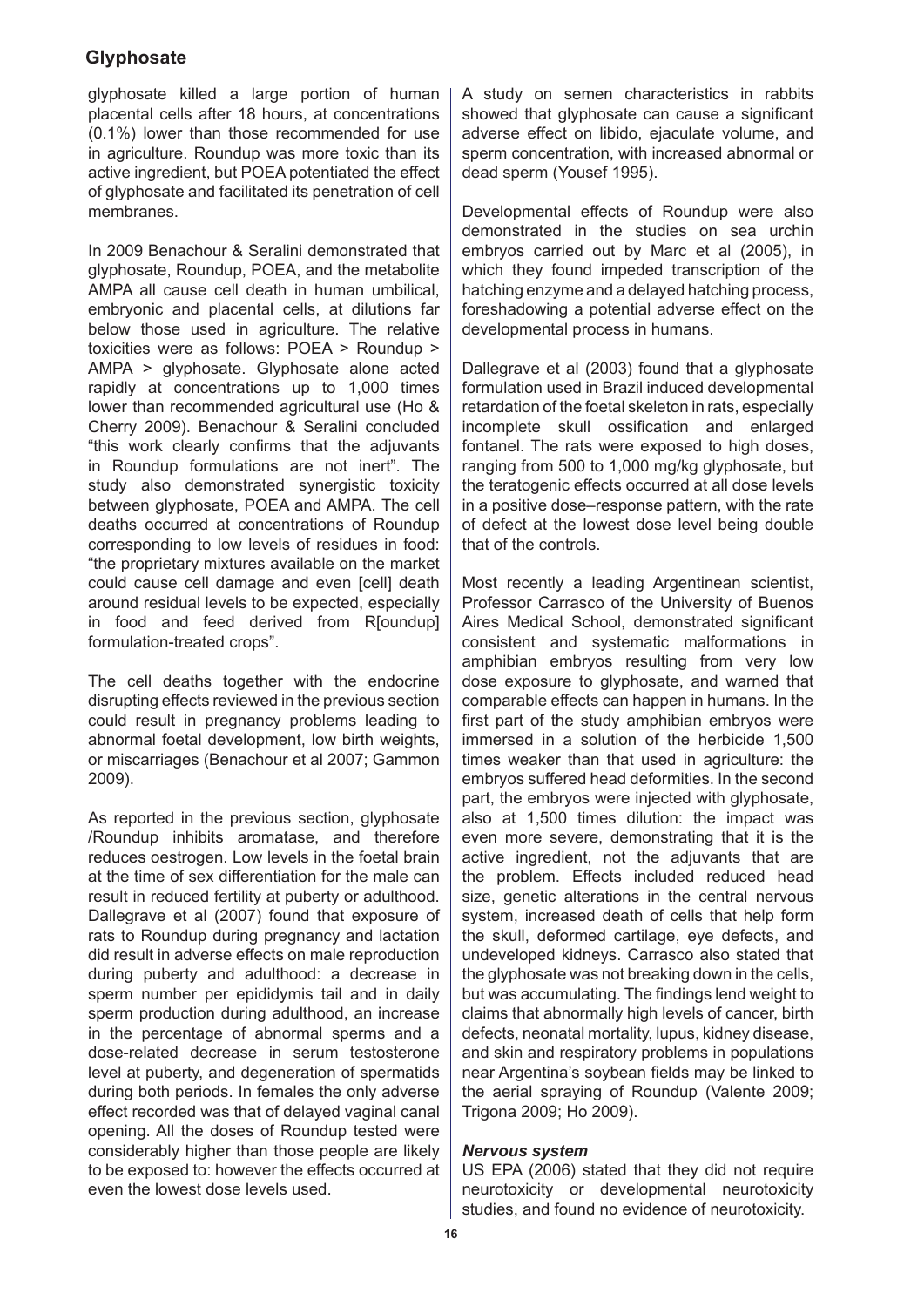However a study, designed to determine if chronic exposure to low doses of the organophosphate diazinon rendered nerve cells more sensitive to other chemicals subsequently, did show that Roundup especially, but also glyphosate, can affect nerve cells. Both inhibited growth of 'neurite-like structures' (axons or dendrites) even without pre-exposure to diazinon, but higher concentrations were required to cause an effect. Concentrations as low as 10 *u*M for glyphosate alone, and 0.5 nM for Roundup, inhibited growth of neurite-like structures in nerve cells pre-exposed to diazinon (Axelrad et al 2003). The authors reported that a "recent study of glyphosate (formulated as Roundup) exposure in farmers showed a maximum adult plasma/tissue concentration of 17 nM". Thus the level of internal exposure for farmers using Roundup herbicide may be sufficient to affect nerve cells, especially if those farmers have previously been exposed to organophosphate insecticides like diazinon.

A recent study by Anadón et al (2008) identified the possible role of glyphosate in neurodegenerative diseases, especially Parkinson's disease. Glyphosate produced a significant dosedependent depletion of serotonin and dopamine, also increasing the metabolites of these two neurotransmitters in male rats.

This was followed by a study in 2009 (Astiz et al 2009) that lent further weight to a role in Parkinson's disease. Low doses (subclinical levels) of glyphosate, by itself and in combination with zineb and dimethoate, caused a loss of mitochondrial transmembrane potential in rat brain cells, especially in the substantia nigra region of the brain. The brain is very dependent on mitochondrial energy to maintain normal physiology, and loss of mitochondrial function is associated with many human neurodegenerative disorders. Damage in the substantia nigra is implicated in Parkinson's disease. Additionally, the central nervous system, and particularly the substantia nigra, are highly sensitive to free radical damage which results from oxidative stress—and a number of studies reported earlier show that glyphosate and Roundup cause oxidative stress in various different cells, including brain cells.

## *Toxic Interactions*

Synergistic effects between glyphosate and chlorpyrifos were found on enzyme levels in mosquitofish (Rendón-von Osten et al 2005).

Glyphosate and metsulfuron-methyl were synergistic in their phytotoxic effects on plants; the effect was more pronounced with Roundup (Kudsk & Mathiassen 2004).

Glyphosate and Roundup significantly increased the uptake of mercury by the freshwater flea *Ceriodaphnia dubia* (Tsui et al 2005).

# **Human Exposure**

## *Exposure guidelines*

The US EPA (2006) established an 'incidental oral exposure' and a chronic Reference Dose (RfD) of 1.75 mg/kg/day based on the NOAEL of 175 mg/ kg/day in the rabbit developmental study.

- Chronic RfD = 1.75 mg/kg/day (US EPA 2006) •
- ADI (acceptable daily intake) = 0.3 mg/kg bw (FAO 2000) •
- EU limit for drinking water  $= 0.1$  mg/kg (Buffin & Jewell 2001) •
- WHO quideline for drinking water = none set. •

# *Occupational exposure*

The US EPA (1993) recommended protective clothing (including protective eyewear) for mixer/ loader/applicators. According to US EPA (2006), the "Roundup WeatherMax® label specifies that for application solutions of 30% or greater concentration, mixers, loaders, other handlers and applicators must wear personal protective equipment (PPE) consisting of a long-sleeved shirt, long pants, shoes with socks, and chemicalresistant gloves. If the application solution is 30% or less of the product, applicators must wear PPE consisting of a long-sleeved shirt, long pants, and shoes with socks." Roundup Weathermax contains 48.8% glyphosate as the potassium salt.

A farm family exposure study carried out in Minnesota and South Carolina, USA, found that 60% of the farmers who had applied and/ or mixed glyphosate-based herbicides had detectable levels of glyphosate in their urine on the day of application; the mean level was 3 *u*g/l and the maximum 233 *u*g/l. Higher levels were associated with not wearing rubber gloves. As well, 4% of spouses, who had no involvement in the mixing or application, also had detectable levels in their urine (max 3 *u*g/l). The highest estimated systemic dose (i.e. the dose that would have been absorbed into the body) was 0.004 mg/kg (Acquavella et al 2004). Although this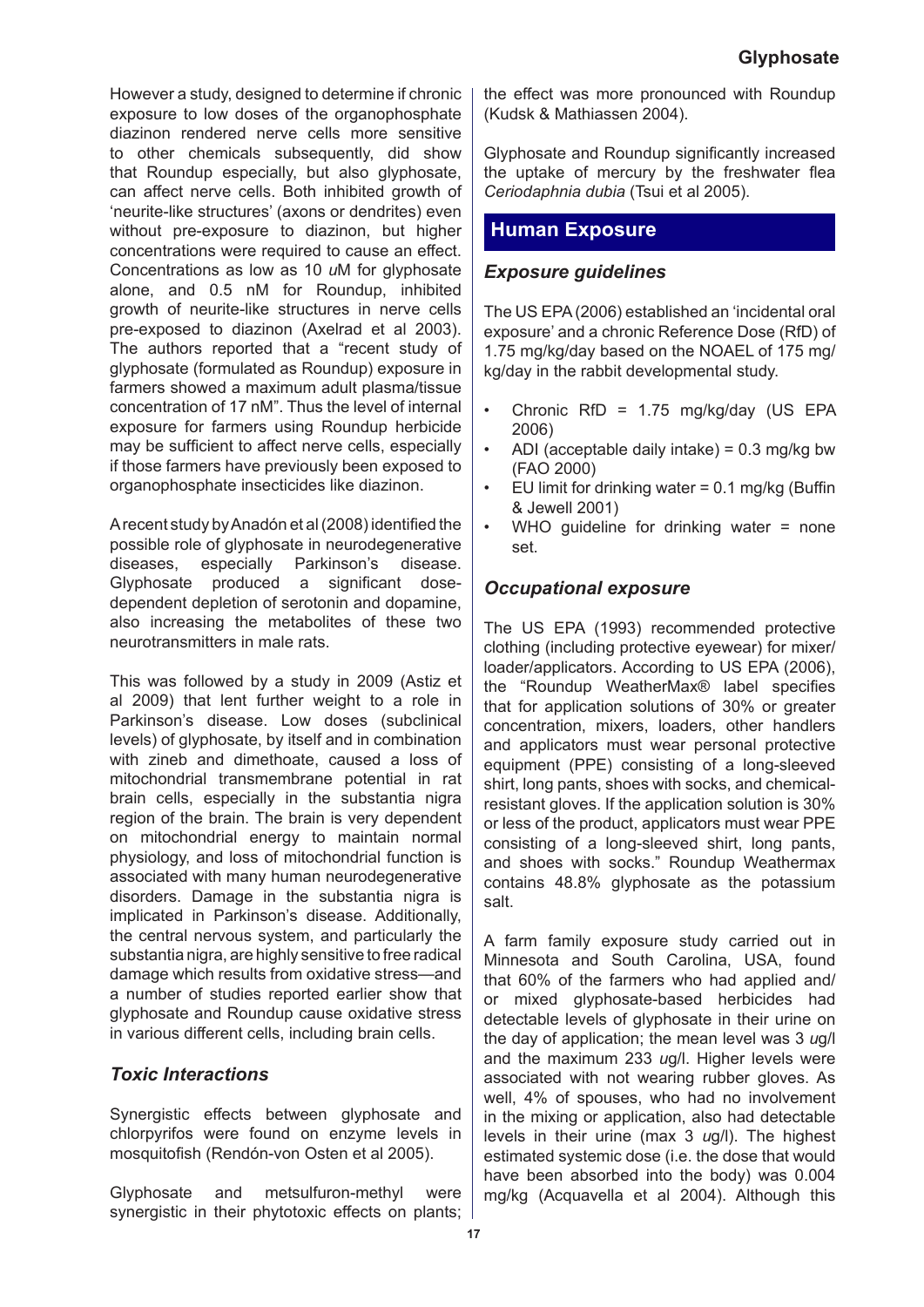is considerably below the US EPA's reference dose of 2 mg/kg/day, one study reported earlier showed that glyphosate and Roundup can have damaging effects at very much lower exposure levels: Benachour & Seralini (2009) demonstrated that glyphosate, Roundup, POEA, and AMPA all cause cell death in human umbilical, embryonic and placental cells, at 10<sup>5</sup> dilutions.

Another study, comparing urinary levels in mothers, fathers and children in Iowa, USA, found a high incidence in all groups but especially children, with the highest levels of residues (18 *u*g/l) occurring in children (Curwin et al 2007):

|       |          | % detection | max conc. $(ug/l)$ |
|-------|----------|-------------|--------------------|
|       | father   |             |                    |
|       | non-farm | 66          | 5.4                |
|       | farm     | 75          | 18                 |
|       | mother   |             |                    |
|       | non-farm | 65          | 5.0                |
|       | farm     | 67          | 11                 |
| child |          |             |                    |
|       | non-farm | 88          | 9.4                |
|       | farm     | 81          | 18                 |
|       |          |             |                    |

## *Non-occupational exposure*

Non-occupational as exposure to glyphosate is very common, as it is widely used in home gardens, and for the spraying of roadsides, parks and other public places.

Exposure via spray drift is likely to be significant, given the extent of drift reported below and the array of health effects reported in Ecuador up to 10 km away from the aerial application of glyphosate (see section on Poisonings).

## *Spray drift*

Off-target drift of glyphosate can be a considerable problem. Studies report that 10-37% of glyphosate applied to the foliage of weeds drifts to non-target plants (Cakmak et al 2009).

Cox (1998) reported a number of studies showing:

- seedling mortality occurred at 20 m, and sensitive species mortality at 40 m, downwind from glyphosate application with a tractormounted sprayer; •
- residues have been measured 400 m downwind from ground applications; and 800 m from helicopter applications; •
- plant injury has occurred 100 m downwind from fixed wing aerial application; •
- one study calculated that buffer zones of 75- 1,200 m would be required to protect nontarget vegetation: •
- Monsanto itself has reported a number of drift incidences after aerial application causing damage to 1,000 trees, 250 acres of corn, and in a third incident 155 acres of tomatoes. •

## *Residues in food and drink*

According to the US EPA (2006), uptake of glyphosate and AMPA by plants from the soil is limited, so residues in plants result largely from direct application.

Residue analysis for glyphosate and its metabolite AMPA is difficult and expensive, and is not routinely included in residue analyses. As both are translocated throughout plant tissue, residues are unlikely to be completely removed from produce by washing, peeling or removing the outer leaves. Minimal breakdown of glyphosate occurs in plant tissue and pre-harvest use can result in significant levels of residues; in grains they are not destroyed by milling and much of it remains in the bran, nor are they lost during baking. Residues in malting barley are transferred to beer. Use of glyphosate on forage and animal feed can result in residues in the kidneys of animals, also residues in meat, milk and eggs. Residues are stable for up to one year in plant material and in water, and two years in animal products, in storage. In the wild, residues of glyphosate can persist for a long time (45 mg/ kg found in lichens 270 days after application). Sampling of wild berries after forest spraying operations showed that residues remained above 0.1 mg/kg for the 61 days during which samples were taken (Roy et al 1989; Agriculture Canada 1991; IPCS 1994; US EPA 1993; Buffin & Jewell 2001).

A wide range of trials carried out under conditions of "Good Agricultural Practice" have resulted in residues in many different fruits, vegetables, grains and animal fodder crops (WHO & FAO 2005), so it can be assumed that residues in food are highly likely. Despite the failure to include glyphosate in routine residue monitoring, it has been found in grains, strawberries, lettuce, and carrots (Buffin & Jewell 2001; EFSA 2009). It has also been found in a number of cereal-based foods in the UK: bread, wheat flour, wheat, barley, bran, oats, breakfast cereals, cereal bars, and polenta (Harris & Gaston 2004).

There are also residue concerns with crops that have been genetically modified to be tolerant of glyphosate. When glyphosate tolerant soy was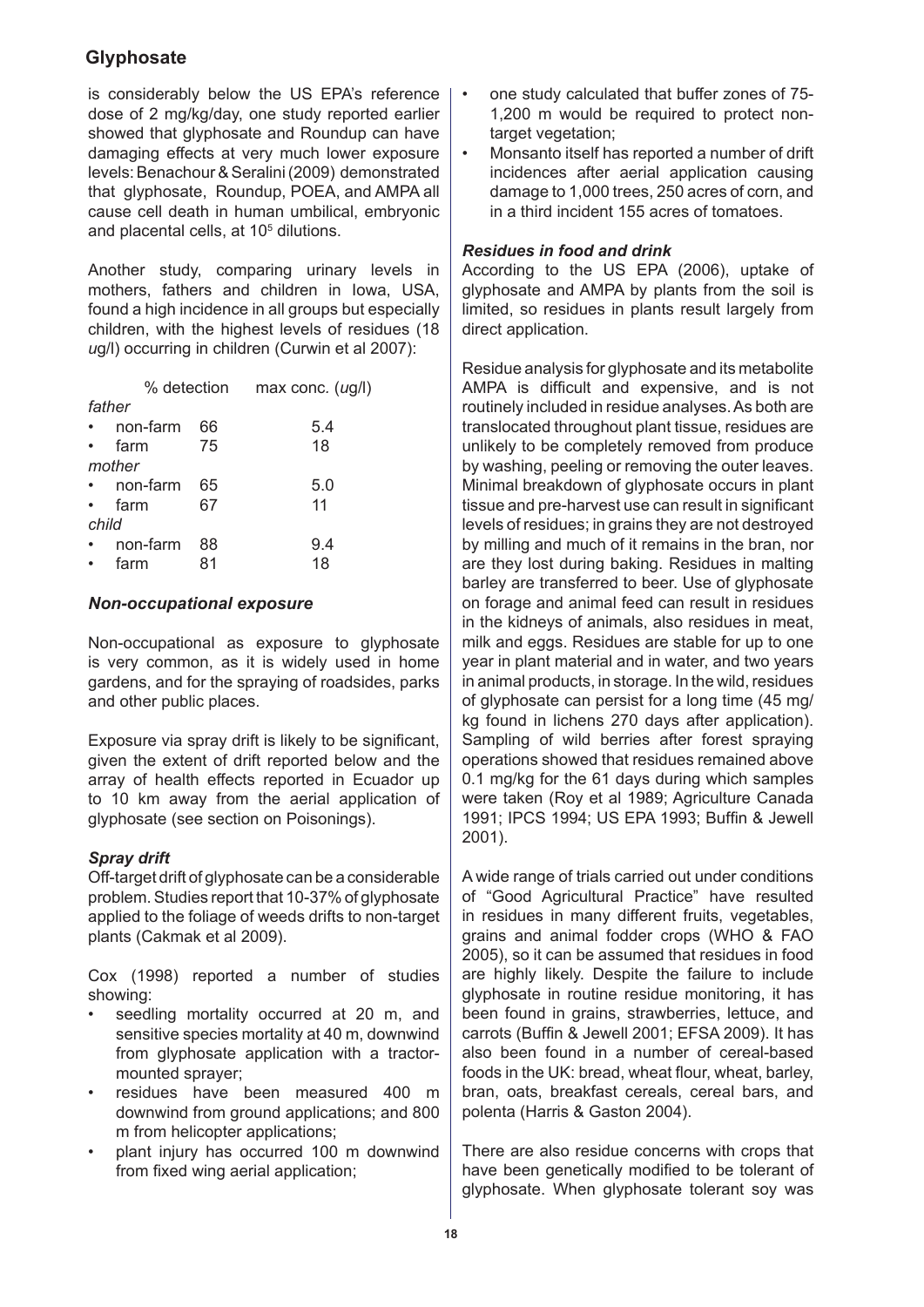permitted to be marketed in Australia and New Zealand, the Maximum Residue Level had to be increased 100 fold in order to accommodate the increased residues expected from direct application of glyphosate to the soybean crops (ANZFA 2000; FSANZ 2009). In Europe the MRL was increased 200 fold, from 0.1 mg/kg to 20 mg/ kg (Dibb 2000).

Glyphosate is moderately persistent in water and not removed by normal drinking water processing (Agriculture Canada 1991).

Residues have occasionally been found in drinking water in the UK (Buffin & Jewell 2001).

# **Health Effects and Poisonings**

There have been many cases of intentional ingestion of glyphosate-containing products, which have led to comprehensive descriptions of acute symptoms. Involuntary occupational or bystander exposure has also resulted in a long list of both acute and chronic effects.

Some authors have attributed the symptoms to the surfactant POEA rather than to glyphosate (Sawada et al 1988).

## *Acute effects observed in humans*

#### *Intentional ingestion*

Symptoms reported following ingestion of glyphosate formulations include:

- corrosive effects on the gastrointestinal system with sore throat, mouth ulcers, difficulty swallowing, abdominal pain, massive gastrointestinal fluid loss, gastrointestinal haemorrhage, gastric and duodenal ulcers, nausea, vomiting, diarrhoea; •
- kidney and liver impairment, renal failure, with decreased urine and severe hypoxia (inadequate oxygen in body), pancreatitis; •
- respiratory distress, nasal, bronchial and lung congestion, bronchial constriction, swelling of the lungs, pleuritic chest pain, pneumonia, lung dysfunction; •
- metabolic acidosis, elevated potassium in the blood (hyperkalaemia); •
- pulmonary oedema, arrhythmias, low blood pressure, slowed heart rate (bradycardia), red blood cell destruction, leucocytosis (raised white cell count), abnormal electrocardiograms, hypotensive shock, cardiogenic shock; •
- impaired consciousness, and death (US EPA 1980; Sawada et al 1988; Talbot et al 1991; IPCS 1994; Cox 1995a; Lin et al 1999; •

Bradberry et al 2004; Stella & Ryan 2004; Sampogna & Cunard 2007; Hsiao et al 2008).

One woman in Taiwan developed painful swelling and rhabdomyolosys (breakdown of muscle tissue) in her arm after injecting herself with a glyphosate formulation in a suicide attempt (Weng et al 2008).

A number of intentional ingestions of glyphosate formulations have been fatal: recently a 57 year old woman in Taiwan suffered metabolic acidosis, respiratory failure, shock, and finally death, after drinking nian-nian-chun, a Chinese formulation containing 41% glyphosate and 15% POEA (Chang & Chang 2009). Severe poisoning following ingestion of lethal amounts involves respiratory and kidney failure, cardiac arrest, coma, seizures, and death (IPCS 1994; Cox 1995a). Of 80 cases of ingestion in China between 1980 and 1989, 7 died (Talbot et al 1991); of 56 cases reported in Japan between 1984 and 1986, 9 died (Sawada et al 1988). In the latter report, fatality occurred after ingestion of only 206 ml (about  $\frac{3}{4}$  of a cup). Of 2,186 cases in Taiwan between 1986 and 2007, 146 people died including one from injection of the herbicide (Chen et al 2009).

Death occurs much more rapidly with ingestion of glyphosate-trimesium. One accidental ingestion, of a mouthful of glyphosate-trimesium resulted in the death of a 6-year-old boy within minutes. A 34 year-old woman who died after ingesting 150 ml of the trimesium suffered erosion of the gastrointestinal mucus membranes, pulmonary oedema, cerebral oedema, and dilated right atrium and ventricle of the heart (Sorensen & Gregersen 1999).

## *Occupational and bystander exposure*

A wide-range of symptoms have also been observed following occupational and bystander exposure:

- irritation, swelling, tingling, itching or burning of the skin, photo-contact dermatitis, recurrent eczema, blisters, rashes; •
- numb face, swelling of the eye and lid, face, and joints: •
- conjunctivitis, painful eyes, corneal injury, burning eyes, blurred vision, weeping eyes; •
- oral and nasal discomfort, unpleasant taste, tingling and irritation of throat, sore throat; •
- difficulty breathing, cough, coughing of blood, inflammation of lungs; •
- nausea, vomiting, headache, fever, diarrhoea, debilitation; •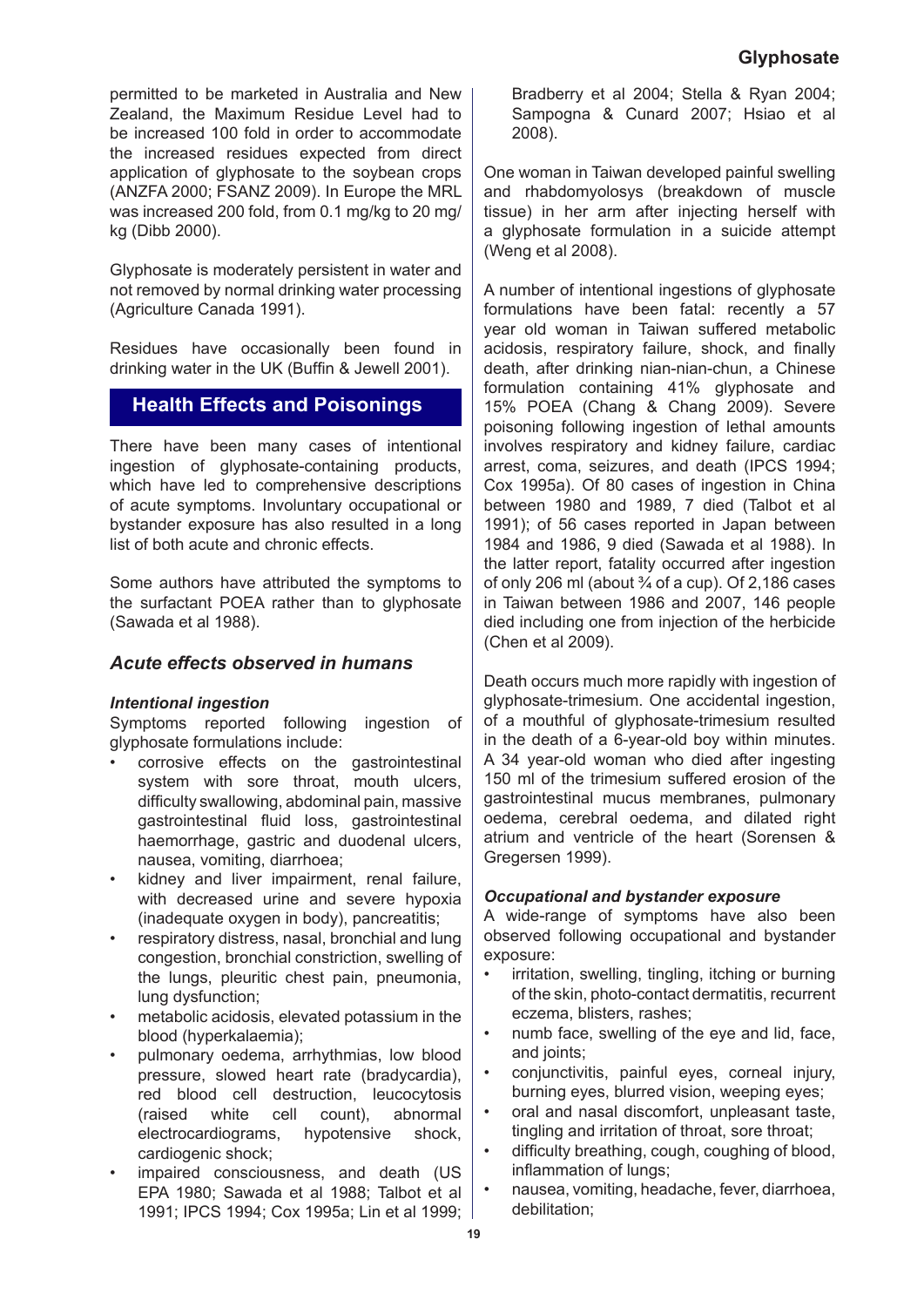rapid heartbeat, palpitations, raised blood pressure, dizziness, chest pains (IPCS 1994; Cox 1998; Gallardo 2001; Bradberry et al 2004).

One agricultural worker was hospitalised with severe inflammation of the lungs, shortness of breath, irritative cough, dizziness, sore throat, and coughing of blood following exposure to Roundup: he had been cleaning and repairing tractor mounted spray equipment which contained residues of the herbicide (Pushnoy et al 1998).

One person developed acute dermatitis after the herbicide soaked through the seams of a shoe (Horiuchi et al 2008). Another person, a 78 year old woman, received extensive chemical burns on her feet, legs and back from contaminated clothing. She had first knelt on ground that had recently been sprayed with a glyphosate herbicide, and then put on clothing that had also lain for some time on the sprayed ground. After several hours she developed burning, blistering rashes, with extensive erosions and necrotic skin falling off in sheets. It took 4 weeks to recover (Amerio et al 2004).

A recent occupational exposure, in which the glyphosate was reputedly applied correctly, resulted in the applicator suffering severe dysphonia (loss of voice), with decreased vocal fold mobility suggesting damage to the laryngeal nerve (Ptok 2009).

Exposure to glyphosate was associated with both atopy (immune responses to allergens) and with atopic asthma (asthma resulting from exposure to allergens) in women, in the US's Agricultural Health Study involving 25,814 farm women (Hoppin et al 2008). The same study also found that rhinitis ('runny nose') is associated with use of both glyphosate and 2,4-D (Slager et al 2009).

Jamison et al (1986) reported increased respiratory problems in people handling flax that had been retted with glyphosate before harvest, as opposed to those handling flax that had not been so treated. They concluded that the acute bronchoconstrictor response to flax dust is increased by the glyphosate, causing increased shortness of breath, wheezing and coughing.

Ho & Ching (2003) reported "widespread disturbances of many body systems . . . after exposures at normal use levels. These include balance disorder, vertigo, reduced cognitive capacity, seizures, impaired vision, smell, hearing • and taste, headaches, drops in blood pressure, body-wide twitches and tics, muscle paralysis, peripheral neuropathy, loss of gross and fine motor skills, excessive sweating and severe fatigue".

Dr Ricky Gorringe of New Zealand estimated, based on cases presenting to his clinic, that probably 1 in 20 New Zealanders are sensitive to Roundup. The most commonly occurring symptoms are unnatural fatigue, a band-like headache, a strange "spaced-out feeling with loss of confidence", a skin rash, and an otherwise unexplainable sudden increase in blood pressure (Watts 1994). The exposure route thought to give rise to these problems is largely that of microdroplet inhalation.

# *Long-term effects observed in humans*

## *Cancer*

A significant number of epidemiological studies have suggested possible links between exposure to glyphosate herbicides and several kinds of cancer, most commonly non-Hodgkin's lymphoma (NHL), including hairy cell leukaemia (a rare type of NHL affecting circulating B-cell lymphocytes), and multiple myeloma.

- The first report of an association between glyphosate and NHL showed an increased risk of hairy cell leukaemia for people exposed to glyphosate (Nordstrom et al 1998). •
- This was followed by a population-based case-control study in Sweden identifying an increased risk (odds ratio 2.3) of NHL. However this was based on only 4 exposed cases and 3 controls. The low number of cases was reflective of the relatively low usage of glyphosate prior to the time period of diagnosis, with use dramatically increasing since (Hardell & Eriksson 1999). •
- A pooled analysis of these two studies yielded an even higher odds ratio, of 3.04, for increased risk of NHL associated with exposure to glyphosate (Hardell et al 2002). •
- A further study, carried out in Sweden between December 1, 1999, and April 30, 2002, "considerably strengthened" the association between NHL and exposure to glyphosate (Eriksson et al 2008). The odds ratio was 2.02, increasing to 2.36 for exposure on >10 days (29 cases, 18 controls), demonstrating "a tendency to dose-response". •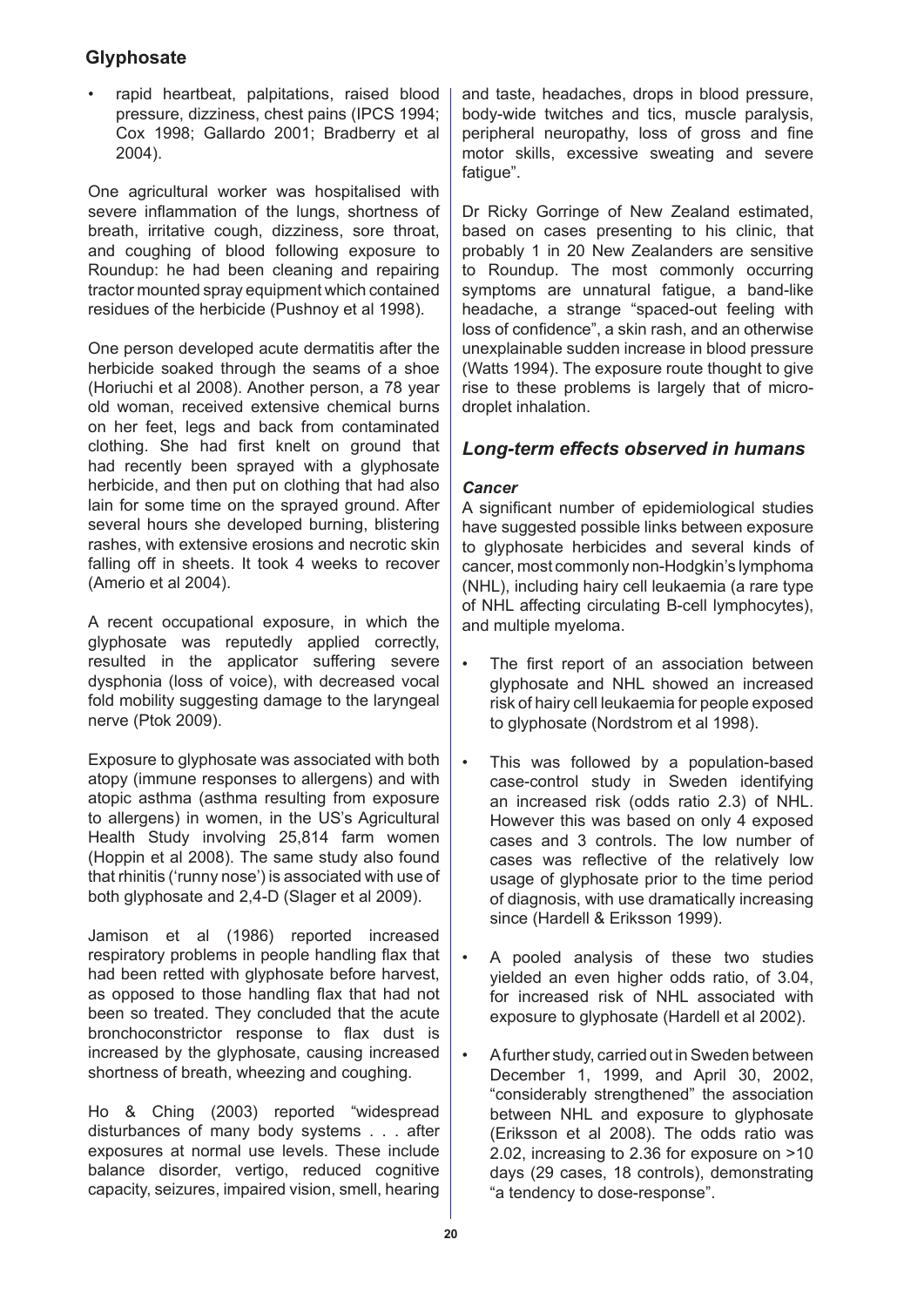- A study of men, conducted across a large region of Canada, found an elevated risk of NHL associated with glyphosate use more frequent than 2 days/year (odds ratio 2.12, based on 23 cases and 36 controls) (McDuffie et al 2001). •
- De Roos et al (2003) pooled data from three 1980 USA population-based casecontrol studies of NHL in Nebraska, Iowa and Minnesota, and Kansas. Their logistical regression analysis showed an association between exposure to glyphosate and NHL in men (odds ratio 2.1, based on 36 cases and 61 controls). •
- In 2005, De Roos et al evaluated associations between glyphosate exposure and cancer incidence in a prospective cohort study of 57,311 licensed pesticide applicators in Iowa and North Carolina, USA. Glyphosate exposure was not associated with cancer incidence overall or with most of the cancer subtypes (including NHL). However there was an association with incidence of multiple myeloma (odds ratio 2.6, 32 cases). •
- In 2007, Paz-y-Miño et al found a significantly higher degree of DNA damage amongst 24 people exposed to aerial spraying of Roundup-Ultra (43.9% glyphosate + POEA + Cosmo-Flux 411 F) in northern Ecuador than in 21 non-exposed controls. The exposed group lived < 3 km from the Ecuador-Colombia border area where the aerial spraying occurred continuously during 3 days between December 2000 and March 2001, sporadic aerial spraying continuing for three weeks following the continuous spraying. The individuals had all presented symptoms of toxicity after several exposures (see section on 'Poisonings'). Half of the group had received spraying directly over their houses and half were living within 200 m to 3 km from the sprayed areas. The application rate was 23.4 l/ha of Roundup-Ultra (equivalent to 10.3 l/ha of glyphosate), more than 20 times the US maximum recommended application rate. •
- In a study carried out by Doctors Mueckay and Maldonado, 22 women from the border region of Ecuador and Colombia, who had shown symptoms of poisoning, were found to have damaged DNA. All of the women studied showed the genetic damage, in about 36% of cells tested; and the level of damage •

was 500 times greater than in women living in the Amazon region 80 km away (Anon 2003; 2003b; Mueckay & Maldonado 2003).

The latest available study (Bolognesi et al 2009) also found a relationship between exposure to aerial glyphosate spraying in Colombia and DNA damage, although the authors dismissed it as small, transient and "not biologically relevant". The frequency of binucleated cells with micronuclei (BNMN) was compared before, 2 days after, and 4 months after aerial application. The study involved 137 women and their spouses from 5 areas of Colombia: Santa Marta where organic coffee is grown and there is no exposure to glyphosate or other pesticides; Boyaca where unidentified pesticides are used; Putumayo and Narino where glyphosate is aerial sprayed for coca eradication; and Valle del Cauca where it is aerial sprayed for sugar cane "maturation". The base line testing showed that the BNMN levels in people from areas where pesticides are used were 2.5 times higher than those from the organic area. There was significant increase in BNMN in all exposed areas 2 days after aerial spraying, especially amongst those who reported direct contact with the spray. In Putumayo, that level increased again at 4 months after spraying, but it decreased in Narino. There was a slight decrease in Valle del Cauca but it was not statistically significant. Despite the authors attempts to dismiss the results because they were not consistent, this study provides further evidence that exposure to glyphosate may cause DNA damage. •

The results of these studies fail to confirm the US EPA's classification of glyphosate as noncarcinogenic, and in fact suggest the opposite. Taken together with the studies reported in the Toxicology section, in which glyphosate, Roundup, and the metabolite AMPA caused a variety of genotoxic effects in human lymphocytes (Vigfusson & Vyse 1980; Bolognesi et al 1997; Lioi et al 1998a; Mañas et al 2009b), which indicate biological plausibility, there is very good reason to suspect that glyphosate-containing herbicides may well cause non-Hodgkin's lymphoma, and possibly other cancers.

## *Reproductive*

A Canadian epidemiological study, the Ontario Farm Family Health Study which involved 1,898 couples and 3,984 pregnancies, found an association between exposure to glyphosate-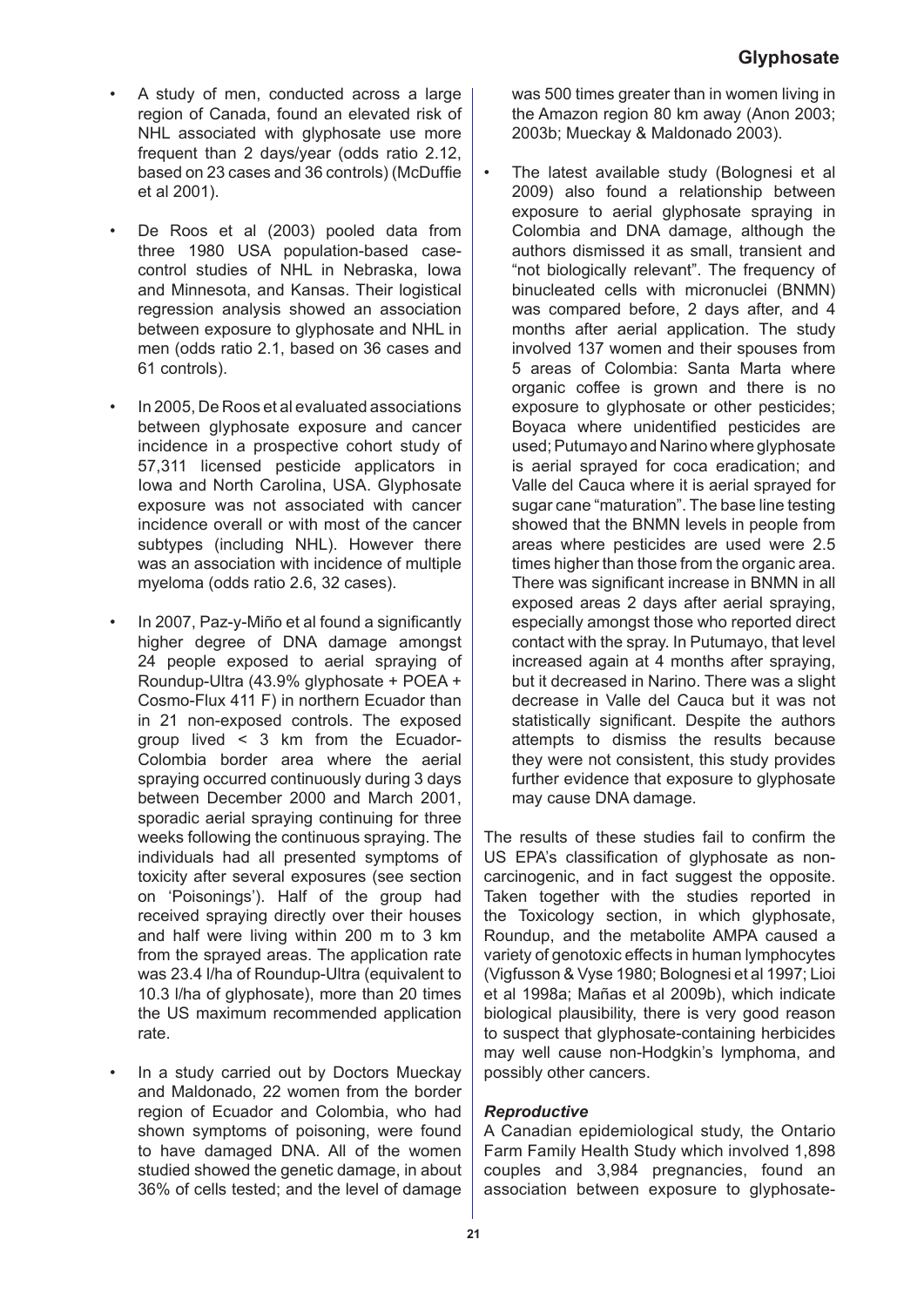based herbicides, and spontaneous abortions (miscarriages) and pre-term deliveries. Preconception exposure of the father to glyphosate was associated with increased risk of pre-term delivery (odds ratio 2.4) and to a lesser extent of spontaneous abortion (odds ratio 1.5) (Savitz et al 1997). Use of glyphosate by the mother in the three months prior to conception was associated with an increased risk of late (12th to 19th weeks) abortions (odds ratio 1.7). However the risk was 3 times higher for older women (>34 years) than for women of the same age who had not been exposed to glyphosate (odds ratio 3.2) (Arbuckle et al 2001).

A positive association was found between decreased fecundity, as measured by time to pregnancy, and exposure of both spouses to a variety of pesticides including glyphosate (Curtis et al 1999), but a recent study in Colombia in which exposure to glyphosate was poorly characterised provided confused results and no clear link (Sanin et al 2009).

## *Neurological*

A study of children born to pesticide applicators in Minnesota, USA, found a significant correlation between exposure to glyphosate-base herbicides and neurodevelopment effects, and in particular ADD/ADHD (Attention Deficit Hyperactivity Disorder). Forty three percent of the children who had parent-reported ADD/ADHD had parental exposure to glyphosate-containing herbicides (Garry et al 2002).

Accidental exposure, both dermal and inhalation, to a glyphosate herbicide has been linked to a case of parkinsonism. A 54 year old man developed skin lesions 6 hours after he accidentally sprayed himself, then one month later developed a "symmetrical parkinsonian syndrome". Magnetic resonance imaging revealed effects, 2 years later, in the globus pallidus and substantia nigra regions of the brain, which are associated with Parkinson's disease (Barbosa et al 2001).

## *Other*

One man developed severe autoimmune blistering of skin and mucous membranes after exposure to the fumes of burning glyphosate (Fisher et al 2008).

Another woman developed severe skin problems when her backpack sprayer leaked. She had sprayed Touchdown Premium (36% ammonium salt of glyphosate) diluted to 1.6%, 2 hrs/day for 3 consecutive days. She developed redness on her arms, which became eczematous on the second day. Five days later reddish lesions appeared on her arms, as well as 'target-like' lesions with lymph-filled vesicles on her abdomen, armpits and groin (Heras-Mendaza et al 2008).

## *Poisoning incidences*

## *Latin America*

Many of the observations of adverse effects from exposure to glyphosate have come from Latin America, where populations have been repeatedly exposed to the herbicide from aerial spraying campaigns to eradicate coca in Colombia and along its border with Ecuador since 1997 (Solomon et al 2009), or for weed control in GM soybean fields in Argentina.

## Colombia

Symptoms observed after direct exposures from aerial spraying included red eyes, dizziness, vomiting, diarrhoea, abdominal pain, gastrointestinal infections, itchy skin, skin rashes and infections (particularly prevalent in children), respiratory infections, headaches, and fever. One baby was observed to have blood in its urine and kidney problems 3 months after the spraying (Oldham & Massey 2002; pers com, Elsa Nivia, RAPAL, Colombia, November 2006).

In February 2001, the Health Department in Putumayo published a preliminary report on health effects in the municipalities of Orito, Valle del Guamuez, and San Miguel, which had been sprayed between December 22, 2000 and February 2, 2001. Three local hospitals reported "increased visits due to skin problems such as dermatitis, impetigo, and abscesses, as well as abdominal pain, diarrhoea, gastrointestinal infections, acute respiratory infection, and conjunctivitis following spraying in the rural areas surrounding their respective municipalities" (Oldham & Massey 2002).

CBS News reported in 2002 that "a Colombian health department worker . . . Nancy Sanchez, also says illnesses like fever, diarrhea and allergies were up 100 percent in the spraying areas and that 2,300 families have complained of sicknesses" (Kroft 2002).

In the town of Aponte, department of Nariño, a physician reported that "aerial spraying on indigenous people's lands had caused an epidemic of rash, fever, diarrhea and eye infections" (Oldham & Massey 2002).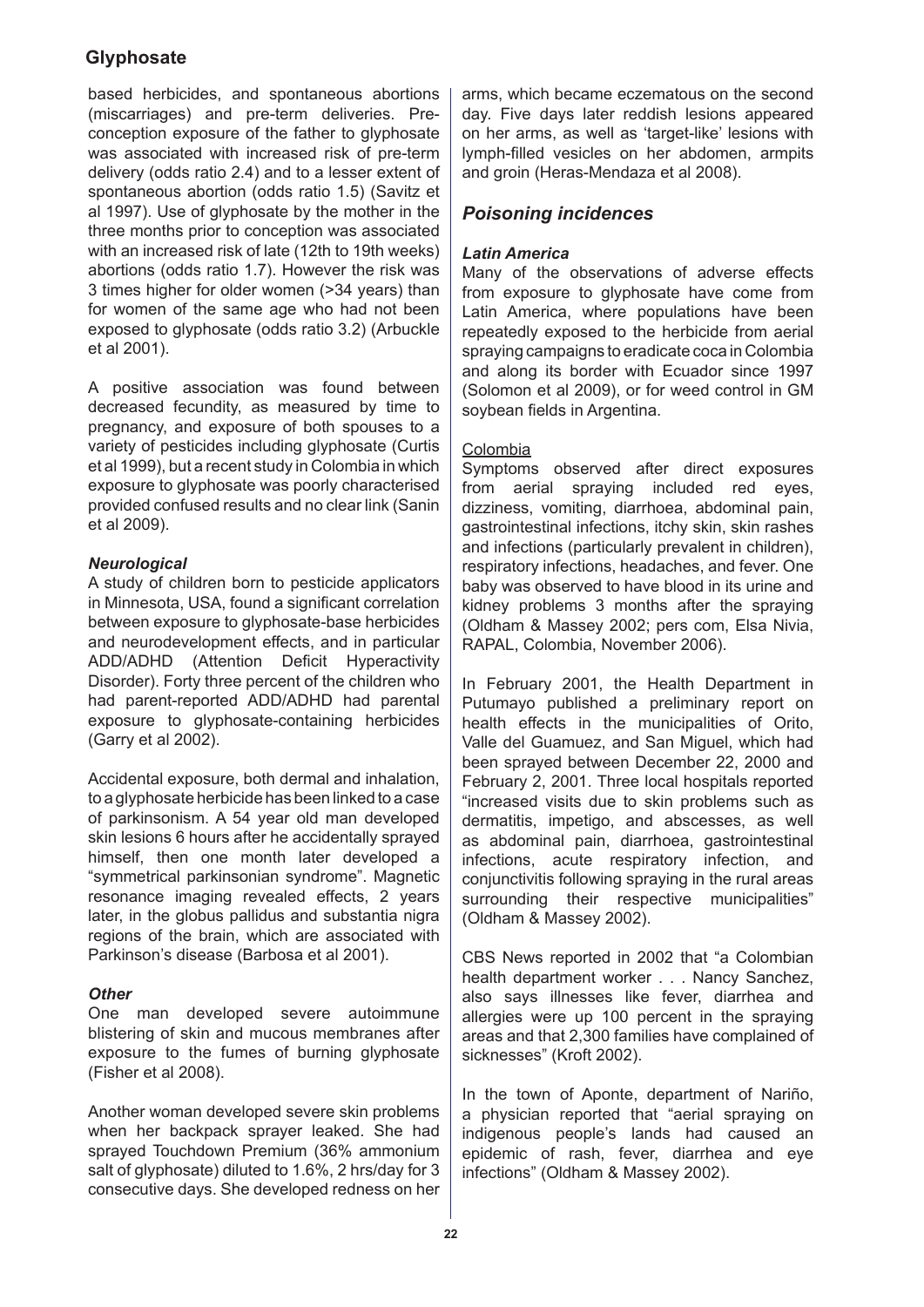By July 2002, of the 800 complaints about the aerial spraying presented to the personero of La Hormiga, Putumayo, 73% included claims of impact on health, according to the Colombian Comptroller General's office (LAWG undated).

The human health problems have been accompanied by reports of large-scale destruction of legitimate food crops such as bananas, beans, and corn, as well as fish kills and sickness and death of livestock, contaminated water supplies, and severe environmental impacts in sensitive tropical ecosystems. A police investigation in the area of Valle del Guamuez (population 4,289), in the Province of Putumayo found that, of the 17,912 acres sprayed by February 21, 2001, < 12% was dedicated to coca cultivation. Crop and animal losses in the 59 settlements affected included:

- 2,263 acres of bananas, 1,030 acres of yucca, 1,032 acres of corn, 7,064 acres of pasture, 1,665 acres of other crops (coffee, peanuts, fruit trees, timber, and vegetables), •
- 1,112 acres of forest, •
- 38,357 domesticated chickens and ducks, 719 horses, 2,767 cattle, 6,635 guinea pigs, 128,980 fish (from aquaculture), and 919 other animals (pigs, cats, dogs). •

A similar review for La Hormiga municipality, also in Putumayo, reported the destruction of 20,239 acres of food crops and adverse effects in 171,643 farm animals including livestock, poultry, and farmed fish (Oldham & Massey 2002).

## Ecuador

A number of acute symptoms, as well as DNA damage, have been reported from people exposed to aerial spraying of Roundup-Ultra near the Ecuador-Colombia border area between December 2000 and March 2001. Shortly after the spraying began 44 people from one community reported stomach and skin problems (Gallardo 2001). Symptoms included intestinal pain, vomiting, diarrhoea, fever, heart palpitations, headaches, dizziness, numbness, insomnia, depression, debilitation, burning eyes and skin, blurred vision, weeping eyes difficulty in breathing, dry cough, and skin rashes or blisters (Gallardo 2001; Paz-y-Miño et al 2007). According to Pazy-Miño et al (2007), the "Ecuadorian government data confirms the existence of health problems . . . in the spraying zone".

In October 2000, the health centre in Mataje, Esmeraldas, a community of 154, reported treating 44 residents and another 29 people from surrounding areas for skin and eye irritation, vomiting, and diarrhoea following the spraying (Oldham & Massey 2002).

In June 2001 the Ecuadorian press reported that the Marco Vinicio Iza hospital, in Sucumbios Province, which borders the Colombian province of Putumayo, was treating 10 to 15 patients a day for skin, respiratory, and other problems that local doctors attributed to the spraying (Oldham & Massey 2002).

Also in June 2001 the PAN Ecuador group, Acción Ecológica, undertook a clinical survey of 142 people from 6 communities within 10 km of the border zone. 100% of people within 5 km of the spraying were suffering acute poisoning symptoms, on average 6 symptoms. Those 8- 10 km away were suffering an average of 4 symptoms. Schools in 2 farming cooperatives near the border had to close after 83 pupils became ill. Three months after the spraying, 33% of residents near the border, and 10% of those 5-6 km, were still suffering chronic poisoning symptoms, mainly dermatitis, fever, migraine and conjunctivitis (Gallardo 2001).

In addition to the human health impacts there have also been reports of deaths of domestic animals and fish in hatcheries (Leahy 2007). The survey by Acción Ecológica found that 80% of poultry in the 0-2 km zone died, as did numerous cattle, pigs, horses, dogs and goats. Calves were aborted. Animal deaths occurred up to 10 km away. The entire coffee crop was lost, rice yields dropped by 90%, and production of coca, plantain, sugarcane, cassava and fruit was badly affected (Gallardo 2001). More than 6,500 complaints had been filed, by 2007, about damage to legal crops (Lubick 2007).

After aerial spraying between August 5 and 25, 2001, 242 families (<10% of the population) surveyed in the Cimitarra River Valley in Santander had lost a total of 1,350 acres of food crops including corn, yucca, bananas, rice and yam. 600 acres of fruit trees and pasture suffered adverse effects. The deaths of a number of domestic animals, including cattle, mules, and chickens, were attributed to the loss of food and the contamination of water supplies, as secondary impacts of the spraying (Oldham & Massey 2002).

The government of Ecuador has asked Colombia to observe a "security strip" (no aerial spraying) of 10 km from their joint border (Sicard et al 2005).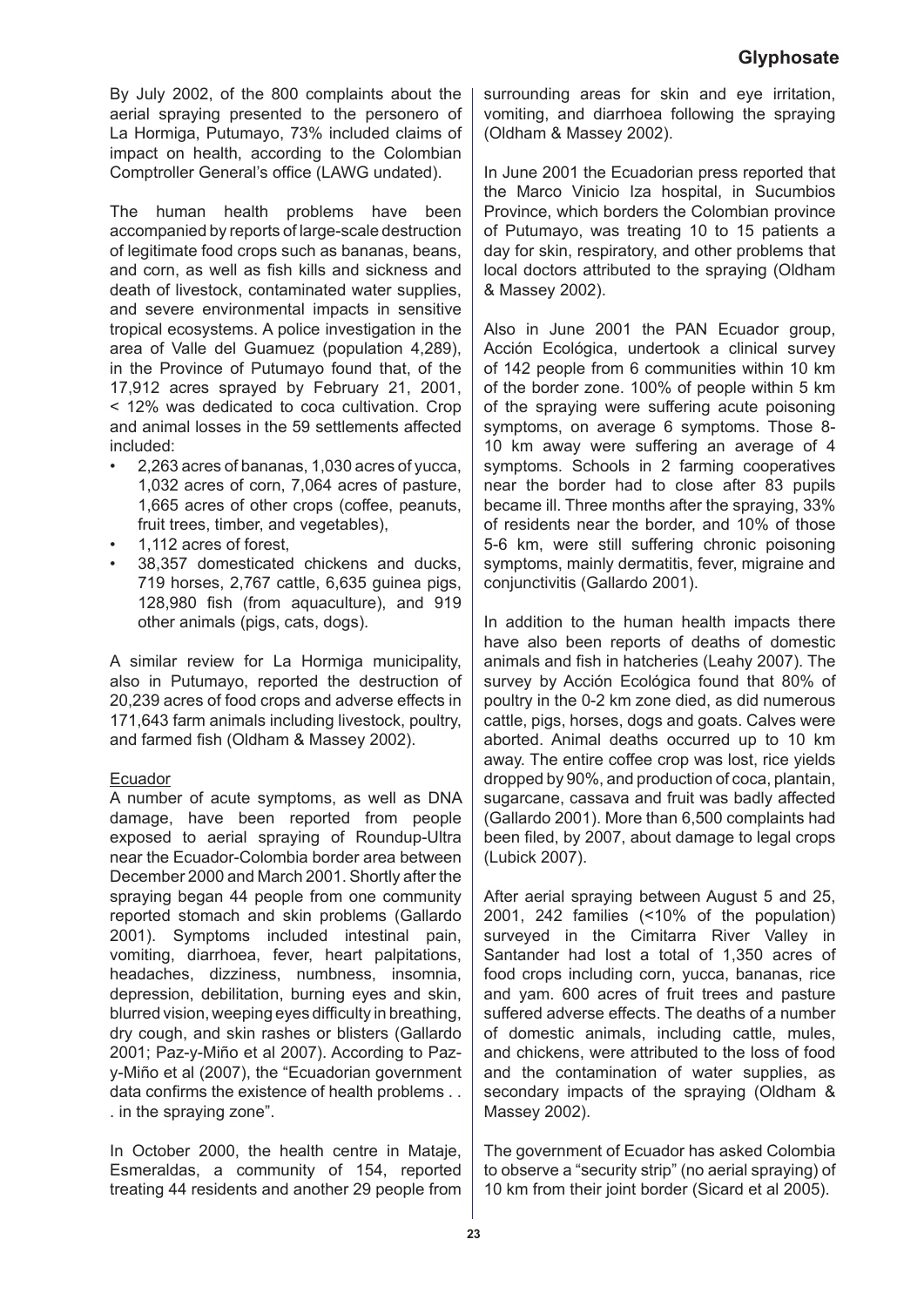## Argentina

In Argentina numerous health effects have been linked to exposures to glyphosate resulting from the aerial spraying of GM soybean fields, over the last 5 years. These include cancers, birth defects, lupus, kidney disease, and respiratory and skin ailments (Valente 2009). Clinical studies have identified high rates of cancer, birth defects and neonatal mortality. In the small town of Ituzaingó in Cordoba which borders soybean farms, there was reported to be 300 cases of cancer in a population of 5,000, by 2009. At 6% of the population, this rate is 41 times the national average of 0.145% (Trigona 2009).

## **Paraguay**

In 2003, 11 year-old Silvino Talavera died after direct exposure to pesticides used on soybean fields. His mother and siblings were hospitalised for nearly 3 months. In all, 25 people suffered varying degrees of poisoning. In 2004 a court convicted two men of culpable homicide caused by the irresponsible and criminal use of agrichemicals sprayed on soybean, specifically glyphosate. Three family members had glyphosate residues in their bodies (Williamson 2004).

## *Other countries*

#### Italy

In 2005 glyphosate was the single largest cause of unintentional acute pesticide-related illness in Italy, responsible for 56 out of 625 cases (Settimi et al 2007).

## USA

The State of California registered 202 cases of glyphosate-related illness on their website, for the years 2000-2007. Of these, only 10 were from ingestion, the rest being unintentional occupational or bystander exposure; 94 were caused by non-agricultural uses (Cal EPA 2009).

# **Environmental Effects**

Glyphosate is still regarded by its supporters as safe for the environment, including scientists such as Duke & Powles (2008a) who described it as "very toxicologically and environmentally safe", and as "environmentally benign" despite a wealth of information showing that it is far from benign, and may in fact be causing significant environmental harm.

# *Aquatic effects*

Because glyphosate has high water solubility, and both it and its metabolite AMPA are increasingly found in the aquatic environment, effects on aquatic organisms are of growing concern (Contardo-Jara et al 2009).

Roundup and glyphosate are regarded as being of greater toxicity to fish than to mammals, yet they are widely applied to aquatic ecosystems for weed control. The US EPA (1993) concluded that "minimal risk is expected to aquatic organisms from technical glyphosate".

Aquatic effects of pesticides are usually described in terms of acute toxicity to fish and invertebrates such as shrimps and the water flea *Daphnia*. But the healthy functioning of aquatic ecosystems depends on much more than these species. It depends on a wide variety of organisms including microorganisms, algae, and amphibia, effects on which are seldom if ever measured for registration purposes. The significant detrimental impact of glyphosate/Roundup on these less-regarded species is of far greater ecological importance that the singular measure of acute toxicity to fish.

Additionally, aquatic ecosystems are often exposed to pulses of Roundup, and such regular exposures may have a cumulative effect that is only expressed after several generations (Mann & Bidwell 1999). Most tests miss this effect, but one reported here clearly shows a 3rd generational effect on molluscs that was not apparent in the first 2 generations (Tate et al 1997).

## *Aquatic communities*

The structure and composition of natural aquatic communities, the diversity of species, and the balance and interactions between them are of profound importance for ecosystem functioning right through all the trophic levels (Pérez et al 2007); and Roundup has been shown to have profound impacts on such communities. The effects on microorganisms, algae and amphibia vary considerably between species, raising concerns about how contamination of freshwater environments with glyphosate can tip the ecological balance, possibly giving rise to harmful algal blooms (Pérez et al 2007) and reducing species richness (Relyea 2005a).

In an aquatic mesocosm study published in 2005, Rick Relyea of the University of Pittsburgh showed that Roundup reduced species richness by 22%. Two species of tadpoles were completely eliminated and a third one nearly so, whilst wood frog survival was only reduced by 2%, resulting in an over all 70% decline in species richness of tadpoles. Predator (insect and salamander) biomass was reduced, but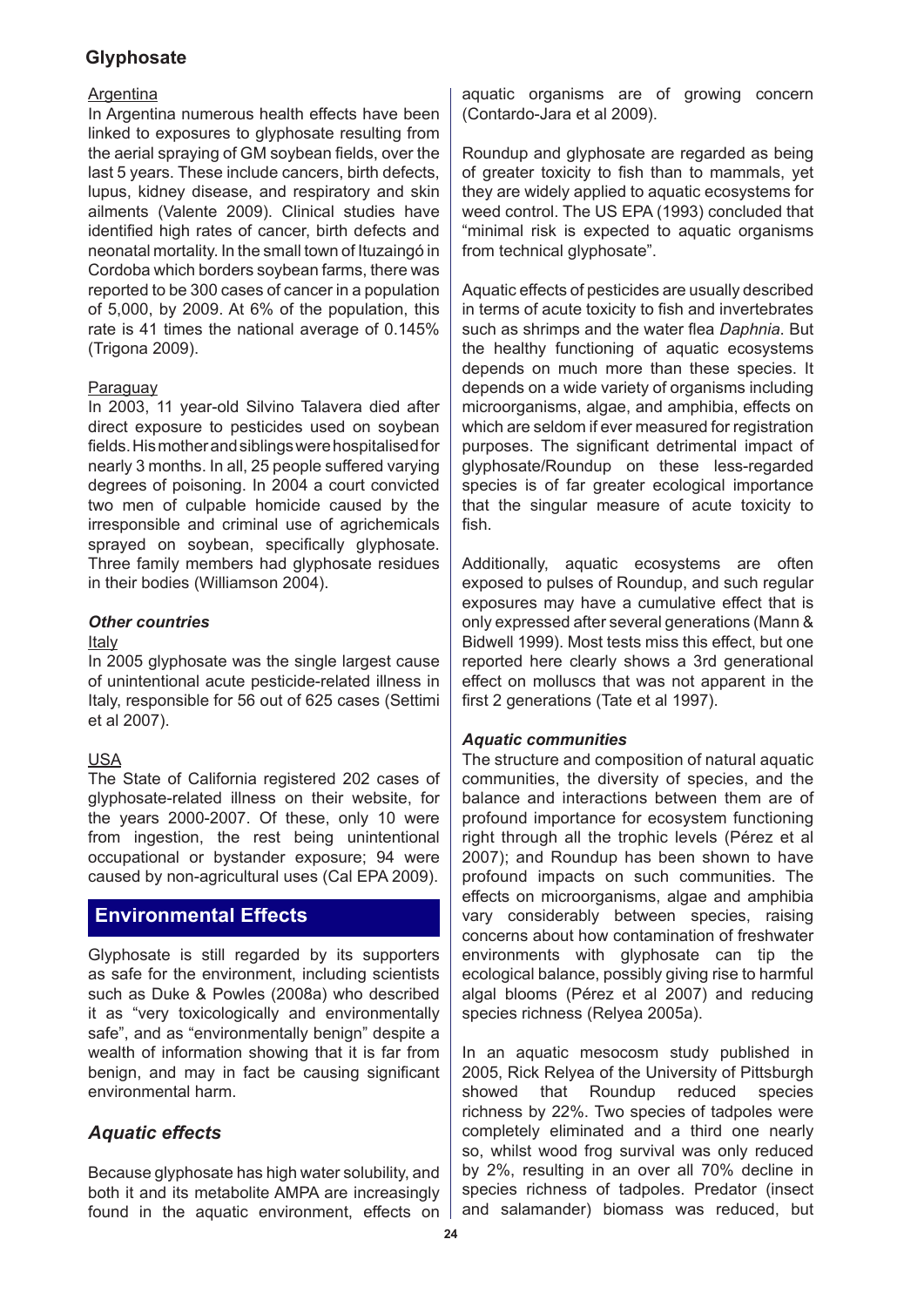algal biomass increased by 40%. The copepod (small crustacean) *Eurytemora affinis* was almost completely eliminated (Relyea 2005a).

In a second mesocosm study, Pérez et al (2007) found that Roundup affected the structure of phytoplankton and periphyton assemblages. Periphyton is the complex mixture of algae, cyanobacteria, microbes, and detritus attached to submerged surfaces in aquatic ecosystems. Total nano- and micro-plankton decreased, but picocyanobacteria increased by a factor of about 40. Diatoms were reduced. Amongst the periphyton there was an increased proportion of dead to living individuals, and increased cyanobacteria, leading the authors to warn that Roundup use may lead to algal (cyanobacteria) blooms, with consequent adverse effect on higher trophic levels.

A study carried out on a marine microbial community showed effects on microbial diversity and community composition after a 7 day exposure at levels as low as 1 *u*g/l, concentrations described as "typical of those already observed in polluted coastal areas" (Stachowski-Haberkorn et al 2008).

In a study on river microbial communities, Pesce et al (2009) found that glyphosate affected the composition of the algal community in summer but not in spring, reducing reproduction in the species *Asterionella*, *Cyclotella*, and *Oocystis*. This highlights the importance of seasonally dependent ecosystem characteristics in determining effects.

## *Microorganisms*

Microorganisms underpin the entire aquatic food chain and, as well as the 2 mesocosm studies described above, a number of other studies have demonstrated the effects of Roundup or glyphosate.

Glyphosate was described by the IPCS (1994) as being slightly toxic to aquatic microorganisms, but formulations of it can be highly toxic. It can affect growth, greening processes, aromatic amino acid synthesis, and photosynthesis of blue-green algae (IPCS 1994).

More recent studies have shown that planktonic microorganisms are highly sensitive to glyphosate at environmentally relevant concentrations (Stachowski-Haberkorn et al 2008).

Such concentrations also caused significant shifts in bacterial community composition in freshwater lake sediment in Sweden (Widenfalk et al 2008).

Glyphosate was highly toxic, at "expected environmental concentrations", to freshwater diatoms (*Nitzschia* sp., *Cyclotella meneghiana*) and cyanobacteria (*Aphanizomenon flosaquae*), but not toxic to other cyanobacteria, algae or duckweed, in a Canadian study of aquatic organisms (Peterson et al 1994).

#### *Aquatic invertebrates*

 $LC_{50}$  = the concentration of glyphosate in water that kills 50% of test animals.

TL50 = the median lethal time, or the average time interval during which 50% of a given population dies.

Glyphosate was described by IPCS (1994) as being "slightly to very slightly toxic" to invertebrates, but formulations of glyphosate may be "moderately toxic". Roundup was described as highly toxic to crustaceans.

## 48 hr  $LC_{50}$  (mg/l):

|           | .             | glyphosate | formulations |
|-----------|---------------|------------|--------------|
| $\bullet$ | Daphnia       | 780        | $5.3 - 930$  |
| $\bullet$ | Chironomus 55 |            | 44-5,600     |

The US EPA (1993) described glyphosate as "practically non-toxic to grass shrimps and fiddler crab" and "slightly toxic to Atlantic Oyster":

|           | species      | glyphosate<br>test                    |
|-----------|--------------|---------------------------------------|
| $\bullet$ | Fiddler crab | 48 hr LC <sub>50</sub> 555-1,570 mg/l |
| $\bullet$ | Grass shrimp | 48 hr LC <sub>50</sub> 207-381 mg/l   |

Atlantic oyster  $48$  hr TL $_{50}$  >10 mg/l •

Parasitic freshwater horsehair worms (*Chordodes nobili)* were adversely affected by Roundup "at glyphosate concentrations lower than those expected to be found in freshwater environments and those specified in the [Argentinean] legislation". It decreased the infective capacity of larvae exposed, or derived from eggs that had been exposed, to  $> 0.1$  mg/l of glyphosate (Achiorno et al 2008).

The sediment-dwelling freshwater blackworm *Lumbriculus variegatus* was exposed for 4 days to both glyphosate and to the Roundup Ultra formulation. Both, but particularly the formulation, caused oxidative stress. A low level of bioaccumulation was also found to occur, with a bioaccumulation factor for glyphosate varying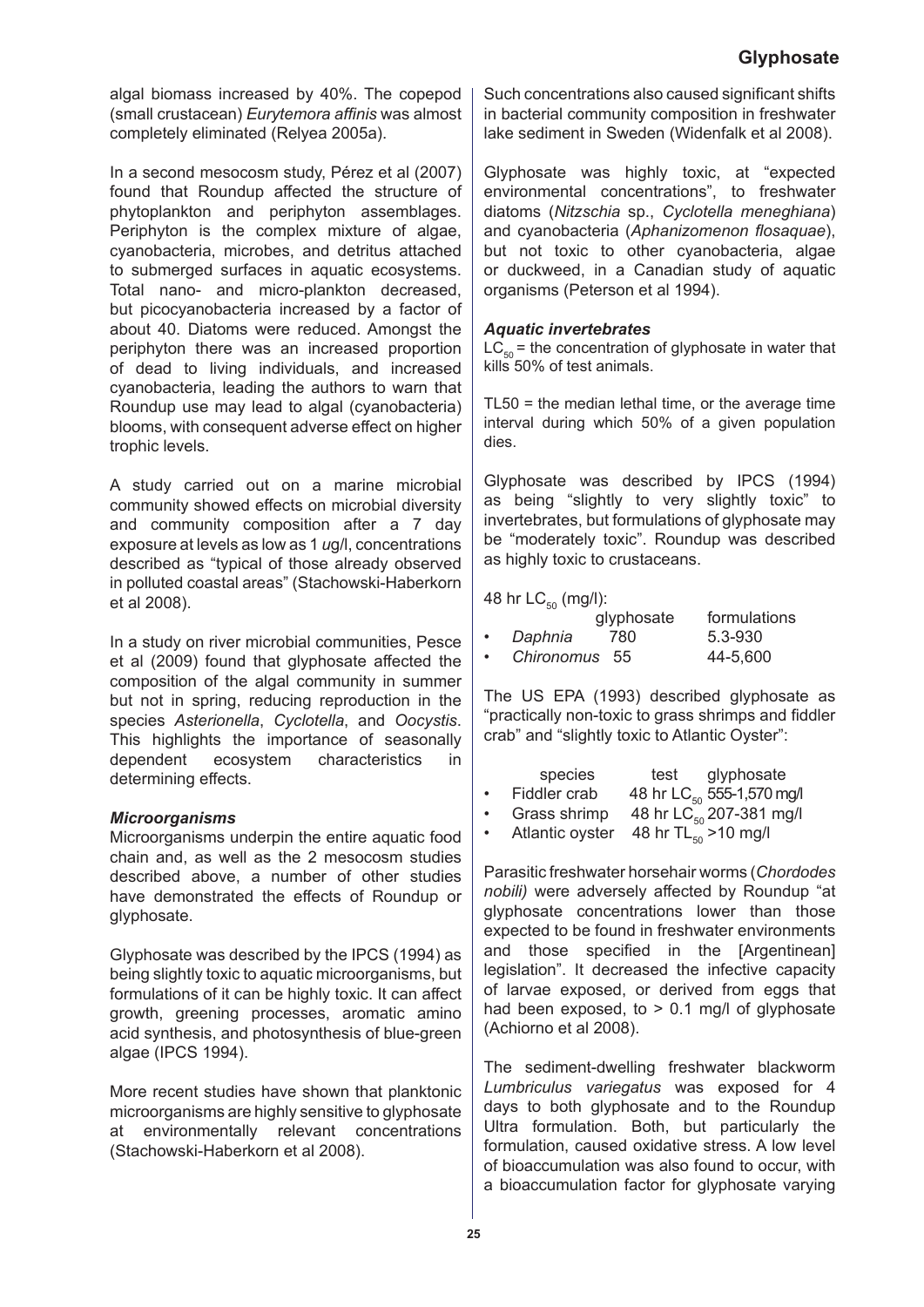between 1.4 and 5.9 for exposure to the Roundup Ultra formulation (higher than for exposure to glyphosate alone). The accumulated amount increased with increasing concentration in the surrounding medium (Contardo-Jara et al 2009).

## *Molluscs*

Glyphosate, Roundup, and especially POEA are all toxic to the freshwater mussel *Lampsilis siliquoidea*, regarded as being representative of 300 species native to North America, one of the "most imperilled faunal groups in the world". The mussel is one of the most sensitive of aquatic species to glyphosate-based herbicides (Bringolf et al 2007).

Long-term exposure to sublethal concentrations of glyphosate affected reproduction and<br>development of the freshwater snail development of the freshwater snail *Pseudosuccinea columella* (Tate et al 1997). It had a delayed effect on growth and development, egg-laying capacity, and hatching, not in the first or second generations, but in the third generation. The number of egg masses increased but they contained a greater number of abnormal or deformed embryos.

## *Sea Urchins*

In 2005 Marc et al showed that glyphosate inhibits RNA transcription in sea urchin embryos, at a concentration 25 times below the level that is recommended for commercial spray application. Transcription inhibition was dose-dependent and caused a 50% adverse effect at a concentration of 1 mM equivalent of glyphosate in a Roundup formulation, resulting in delayed hatching of embryos.

Roundup caused DNA damage in sea urchin embryos (Bellé et al 2007).

## *Amphibians*

Amphibians may be particularly susceptible to the effects of glyphosate herbicides because their preferred breeding sites are often shallow ephemeral pools that, by virtue of the small amount of water, can contain high concentrations of herbicides (Mann et al 2009).

The acute toxicity of Roundup and other formulations of glyphosate-containing POEA to larval amphibia vary with species, pH, and developmental stage; and the estimates for  $LC_{50}$ range from 0.4 to 11.6 mg glyphosate/l (Relyea & Jones 2009).

As reported earlier Relyea (2005a), when examining the impact of pesticides on the biodiversity of aquatic communities containing algae and 25 species of animals, found that Roundup (at 3.8 mg glyphosate/l) completely eliminated two species of tadpoles (leopard frogs and gray tree frogs), and nearly exterminated a 3rd species (wood frogs), resulting in a 70% decline in the species richness of tadpoles.

Relyea (2005b) also exposed tadpoles in an outdoor mesocosm to Roundup at a concentration (3.7 mg glyphosate/l) representing those expected when aquatic habitats are sprayed for weeds. Within 3 weeks it had killed 98% of tadpoles. In laboratory studies on juvenile frogs (post metamorphosis), it killed 68-86% within one day.

In another study he found that the addition of predator stress made Roundup twice as lethal, at least for one species, the wood frog (*Rana sylvatica*), something that is likely to occur frequently in the wild (Relyea 2005c).

Williams & Semlitsch (2009) found that exposure to Roundup WeatherMax at 0.57 mg/kg glyphosate acid equivalents resulted in 80% mortality of western chorus frog tadpoles.

Symptoms of acute toxicity of the formulated product Glyphos and adjuvant Cosmo Flux, used in Colombia, include slow swimming and remaining on the bottom with no movement at lower concentrations; and uncontrolled rapid swimming and remaining in a vertical position at higher levels (Bernal et al 2009).

In a number of studies, exposure to sublethal concentrations of POEA or glyphosate/POEA formulations has caused delayed development, accelerated development, reduced size at metamorphosis, developmental malformations of the tail, mouth, eye and head, and histological indications of intersex (Mann et al 2009). Lajmanovich et al (2003) found that glyphosate formulations caused craniofacial and mouth deformities, eye abnormalities and bent, curved tails in tadpoles of the species *Scinax nasicus*. Howe et al (2004) found that when tadpoles of a common North American amphibian, the northern leopard frog (*Rana pipiens*), are chronically exposed to environmentally relevant concentrations of POEA or glyphosate/POEA formulations, they developed decreased snoutvent length at metamorphosis and increased time to metamorphosis, tail damage, and gonadal abnormalities. The authors concluded that these effects may be caused by disruption of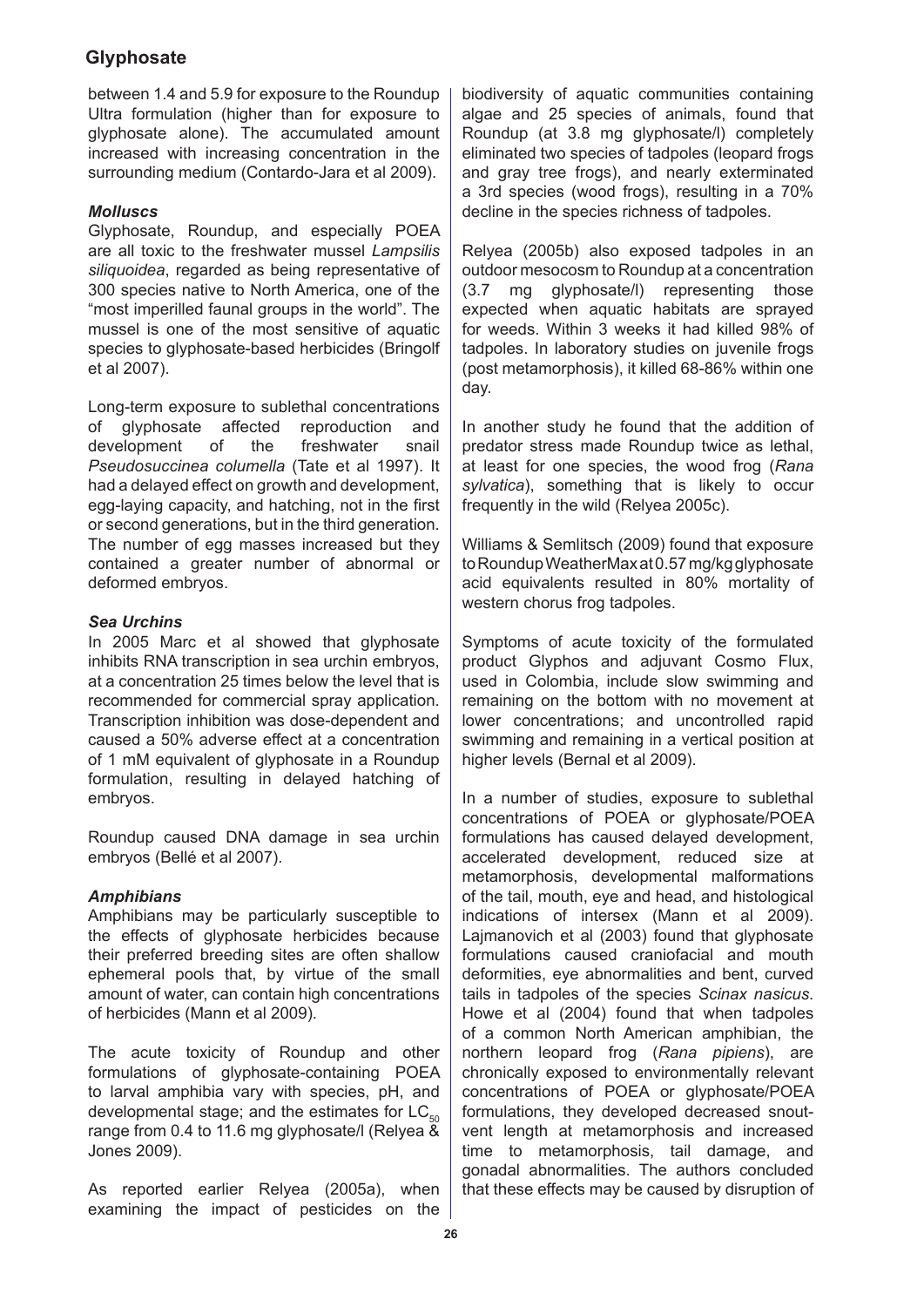hormone signalling involving the thyroid hormone receptor.

Concentrations of only 1 mg/l of Roundup for 48 hours caused the generation of reactive oxygen species and oxidative stress in bullfrog tadpoles (*Rana catesbeiana*) (Costa et al 2008). Roundup also caused DNA damage in bullfrog tadpoles at concentrations of 6.75 and 27 mg/l, but not at 1.69 mg/l (Clements et al 1997).

One study has shown that gray treefrogs avoid laying their eggs in water containing residues of Roundup at concentrations "expected to be found in the field" (Takahashi 2007).

## *Reptiles*

Roundup caused dose-dependent DNA damage and micronucleus induction in the erythrocytes of newborn broad-snouted caiman (*Caiman latirostris*) after exposure *in ovo* to concentrations of Roundup of 500 *u*g/egg or higher (Poletta et al 2009).

## *Fish*

#### Acute toxicity

A wide variety of acute toxicities have been reported for glyphosate and Roundup. Toxicity varies with species and age of the fish, their nutritional status (more toxic to hungry fish), and the temperature, pH and hardness of water (toxicity increases with temperature and pH) (Cox 1995b). Young fish are particularly vulnerable when water temperatures increase in spring and summer (Folmar et al 1979).

FAO (2000) described glyphosate as moderately to slightly toxic, on the basis of the following values for 96 hr  $LC_{50}$ :

| $\bullet$ | bluegill sunfish | 5.8-34 mg/l |
|-----------|------------------|-------------|
| $\bullet$ | rainbow trout    | 8.2-26 mg/l |
| $\bullet$ | channel catfish  | 39 mg/l     |
| $\bullet$ | coho salmon      | 22 mg/l     |
| $\bullet$ | chinook salmon   | 20 mg/l     |
| $\bullet$ | pink salmon      | 14-33 mg/l  |

The 96 hr  $LC_{50}$  values reported by IPCS (1994) show the significantly increased toxicity of some formulations, particularly Roundup:

|           |                               | glyphosate | formulations                             |
|-----------|-------------------------------|------------|------------------------------------------|
| $\bullet$ |                               |            | rainbow trout 10-197 3.2->1,000 mg/l     |
| $\bullet$ |                               |            | bluegill sunfish 120-140 4.5->1,000 mg/l |
| $\bullet$ | coho salmon 27-174 13-33 mg/l |            |                                          |

Servizi et al (1987) showed that the acute toxicity of POEA to fish was more than 30 times that of glyphosate itself, and provided comparative toxicities for POEA ( $LC_{50}$ ):

|           |                   | Roundup | <b>POEA</b> |
|-----------|-------------------|---------|-------------|
| $\bullet$ | rainbow trout fry | 25.5    | $3.2$ mg/l  |
|           | coho salmon fry   | 42.0    | $3.5$ mg/l  |
|           | sockeye fry       | 28.8    | $2.6$ mg/l  |

Sublethal acute effects of Roundup include loss of mobility, complete loss of equilibrium, darkened pigmentation, rapid respiration (IPCS 1994), and erratic swimming (Cox 1998)—these effects can increase risk from predators, as well as affecting feeding, migration and reproduction (Cox 1998).

Glyphosate is neurotoxic to the olfactory system in fish (Tierney et al 2006) and exposure to Roundup alters behaviour, in particular provoking an avoidance response at > 10 mg/l, but eliminating preference behaviour at only 100 *u*g/ l (Tierney et al 2007). Impairment of olfaction is an ecologically important effect as it is critical for return migration, alarm response, feeding, and kin recognition (Tierney et al 2007).

Acute exposure of jundia fish to sublethal concentrations of glyphosate lowered their cortisol levels, and decreased their capacity to adequately cope with stress and to maintain homeostasis (Cericato et al 2008).

Fish breeding operations have been reported to be completely destroyed by aerial spraying of glyphosate formulations in Colombia (Sicard et al 2005).

## Systemic effects

Szarek et al (2000) found that exposure to Roundup at concentrations of 40- to 20 fold lower than those generally used caused damage to liver cells in carp (the appearance of myelin-like structures, swelling of mitochondria and disappearance of internal membrane of mitochondria), and concluded that Roundup was harmful to carp when used in applied concentrations. Higher, sublethal, doses of Roundup modified liver enzymatic activity in Nile tilapia (Jiraungkoorskul et al 2003). In carp, sublethal concentrations of glyphosate increased the activity of the enzymes alkaline phosphatase in liver and heart, glutamic-oxaloacetic transaminase in liver and kidneys, and glutamicpyruvic transaminase in kidney; and caused morphological changes in gill and liver tissue (Neskovic et al 1996).

Other studies have found that Roundup affects energy metabolism, free radical processes, and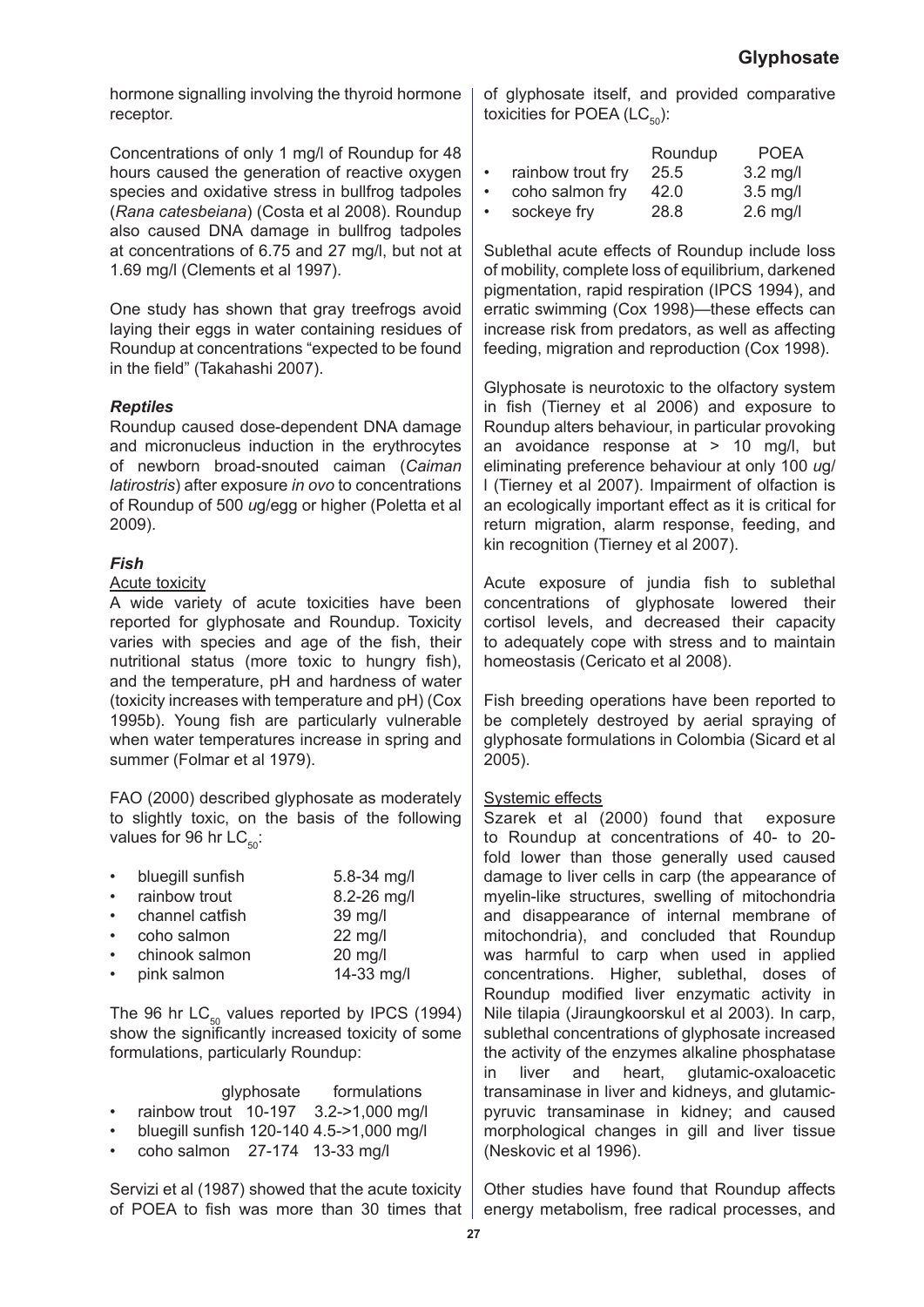acetylcholinesterase activity in fish (Rendón-von Osten et al 2005; Glusczak et al 2006, 2007; Langiano & Martinez 2008).

## Chronic effects

Roundup has caused DNA damage and/or micronucleus induction in the neotropical fish *Prochilodus lineatus* (Cavalcante et al 2008), the fish *Tilapia rendalli* (Grisolia 2002), goldfish (*Carassius auratus*) (Cavaş & Könen 2007), and European eel (*Anguilla anguilla*) (Guilherme et al 2009). It has also caused oxidative stress in goldfish (Lushchak et al 2009).

Glyphosate adversely affected immune responses in *Tilapia nilotica* (el-Gendy et al 1998).

# *Terrestrial ecotoxicity*

Glyphosate and/or Roundup can have very significant adverse effects on the agroecosystem, principally through effects on soil microorganisms and plant health.

A number of species of birds, mammals and beneficial insects suffer population loses through habitat and/or food supply destruction resulting from the use of glyphosate (Cox 1995b; IPCS 1994). There are also direct lethal and sublethal effects, which can lead to individual deaths and changes in community and ecosystem dynamics.

## *Soil microorganisms*

Numerous studies have demonstrated wide range of effects of glyphosate on soil microorganisms—some positive, others adverse, depending on the species. Actual effects following glyphosate use depend on a number of factors including soil type, environmental conditions and interspecies interactions (Guiseppe et al 2006; Lupwayi et al 2009). Repeated applications appear to have a greater impact on soil microbes than single applications (Lancaster et al 2009).

Carlisle & Trevors (1988) reported a study that showed 50 mg/kg glyphosate inhibited growth of 59% of randomly selected soil bacteria, fungi, actinomycetes and yeast; and that of the 9 herbicides tested, glyphosate was the 2nd most toxic.

Results can be inconsistent—for example, a study of 2 Brazilian soils found that glyphosate increased the number of fungi and actinomycete bacteria, and decreased the number of other bacteria (Araujo et al 2003). However other studies have reported that actinomycetes are more sensitive to glyphosate than other bacteria (Grossbard 1985). In fact the effect on soil bacteria varies between species—for example 5 *Pseudomonas* species were not inhibited by glyphosate, but a 6th species, *Pseduomonas fluorescens*, was (Kremer & Means 2009).

Increased microbial activity in soils has been reported (e.g. Lupwayi et al 2009), but generally this appears to result from an increase in the number of microorganisms capable of metabolising glyphosate and using its phosphate ions as a nutrient (Lancaster et al 2009).

The concern therefore is not that glyphosate will diminish microbial activity, but that it will alter microbial community dynamics in ways that are harmful to plants and to ecological balance. In commenting on their study, which showed that pre-sowing application of a mixture of glyphosate and 2,4-D to a canola crop significantly decreased the diversity of species, Lupwayi et al (2009) concluded "such shifts in the structure of soil microbial communities can lead to successions that could have long-term effects on soil food webs and soil biological processes". For example, glyphosate has been shown to inhibit a number of saprophytic fungi that decompose dead plant material and hence are important for soil fertility (Grossbard 1985).

There are also many studies showing that glyphosate increases the severity of soil-borne fungal pathogens and the resulting disease in plants: these are addressed in the following section on Plant diseases.

## *Plant diseases*

The authors of a recent review of glyphosate and plant diseases (Johal & Huber 2009) concluded that "extensive use of glyphosate in agriculture is a significant factor in the increased severity or 're-emergence' of diseases once considered efficiently managed".

There are a number of ways in which glyphosate increases disease severity in plants: by increasing populations of pathogens in the soil, by immobilizing specific plant nutrients involved in disease resistance, by reducing vigour and growth of plants as a result of the accumulation of glyphosate in the plant, by altering physiological efficiency, and by modification of the soil microflora in ways that affect the availability of nutrients important to plants' disease resistance (Johal & Huber 2009).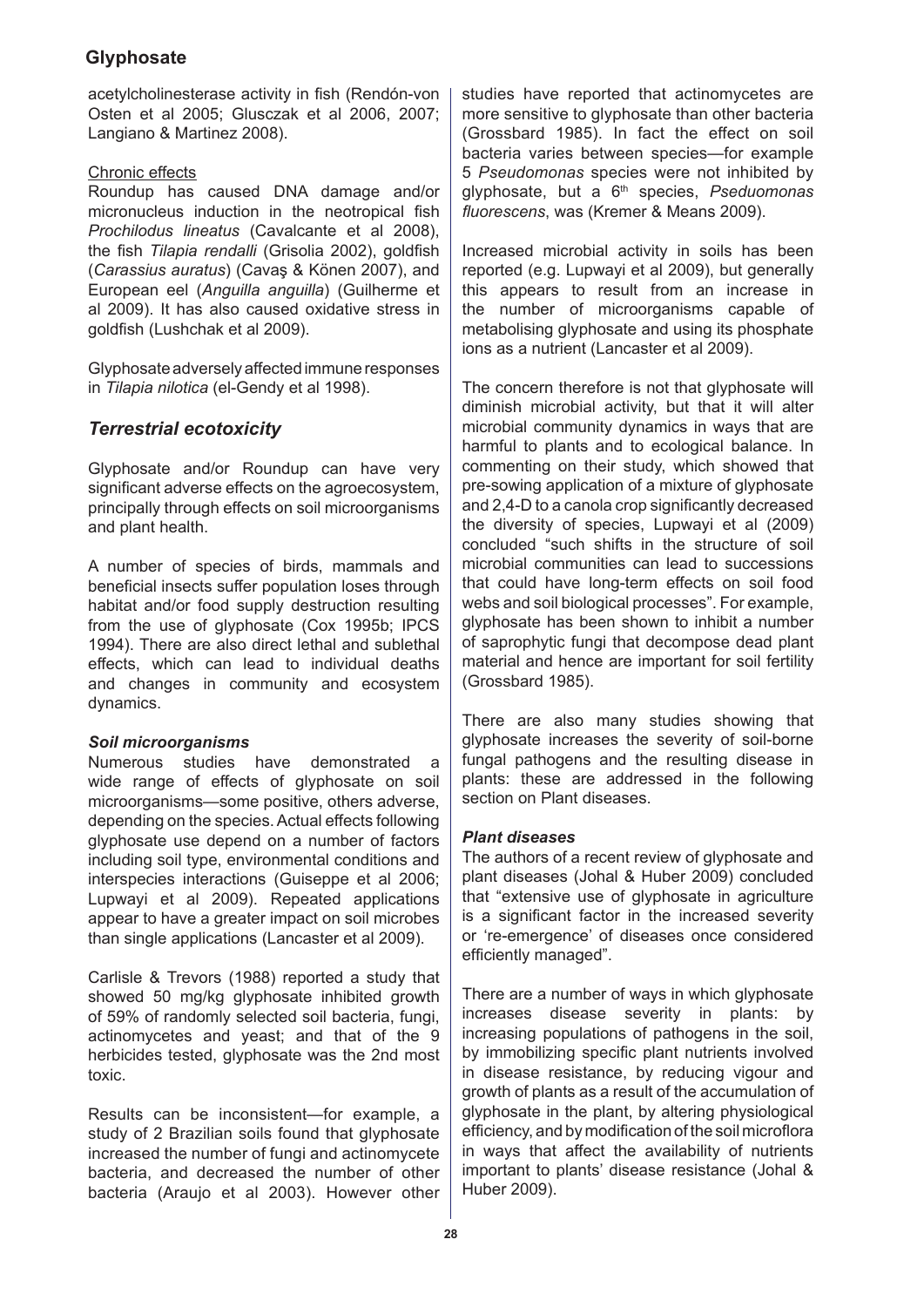## **Pathogens**

Glyphosate can alter the balance between disease-causing and beneficial fungi in favour of the former: a number of studies have shown that it stimulates the growth of pathogenic fungi such as *Fusarium, Pythium, Phytophthora, Rhizoctonia*, and *Sclerotinia*, but inhibits beneficial fungi. For example:

- At low concentrations glyphosate stimulated the growth of *Fusarium solani* and *Fusarium oxysporum* (Krzysko-Lupicka & Sudol 2008). Long-term exposure led to a fungal community dominated by *Fusarium* species. •
- Glyphosate application to soil containing maize or peanut crop residues increased growth and sporulation of *Fusarium* and *Pythium*, in comparison with fallowed fields lacking crop residues, whilst the populations of the beneficial fungi *Trichoderma* and *Gliocladium* remained constant (Meriles et al 2006). •
- Application of glyphosate in greenhouse studies resulted in increased disease severity caused by *Fusarium oxysporum* and *Rhizoctonia solani* in GM sugar beet (Larson et al 2006). •
- Other studies have also shown increases in *Pythium* and *Phytopthora* (Kawate et al 1997; Descalzo et al 1998). •
- Exposure of GM soybean to glyphosate increased the severity of Sclerotinia stem rot (*Sclerotinia sclerotiorum* (Lib.) de Bary) in some but not all cultivars (Nelson et al 2002). •
- Sublethal doses of glyphosate inhibited resistance in beans to *Colletotrichum lindemuthianum*, in tomato to *Fusarium* spp, and in apple trees to root rot (Levesque & Rahe 1992). •
- Exposure of GM soybean to glyphosate increased sudden death syndrome caused by *Fusarium solani* (Sanogo et al 2000). •
- Pre-planting use of glyphosate reduced resistance of barley to *Rhizoctonia* root rot and lowered yields (Smiley et al 1992). •
- Glyphosate injected into the sapwood around the root collar of lodgepole pine trees increased the growth and spread of the blue stain fungus *Ophiostoma clavigerum*. The fungus is symbiotic with the mountain pine beetle, *Dendroctonus ponderosae*, and the authors concluded that glyphosate enhances brood development of the pest via enhancement of the fungus (Bergvinson & Borden 1992). •

There has been a resurgence of *Fusarium* wilt in Roundup Ready cotton crops in Australia and "previous high levels of wilt resistance appear to be less effective under glyphosate management programs" (Johal & Huber 2009).

Fernandez et al (2009) have established an association between glyphosate use and cereal diseases, caused by *Fusarium avenaceum* and *Fusarium graminearum*, in wheat and barley grown in the Canadian Prairies under minimumtill systems that are heavily dependent on glyphosate. *Fusarium graminearum* produces a mycotoxin that can kill humans and animals.

In the US states of Washington, Idaho, and Oregon production of peas, lentils and wheat in rotation has been in slow decline as nitrogen fixation (for the peas and lentils) has declined and *Fusarium* diseases increased, commensurate with the extensive use of glyphosate in no-till programmes (Johal & Huber 2009).

#### **Summary of glyphosate predisposing crops to disease-causing pathogens (Johal & Huber 2009)**

| <b>Plant</b> | <b>Disease</b> | <b>Pathogen</b> |
|--------------|----------------|-----------------|
| apple        | canker         | Botryosphaeria  |
|              | Panama disease | Fusarium        |
| banana       |                |                 |
| barley       | root rot       | Magnaporthe     |
| bean         | anthracnose    | Colletotrichum  |
|              | damping off    | Pythium         |
|              | root rot       | Fusarium        |
|              | hypocotyl rot  | Phytopthora     |
| canola       | crown rot      | Fusarium        |
|              | wilt           | Fusarium        |
| citrus       | chlorosis      | <b>Xylella</b>  |
|              | crown rot      | Phytopthora     |
| cotton       | damping off    | Pythium         |
|              | bunchy top     | Mn deficiency   |
|              | wilt           | Fusarium        |
| grape        | black goo      | Phaemoniella    |
| melon        | root rot       | Monosporascus   |
| soybean      | root rot       | Corynespora     |
|              | target spot    | Corynespora     |
|              | sudden death   | Fusarium        |
|              | root rot       | Phytopthora     |
|              | cyst nematode  | Heterodera      |
|              | white mould    | Sclerotinia     |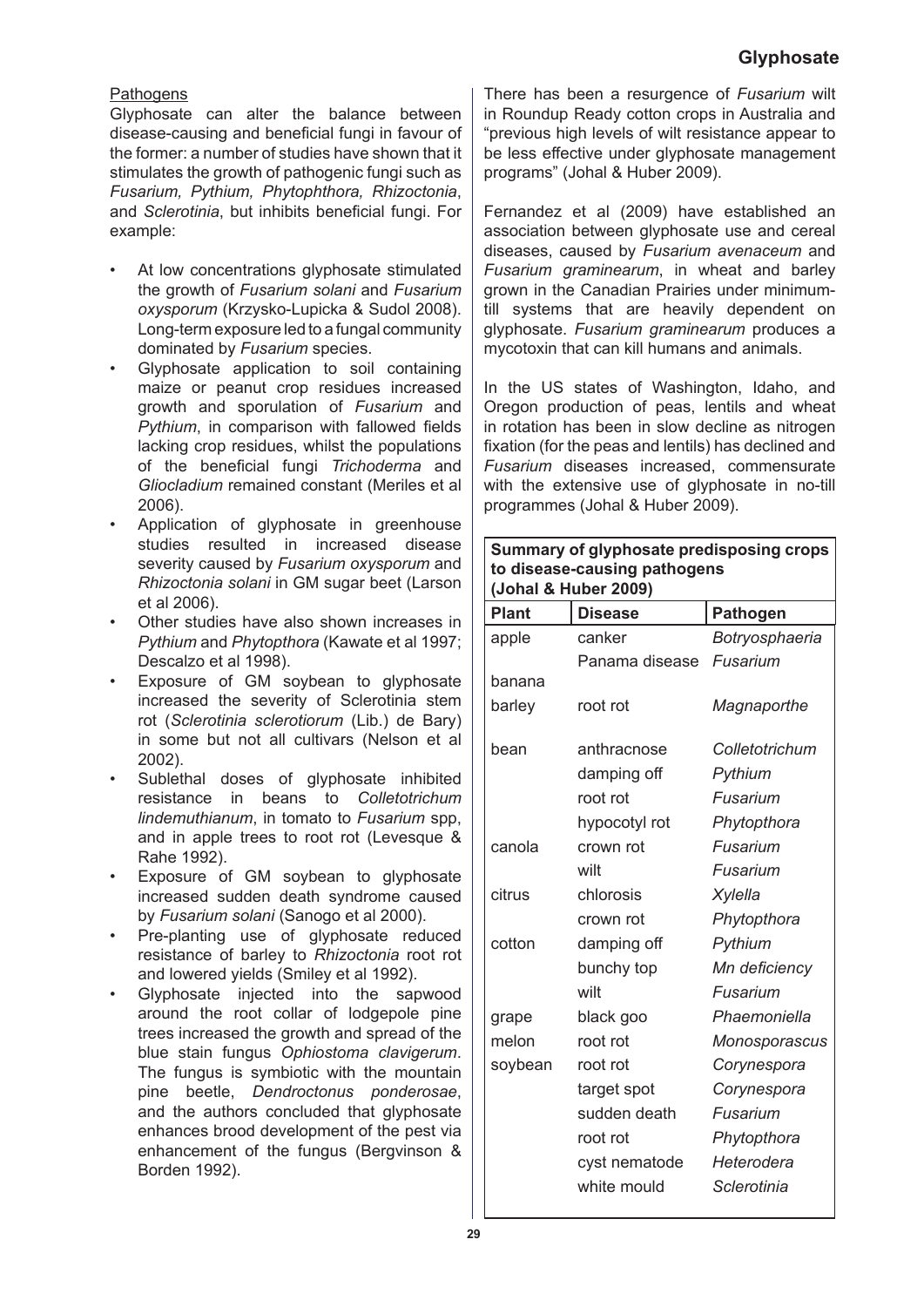| sugar          | yellows                     | Fusarium            |
|----------------|-----------------------------|---------------------|
| beet           | root rot                    | Rhizoctonia         |
| sugar-<br>cane | decline                     | Marasmius           |
| tomato         | crown rot                   | Fusarium            |
|                | wilt                        | Fusarium            |
| various        | canker                      | Phytopthora         |
| weeds          | (used as a bio-<br>control) | Myrothecium         |
| wheat          | bare patch                  | Rhizoctonia         |
|                | glume blotch                | Septoria            |
|                | root rot                    | Fusarium            |
|                | head scab                   | Fusarium            |
|                | take-all                    | Gaeumannomy-<br>ces |

## Micronutrient deficiency

Very low levels of glyphosate in the soil can greatly hinder the availability and uptake of the micronutrients manganese (Mn), iron, copper and zinc (Zn); and also impede their translocation within the plant. These nutrients are critical for plants' disease resistance mechanisms (Johal & Huber 2009).

Glyphosate binds Mn, so that Mn deficiency is now observed where once there was sufficient amounts of the micronutrient. Additionally, the glyphosate resistance gene in GM corn and soybean reduces the plant's uptake and use of Mn. There is now a "gradual recognition" of increased disease severity along with the Mn deficiency. *Corynespora* root rot, once considered minor, may now become economically damaging in Roundup Ready soybean because of the Mn effect, according to Johal & Huber (2009). Cereal take-all is another disease that is a Mn deficiency response to glyphosate, as are a wide range of diseases caused by the bacteria *Xylella fastidosa* (Pierce's disease of grapevine, plum scorch, almond scorch, citrus variegated chlorosis, coffee blight, citrus blight, alfalfa dwarf, pecan decline, etc). These diseases, which involve loss of vigour, slow decline, and reduced productivity, can be controlled by the elimination of glyphosate allowing the Mn and Zn micronutrient levels to be restored to sufficiency (Johal & Huber 2009).

## Metabolic interference

Glyphosate reduced the production of lignin in asparagus and flax; and phenolic compounds in beans, soybean, the roots of tomato seedlings and the bulbs of the sedge *Cyperus esculentus* (Levesque & Rahe 1992). Both of these effects may reduce disease resistance in the plant (Johal & Huber 2009).

#### Nitrogen metabolism

Glyphosate modifies nitrogen metabolism resulting in changes, similar to high-temperature changes, that lead to *Fusarium* head scab in cereals, so that the disease is now prevalent in cooler areas where it was rarely observed before extensive use of glyphosate (Johal & Huber 2009). Climate change is likely to further exacerbate this problem.

## *Other effects on plants*

Glyphosate can have inhibitory effects on desirable plants after it has been used on weeds. It can be transferred from weeds to non-target plants through the roots: when weeds in orchards were sprayed, glyphosate was released from dying weeds and taken up by the neighbouring citrus trees (Yamada et al 2009). In another study glyphosate used to kill ryegrass strongly impaired the growth and micronutrient status of sunflowers planted after the ryegrass (Tesfamariam et al 2009).

## Nutrient deficiency

There are a number of ways in which glyphosate can cause nutrient deficiencies in plants; for example it inhibits ectomycorrhizal fungi which help plants absorb nutrients and water (Estok et al 1989; Levesque & Rahe 1992; IPCS 1994).

As reported in the previous section, glyphosate can decrease uptake of micronutrients resulting in deficiency symptoms (Yamada et al 2009). In a greenhouse experiment that simulated glyphosate drift, Cakmak et al (2009) demonstrated that glyphosate significantly reduced the seed concentration of calcium, magnesium, iron and manganese in soybean, most likely because glyphosate binds these minerals in poorly soluble complexes. In a similar experiment on sunflowers Eker et al (2006) found that simulated drift caused substantial decreases in leaf concentration of iron and manganese, and lesser decreases in zinc and copper. These effects may have implications for the nutritional quality of soy and other food crops subjected to low levels of glyphosate through drift or soil residues.

As well as binding some minerals, glyphosate also interferes with the root enzymes involved in mineral uptake from the soil—for example the activity of ferric reductase which is involved in iron uptake is reduced by low levels of glyphosate, and Ozturk et al (2008) linked this with the iron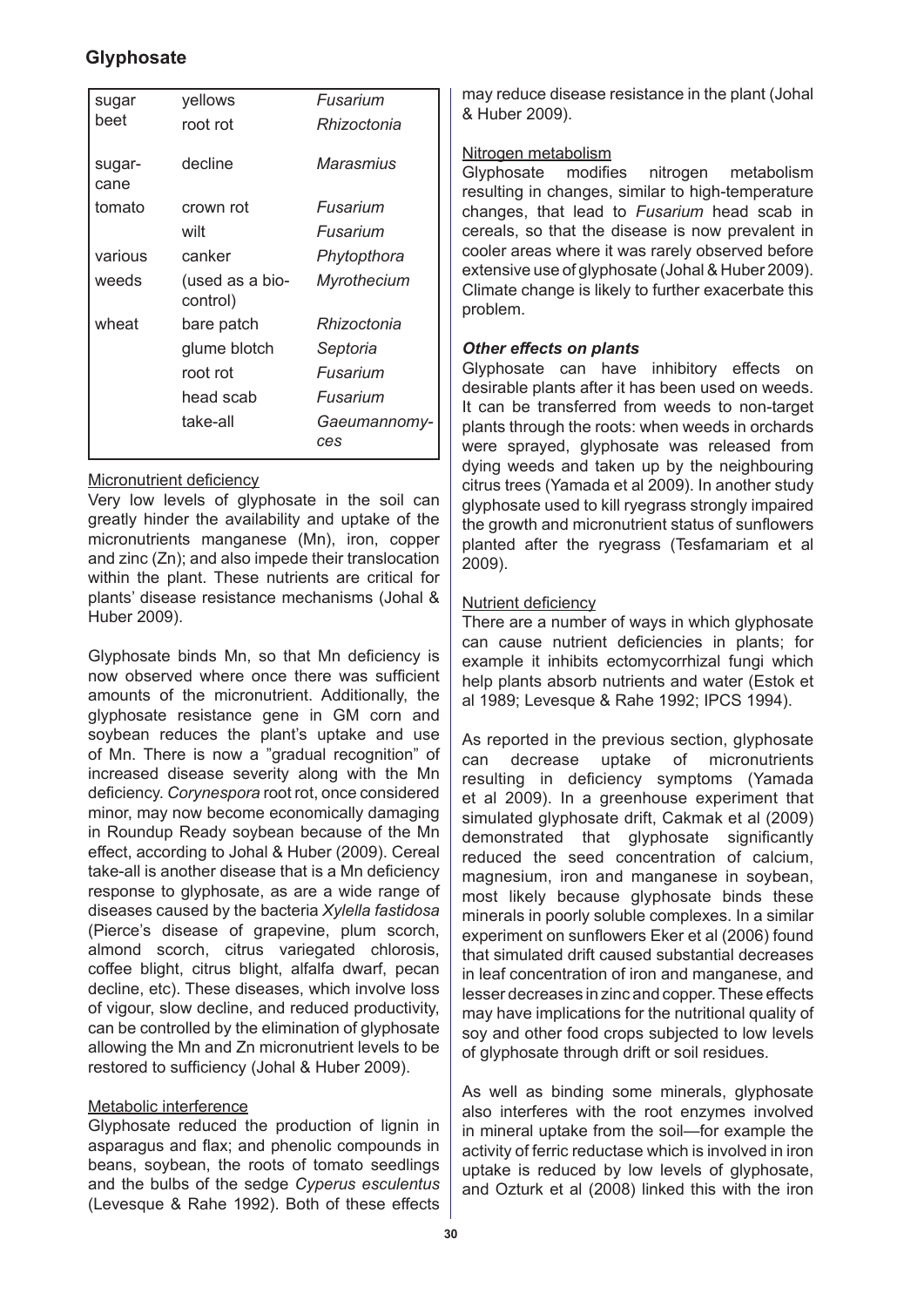deficiency that is "increasingly being observed in cropping systems with frequent glyphosate applications". The iron-deficient soybeans also pose animal and human nutritional concerns, as human iron deficiency is widespread.

#### Nitrogen cycle

Glyphosate is toxic to the nitrogen-fixing bacteria in legume root nodules that make nitrogen available to legumes (Zablotowicz & Reddy 2007). A number of studies have reported that the herbicide curtailed nodulation in soybean and inhibited growth of the bacteria, reduced nodule biomass and leghemoglobin (an oxygen carrying protein), and reduced nitrogen fixation and/or assimilation in the plant (Grossbard 1985; King et al 2001; de Maria et al 2006; Zablotowicz & Reddy 2007; Bellaloui et al 2008). Soybeans are most sensitive to these effects during early stages of growth (Bellaloui et al 2006), and under conditions of water stress (King et al 2001; Zablotowicz & Reddy 2007).

In laboratory studies, glyphosate also inhibited *Rhizobium* root nodulation and nitrogen-fixation in sub-clover, the inhibition being higher in sandy soils (Eberbach & Douglas 1983, 1989; Martensson 1992). Up to 70% reduction in nitrogen-fixing nodules occurred in clover planted 120 days after the glyphosate application at a concentration corresponding to typical application rates (Eberbach & Douglas 1983).

Glyphosate treatment of soil collected from a tea plantation in India reduced the population of nitrogen-fixing bacteria (Bezbaruah et al 1995).

Glyphosate has other effects on the soil's nitrogen cycle: in a Canadian study, application of glyphosate to a grass field resulted in a 20- 30% increase in dinitrification up to 49 days after application, and hence contributed to nitrous oxide emissions (which contribute to ozone destruction) and nitrogen loss from the soil (Tenuta & Beauchamp 1995).

#### Compositional changes

Bellaloui et al (2008) found that glyphosate application to GM soybean at a rate of 3.36 kg/ ha caused the beans to have a 10% increase in protein content, an increase in oleic acid, and a decrease in linoleic acids, suggesting effects on carbon and nitrogen metabolism. In a subsequent study they also found that glyphosate significnalty reduces iron content in the beans (Bellaloui et al 2009).

Glyphosate decreased chlorophyll content in GM soybean plants (Pline et al 1999), in sunflower leaves and shoot tips (Eker et al 2006), and in the freshwater green algae *Chlorella pyrenoidosa* it reduced chlorophyll and carotenoids increasingly with higher temperatures (Hernando et al 1989).

#### Other effects

GM soybean was more susceptible to infection by soybean cyst nematode than the normal soybean after exposure to glyphosate (Giesler et al 2002).

Roundup damaged the cytoskeleton of the microtubules of pollen from tobacco plants, potentially reducing pollen fertility (Ovidi et al 2001).

Glyphosate reduced the RNA content of petunia flowers and changed their shape (Shimada & Kimura 2007); and it caused oxidative stress in rice leaves (Ahsan et al 2008).

#### *Earthworms*

Earthworms are considered to be sentinels of soil heath and integrity (Verrell & Buskirk 2004), so any adverse effects on these organisms are of considerable concern.

According to the IPCS (1994), glyphosate is of low toxicity to earthworms:

 $NOEC = 158$  mg/kg •

Exposure to higher concentrations can result in thin, slack and lethargic worms with a dark skin (IPCS 1994).

However Springett & Gray (1992) found that Roundup applied to the soil in repeated doses had a substantial adverse effect on the growth rate of the earthworm *Aporrectodea caliginosa* at all rates of application. The rates used ranged from 0.7 to 2.8 g ai/ha, substantially less than recommended agricultural rates. According to the authors, the highest rate used was only 20% of the normal applied, yet at this rate no earthworms matured. They concluded: "the reproductive capacity and the total population in the soil could be expected to fall following repeated low doses of biocides."

Exposure of the earthworm *Eisennia fetida* to the glyphosate formulation *'*Glycel 41% SL', at commercial application rates, caused a 50% reduction in weight but no significant reduction in numbers (Yasmin & D'Souza 2007).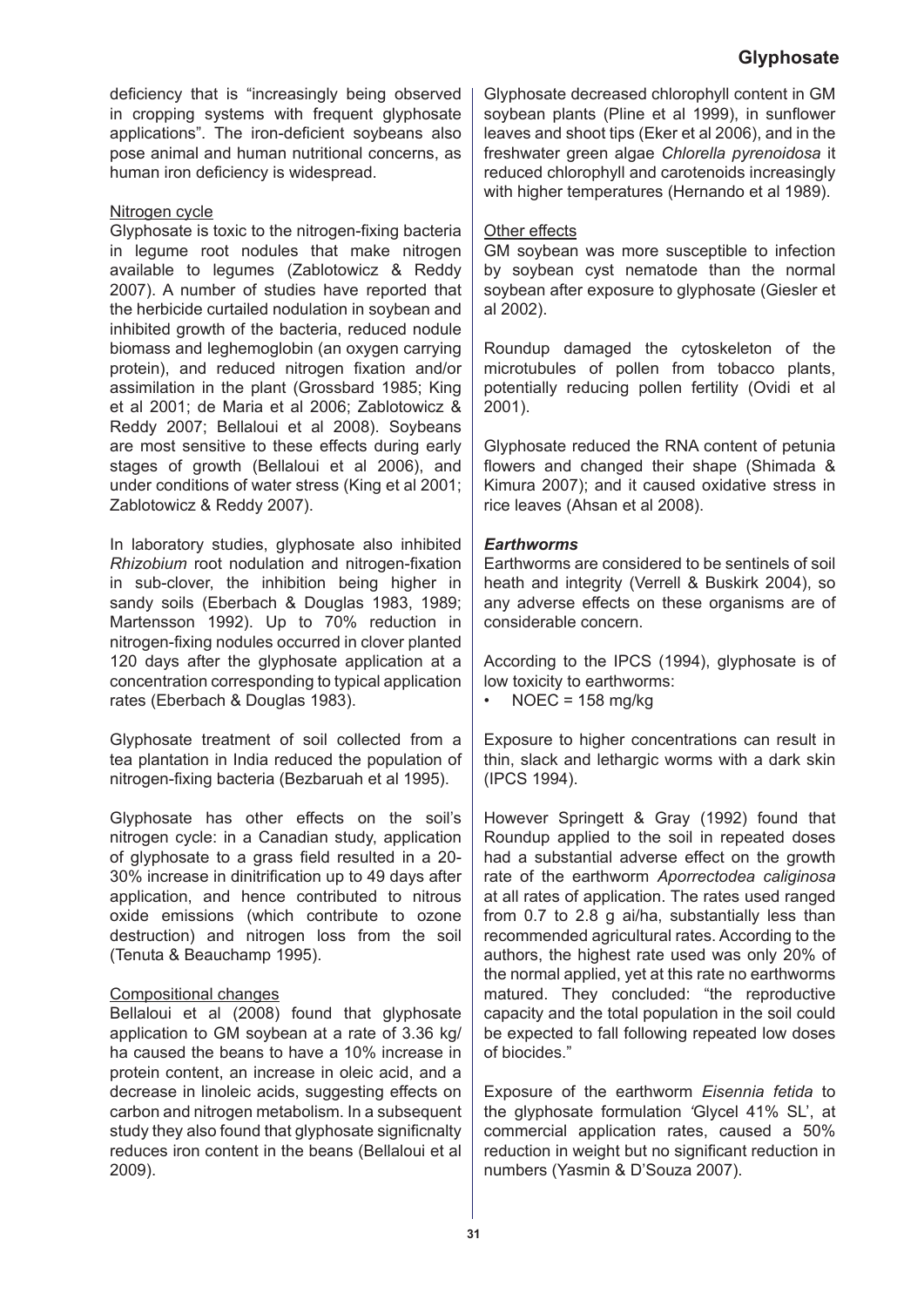*Eisennia fetida* was also found to avoid soil contaminated with the glyphosate formulation 'Ortho Groundclear Total Vegetation Killer' (5% glyphosate) at "nominal concentrations" of "low to negligible acute toxicity". They rapidly migrated to the surface of the soil, and the authors expressed concern such an effect may compromise survival (Verrell & Buskirk 2004).

## *Beneficial arthropods*

Some studies have shown that glyphosate/ Roundup can have adverse effects on a number of beneficial organisms that are important to a properly functioning agroecosystem, including a number of predatory insects and parasitoids.

The following effects were observed in a recent study (Schneider et al 2009) on glyphosate ingestion by the predator insect *Crysoperla externa*, which is associated with soybean pests and has potential as a biological control:

- severely reduced fecundity and fertility; •
- most eggs were abnormal, smaller, dehydrated and became black 2 days after being laid; •
- shorter development from 3<sup>rd</sup> larval instar to pupae; •
- longer adult pre-reproductive period; •
- reduced adult longevity; •
- adults developed tumours in the abdominal region at 20 days after emergence, more drastic in females than males. •

Other reported effects of glyphosate:

- high doses caused 100% mortality of the predatory mite *Amblyseius fallacis*, which predates the spider mites *Panonychus ulmi* and *Tetranychus urticae* (Hislop & Prokopy 1981); •
- decreased longevity in the detritus-eating springtail (*Onychiurus quadriocellatus)* and woodlouse (*Philoscia muscorum* and *Oniscus asellus*) (Eijsackers 1985); •
- carabid beetles moved out of glyphosate treated areas in wheat field experiments and numbers did not return to normal until 29 days after application, consequently lowering potential rates of predation on lepidopteran pests (Brust 1990); •
- the common green lacewing (*Chrysoperla carnea*) experienced 53% mortality in its larval stage when exposed to low levels of glyphosate (0.7 kg/ha); at 3.7 kg/ha there was a 20% effect on mortality (EC 2002); •
- significantly reduced abundance of the small field spider *Lepthyphantes tenuis* when glyphosate was sprayed in controlled experiments (Haughton et al 2001); •
- female carabid beetles in glyphosate treated headland plots in spring wheat fields in the UK contained less eggs (Asteraki et al 1992); •
- 50% mortality of a parasitoid wasp, a lacewing and a ladybug, and 80% mortality of a predatory beetle after exposure to freshly dried Roundup (Hassan et al 1988); •
- carabid beetles crawling over residues of Roundup Biaktiv moved at significantly lower speed (Michalková & Pekár 2009). •

Conversely, with the foliar-feeding nematode *Nothanguinea phyllobia*, glyphosate was shown to prolong larval survival by 50%, thus potentially increasing incidence of this pest nematode (Robinson et al 1977).

## *Bees*

Glyphosate was described by the IPCS (1994) as being slightly toxic to honeybees, and by FAO (2000) as non-toxic:

- Oral toxicity  $LD_{50} = 2100$  *ug/bee* •
- Dermal toxicity  $LD_{50} = 2100$  *ug/bee* •

## *Birds*

Glyphosate is described by the IPCS (1994) as slightly toxic to birds, with an  $LD_{50}$  of >3851 mg/kg body weight (IPCS 1994).

Little information appears to be available about chronic effects on birds. However Roundup can cause endocrine disrupting effects in animals just as in humans. Exposure to Roundup caused disruption of the male genital system in mallard ducks: it altered the structure of the testis and epididymis, serum levels of testosterone and oestradiol, and the expression of androgen receptors in the testis (Oliveira et al 2007).

## *Other animals*

Accidental ingestion of glyphosate formulations by 25 dogs in France between 1991 and 1994 caused vomiting, hypersalivation, diarrhoea, and prostration, but no deaths (Burgat et al 1998).

"Nausea, vomiting, staggering and hindleg weakness have been seen in dogs and cats that were exposed to fresh chemical on treated foliage" (HSDB 2006).

Many animal deaths have been recorded after aerial spraying of glyphosate in Colombia - refer section on Human poisonings.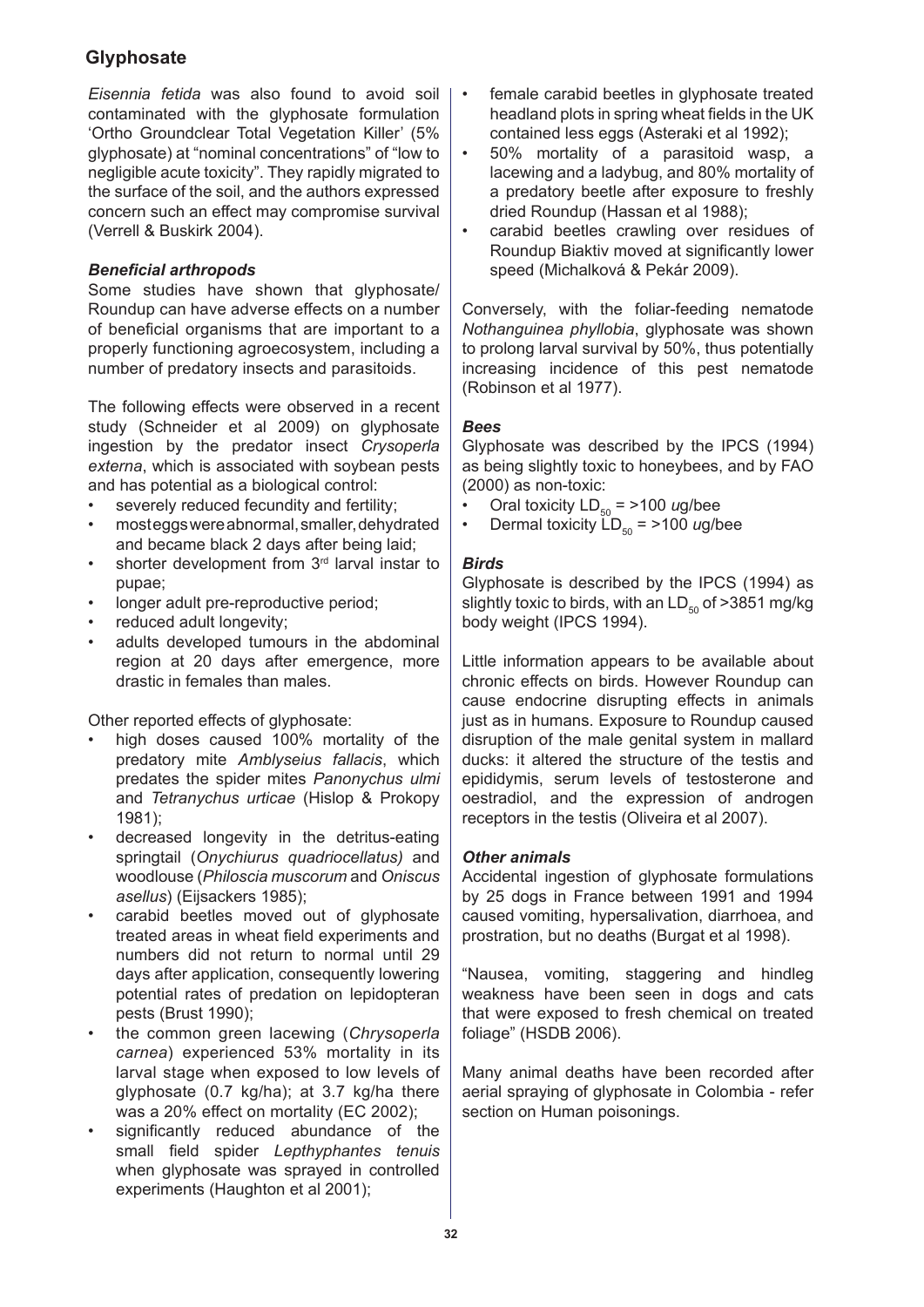# **Environmental Fate**

## *Soil persistence and mobility*

Glyphosate is regarded as being 'relatively persistent' in some soils, with a half-life varying from less than a week to 180 days, depending on the extent of soil binding and microbial breakdown (Carlisle & Trevors 1988; US EPA 1993; IPCS 1994; EC 2002). Residues were detected in soil in Alberta, Canada, 10 months after spraying (Humphries et al 2005); and in Sweden up to three years after application (IPCS 1994).

Because degradation is largely microbial, glyphosate breaks down much more quickly under aerobic than anaerobic conditions: (EC 2002)

- DT $_{50}$  lab 20°C aerobic  $\qquad$  4-180 days •
- $DT_{50}$  lab 20°C anaerobic 3-1699 days •
- $DT_{50}$  field aerobic 1-106 days •

Microbial degradation results in the metabolite AMPA, which has a median half-life of 240 days, ranging up to 958 days in some soils (US EPA 1993).

Glyphosate is adsorbed (bound) onto soil particles. Soils containing higher levels of clay minerals, iron, and aluminium increase adsorption of both glyphosate and AMPA (Piccolo et al 1994; Gerritse 1996). Higher levels of organic matter decrease adsorption (Gerritse 1996). Cooler climates tend also to increase persistence (US EPA 1993), as does soil acidity (Albers et al 2009).

Although glyphosate is frequently reported to be strongly adsorbed onto soil particles, and therefore to be biologically inactivated and have low potential to leach (IPCS 1994), in fact this is not always the case. Agricultural soils to which phosphate fertilisers have been added can be high in unbound glyphosate because the soil sorption sites are occupied by the competing phosphate ions from the fertiliser. So unbound glyphosate remaining in the soil is available for root uptake, microbial metabolism, and leaching into groundwater (Kremer & Means 2009). The risk of leaching is greater in fertilised soils (Simonsen 2008). Conversely studies have shown that the presence of glyphosate in some soils can reduce retention and availability of phosphate (Caceres-Jensen et al 2009), hence reducing fertility.

Other reviews and studies have also concluded that glyphosate, and to a greater extent AMPA, leaches through soils (e.g. Landry et al 2005), especially after high rainfall (Vereecken

2005). The California Department of Pesticide Regulation (Fossen 2007) described glyphosate as a "potential leacher".

There is also evidence that glyphosate does not remain bound to soil particles, that adsorption is not permanent. Desorption can occur readily in some soils and the desorbed glyphosate becomes highly mobile in the environment. Piccolo et al (1994) and Piccolo & Celano (1994) showed:

- a high percentage of bound glyphosate can be returned to the soil solution: the least adsorbing soils desorbed up to 80% of the adsorbed herbicide, and the high adsorbing soils released 15-35%; •
- desorption readily occurred in soil with a high clay mineral but low iron oxide content; •
- desorbed glyphosate can leach to lower soil layers; •
- glyphosate can adsorb onto water-soluble humic substances (soil components primarily responsible for the mobility of pesticides in soil) and be transported with humic substances to lower soil depths. •

Albers et al (2009) found that glyphosate sorbed to humic substances is more easily desorbed than that sorbed to iron and aluminium oxides.

Simonsen et al (2008) demonstrated in laboratory studies that glyphosate that had aged in soils for 6.5 months, before seeds were sown, was subsequently taken up by plants.

The presence of *Bacillus thuringienis kurstaki*  (Btk)3 toxins increases the persistence of glyphosate in soils (Accinelli et al 2004), as does the addition of the herbicide diflufenican (Tejada 2009).

## *Persistence in water*

Glyphosate is soluble in water, resistant to hydrolysis (US EPA 1993) and, although it does break down by photolysis and microbial degradation, it can be persistent for some time in the aquatic environment, with a half-life up to nearly 5 months, and still be present in the sediment of a pond after 1 year.

Solubility = 10.5 g/l at  $20^{\circ}$ C (FAO 2000) •

<sup>3</sup> Genes from Bkt, a natural soil bacterium, have been spliced into some GM crops so that the crop continually expresses the toxins to make them resistant to some pests, hence these crops are likely to cause increased levels of the toxin in soils.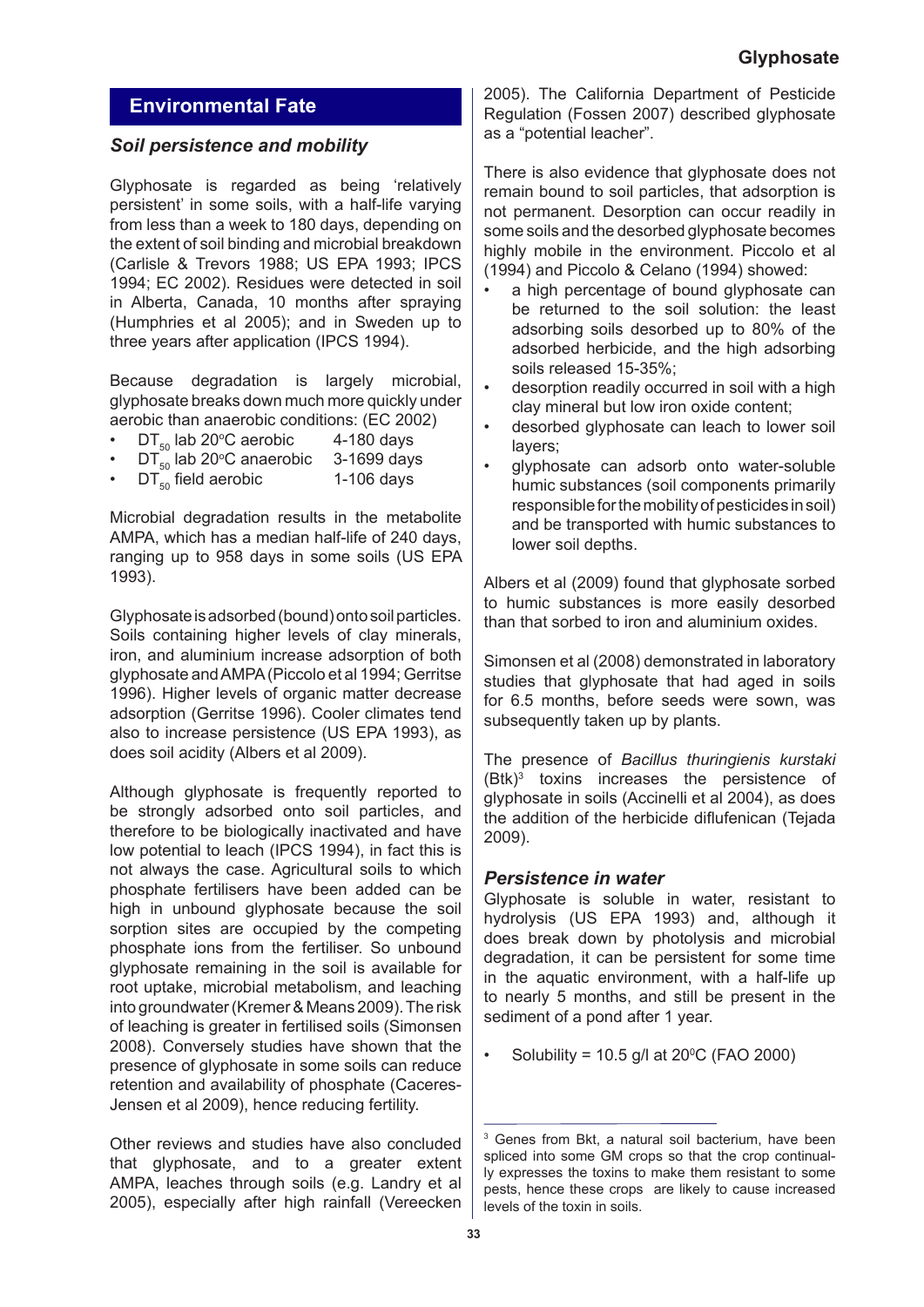Photolytic degradation (EC 2002):

 $DT_{50}$  = 33 days at pH 5 and 77 days at pH 9 •

Biological degradation (EC 2002):

- $DT_{50}$  water = 1-4 days •
- $DT_{50}^-$  whole system = 27-146 days •

The aquatic half life of POEA has been estimated as 21-41 days (Mann et al 2009).

Glyphosate dissipates from water into sediment or suspended particles (IPCS 1994). It has been found to then dissipate from the sediment of a farm pond with a half-life of 120 days; and to be still present in pond sediment at 1 mg/kg one year later (US EPA 1993).

Distribution in water/sediment systems (EC 2002):

- after 1 day: 47-64% in water, 31-44% in sediment •
- after 100 days: 3% in water, 29-44% in sediment •

#### *Residues in surface waters*

Glyphosate has been found in surface waters in many countries, including Canada, China, France, Netherlands, Norway, UK, and USA (Frank 1990; IPCS 1994; Buffin & Jewell 2001; Zhang et al 2002; Wan et al 2006; Kolpin et al 2006; Struger et al 2008; Botta et al 2009).

A study in southern Ontario, Canada found residues of glyphosate in a wide range of creeks, brooks, lakes, rivers, and drains, with the maximum detected level of 40.8 *u*g/l (Struger et al 2008). A previous study found it in "most of the wetlands and streams sampled" in Alberta (Humphries et al 2005).

A study of mid-western USA streams found glyphosate in 36% and AMPA in 69% of samples, with maximum levels of 8.7 *u*g/l glyphosate and 3.6 *u*g/l AMPA (Battaglin et al 2005).4 Glyphosate has also been found in forest streams in Oregon and Washington, and in streams near Puget Sound (Cox 1998).

Glyphosate and AMPA were both found in vernal pools (pools that dry up in hot weather but reappear in wet weather, and are often critical for amphibians) in the US, with highest levels

of glyphosate (328 *u*g/l) found in a national park (Battaglin et al 2009).

Analysis of water from urban streams in Washington (USA) over the period 1998-2003 found glyphosate in all samples (Frans 2004).

In another study of urban contribution to residues in US streams, AMPA was found in 67.5% and glyphosate in 17.5% of streams and with maximum concentrations of AMPA of 3.9 *u*g/l and glyphosate of 2.2 *u*g/l. There was a 2-fold increase in detections below urban wastewater treatment plants, indicating urban use is making significant contributions to stream contamination (Kolpin et al 2006).

This is supported by a recent study in urban Paris which found levels in Ogre river water frequently exceeded the European standard for drinking water of 0.1 *u*g/l, with levels as high as 90 *u*g/l found after rainfall (60% of Paris drinking water comes from surface waters). The origin is believed to be use of glyphosate on roadsides and railways sides (Botta et al 2009). Similarly glyphosate was found in sewage sludge in the same area at levels of 0.1-3 mg/kg (Ghanem et al 2007).

One study detected glyphosate in the runoff from no-till corn 4 months after application (Edwards et al 1980).

#### *Groundwater*

Glyphosate has been found in groundwater and wells in a number of countries, including Canada, Denmark, the Netherlands, and USA (IPCS 1994; US EPA 1992; Cox 1998).

In 2001/2002 38 out of 193 private water plants supplying households in Denmark were found to contain glyphosate and AMPA. Of these 15 still had residues in 2005, with 10 exceeding the EU standard of 0.1 *u*g/l. The 15 plants extracted water from wells in shallow groundwater layers (Brusch 2006).

In 2002 the European Commission (EC 2002) warned that member states "must pay particular attention to the protection of the groundwater in vulnerable areas, in particular with respect to non-crop uses".

#### *Marine sediments and seawater*

Glyphosate was detected in the waters of the Mareenes-Oleron Bay (France, Atlantic Coast), over an 11-day period in late spring 2004, at a

<sup>4</sup> AMPA residues can also originate from the breakdown of detergents.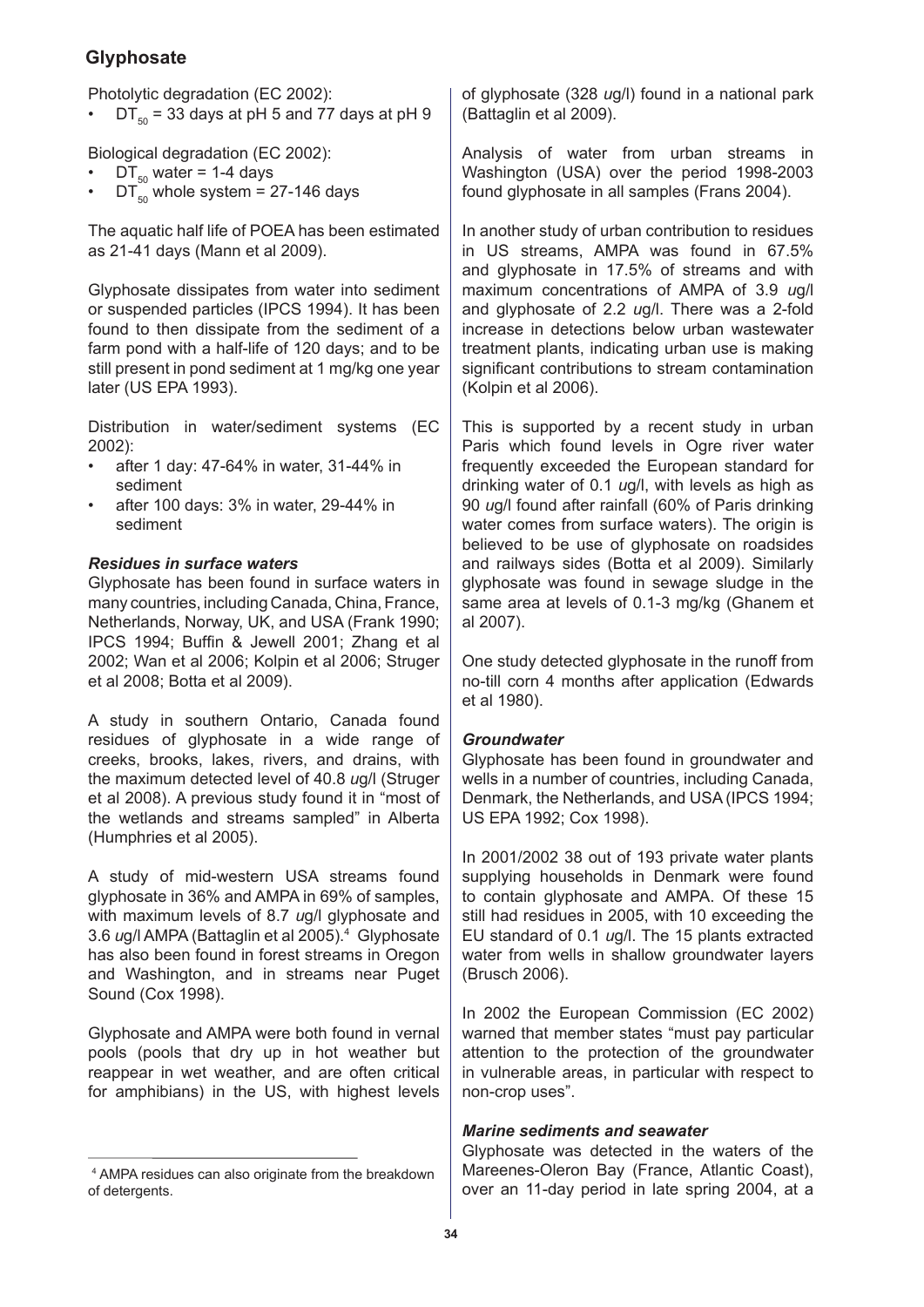peak concentration of 1.2 *u*g/l (Stachowski-Haberkorn et al 2008).

# *Bioconcentration*

Bioconcentration is the accumulation of substances in an organism through uptake from water. The octanol-water partition coefficient  $(K_{\text{out}})$  is used to determine a chemical's ability to bioaccumulate.

Octanol/water partition coefficient (FAO 2000):

- $log K_{\text{ow}} = 5.2$  at 25°C •
- equivalent  $K_{\text{ow}} = 6 \times 10-4$ •

The IPCS (2004) reported that bioconcentration factors for glyphosate were low in laboratory tests and there was no evidence of bioaccumulation, but residues of the metabolite had been found in carp 90 days after application.

Bioconcentration factors (BCF) for fish have been measured as 0.2 to 0.63, suggesting that bioconcentration in aquatic organisms is low (HSDB 2006).

## *Atmospheric transport and deposition*

A Canadian study has identified glyphosate in particles in the air and has proposed that atmospheric transport of glyphosate is in association with particulate matter (dust) not vapour (Humphries et al 2005).

## *Volatility*

The European Commission (EC 2002) concluded there would be no significant volatilisation from plant surfaces or soil:

• Vapour pressure =  $1.3 \times 10^{-5}$  Pa at 25<sup>o</sup>C

## *Deposition*

Interchange between air and water, which affects uptake into the atmosphere and redeposition in rain or snow, is described by Henry's Law constant (H) the higher the value, the higher the deposition.

Henry's law constant for glyphosate (EC 2002):

•  $2.1 \times 10^{-7}$  Pa/m<sup>3</sup>/mol

Glyphosate was one of the most frequently detected pesticides in rainwater in Belgium in 2001. It was found in 10% of rain samples at concentrations up to 6.2 *u*g/l, with AMPA found in 13% at a maximum concentration of 1.2 *u*g/l (Quaghebeur et al 2004). It was also measured in rain at Alberta, Canada, at all sites and throughout the "growing season", at a maximum concentration of 1.51 *u*g/m2 /day (Humphries et al 2005).

## **Herbicide Resistance and Weeds**

Weed resistance to glyphosate was first recorded in 1996, in Australia, in the species *Lolium rigidum*  (rigid ryegrass). Now, 13 years later, it is recorded in 16 different species and in 14 different countries (WeedScience.com 2009). There are at least 44 biotypes of these weeds, the majority of which have arisen in glyphosate-resistant crops (Dinelli et al 2008).

Resistance to glyphosate initially evolved very slowly: there were no reported cases until 20 years after the herbicide's introduction. However the upsurge in repeated applications of glyphosate in no-till systems and GM crops has greatly increased the risk of resistance developing (Dewar 2009). Ten of the 14 resistant species are recorded in USA, Argentina and Brazil, where glyphosate tolerant crops are widely grown, and are largely associated with Roundup Ready soybean, and to a lesser extent maize and cotton. The first glyphosate resistant weed associated with a GM crop was horseweed, *Coryza canadensis*, which appeared in the US just 3 years after the introduction of Roundup Ready soybean and it is now widespread across mid-west, southern and east coast USA (Dewar 2009).

| <b>Weeds</b>                                    | <b>Countries</b>                                    |
|-------------------------------------------------|-----------------------------------------------------|
| Amaranthus palmeri<br>(Palmer amaranth/pigweed) | USA                                                 |
| Amaranthus rudis<br>(Common waterhemp)          | <b>USA</b>                                          |
| Ambrosia artemisiifolia<br>(Common ragweed)     | <b>USA</b>                                          |
| Ambrosia trifida<br>(Giant ragweed)             | <b>USA</b>                                          |
| Conyza bonariensis<br>(Hairy fleabane)          | Brazil, Colombia,<br>South Africa,<br>Spain, USA    |
| Conyza canadensis<br>(Horseweed)                | Brazil, China,<br>Czech Republic,<br>Spain, USA     |
| Digitaria insularis<br>(Sourgrass)              | Brazil, Paraguay                                    |
| Echinochloa colona<br>(Junglerice)              | Australia                                           |
| Eleusine indica<br>(Goosegrass)                 | Colombia, Ma-<br>laysia                             |
| Euphorbia heterophylla<br>(Wild pointsettia)    | <b>Brazil</b>                                       |
| Lolium multiforum<br>(Italian ryegrass)         | Argentina, Bra-<br>zil, Chile, Spain,<br><b>USA</b> |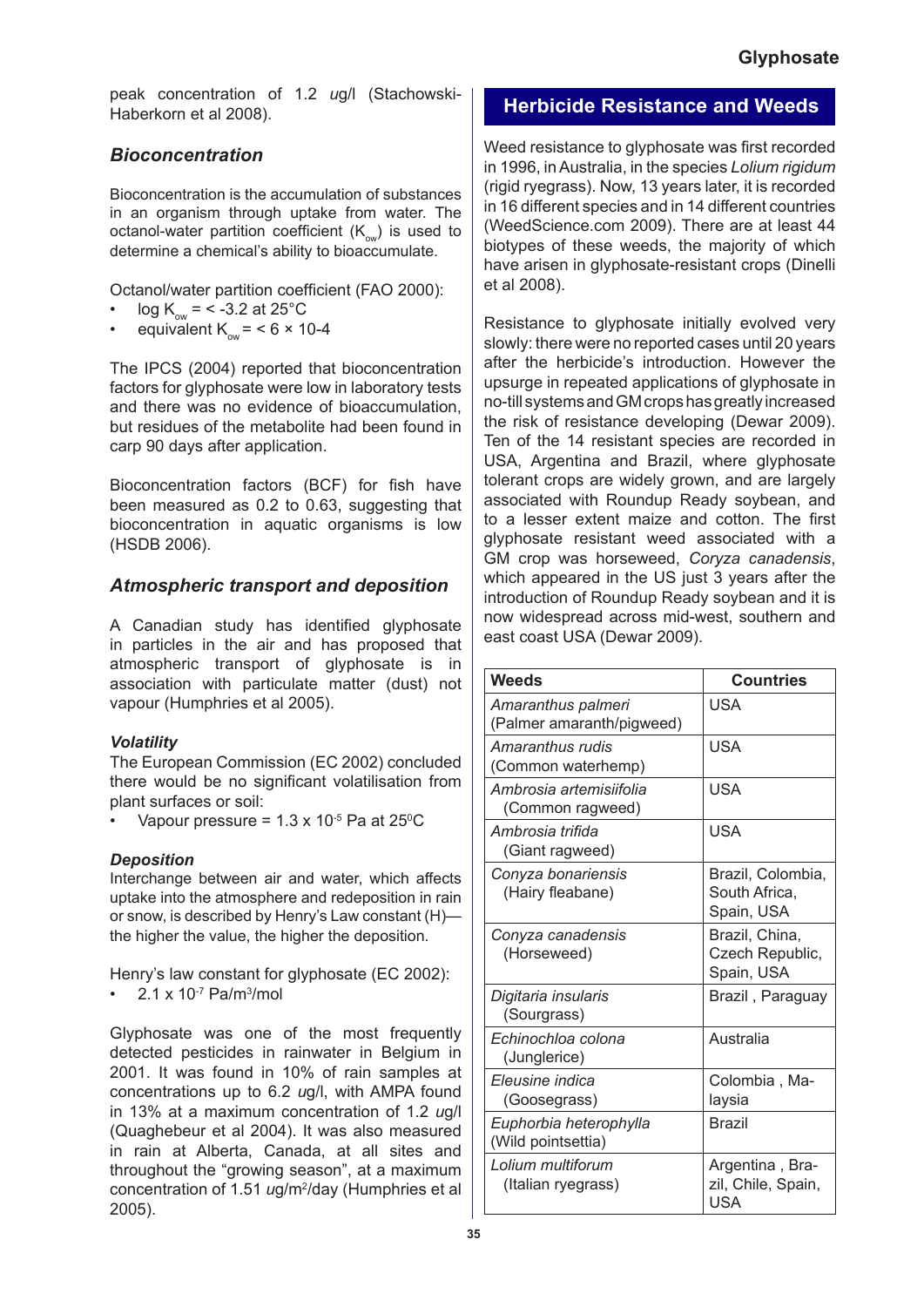| Lolium rigidum<br>(Rigid ryegrass)               | Australia.<br>France, South<br>Africa, Spain,<br>USA |
|--------------------------------------------------|------------------------------------------------------|
| Parthenium hysterophorus<br>(Ragweed parthenium) | Colombia                                             |
| Plantago lanceolata<br>(Buckthorn plantain)      | South Africa                                         |
| Sorghum halepense<br>(Johnsongrass)              | Argentina, USA                                       |
| Urochloa panicoides<br>(Liverseedgrass)          | Australia                                            |
| Source: WeedScience.com 2009                     |                                                      |

The mechanisms involved in the development of this resistance are not well understood, but they appear to involve gradual changes within the exposed weed populations, in some cases involving herbicide sequestration by the weed in tissues, limited herbicide translocation within it, and slow metabolism (Johnson et al 2009).

However there is another type of resistance involving the spreading of the tolerance genes engineered into the Roundup Ready plants to wild relatives. This is known as gene flow, and it reduces the weed's susceptibility to glyphosate. Monitoring of GM sugar beet production in France lead to the discovery of resistant weeds that were descended from hybridisation of the GM sugar beet and weed beet, at up to 112 m distance from the nearest GM plant (Darmency et al 2007). Gene flow has also been found to occur from glyphosate-tolerant canola, corn, soybean, and creeping bentgrass. GE canola has been found growing as weeds along railways and roads in Canada. The glyphosate-tolerance genes in creeping bentgrass have been found in non-GM creeping bentgrass as far as 21 km distant from where the GM version was being grown under regulation (as it is not yet commercially released) (Mallory-Smith & Zapiola 2008).

Constant use of glyphosate in cropping systems has affected the dynamics of weed populations, causing a species shift away from those that are sensitive to glyphosate such as perennial grass and perennial broadleaf weeds, to weeds that are regarded as more difficult to control with herbicides, such as annual broadleaf weeds (Johnson et al 2009). It has also resulted in an increase in weed species richness in some crops, for example in a US corn-soybean rotation, in comparison with tillage and/or other herbicide regimes. Whilst these are not issues of resistance, they are important effects of glyphosate on weed

dynamics, and they are reducing the utility of the Roundup Ready cropping systems (Johnson et al 2009).

Resistance to glyphosate of just 4 weeds common ragweed, giant ragweed, common waterhemp and Palmer amaranth—is likely to have a significant effect on corn and soybean production in the US corn belt according to Johnson et al (2009). The same effects on cropping can be expected in other countries that are following the US in adopting GM herbicidetolerant crops.

Some scientists, and even Monsanto, are now recommending that growers use other herbicides as well as glyphosate to reduce the development of glyphosate resistance in weeds within glyphosate-tolerant crops. Herbicides recommended include alachlor, atrazine, 2,4- D, diuron, flumioxazin, fomesafen, metolachlor, mesotrione, MSMA, and pendimethalin. In fact, a Monsanto suggestion for weed management in corn, cotton and soybean involves using glyphosate in only 2 out of 4 herbicidal treatments (Gustafson 2008). Fluometuron, prometryn, and trifluralin have also been suggested in Australia (Werth et al 2008). In Latin America glyphosate is now reported to be commonly mixed with other herbicides including atrazine, paraquat, and metsulfuron (Semino 2008).

# **Alternatives to Glyphosate**

## *Alternative herbicides*

There are many other synthetic chemical herbicides on the market, but these also have a range of adverse health and environmental effects, such as endocrine disruption, cancer, neurological damage, reproductive toxicity, groundwater contamination, persistence, etc. Hence their use is NOT recommended as replacements for glyphosate.

There are some herbicides derived from natural plant extracts that can kill or suppress weeds, such as extracts from pine oil and coconut oil. But care must be taken to ensure that formulations do not include toxic surfactants, solvents or other inert or adjuvant ingredients. Some formulations are permitted in certain circumstances in organic growing systems.

Generally, however, even a natural herbicide should be regarded as the choice of last resort,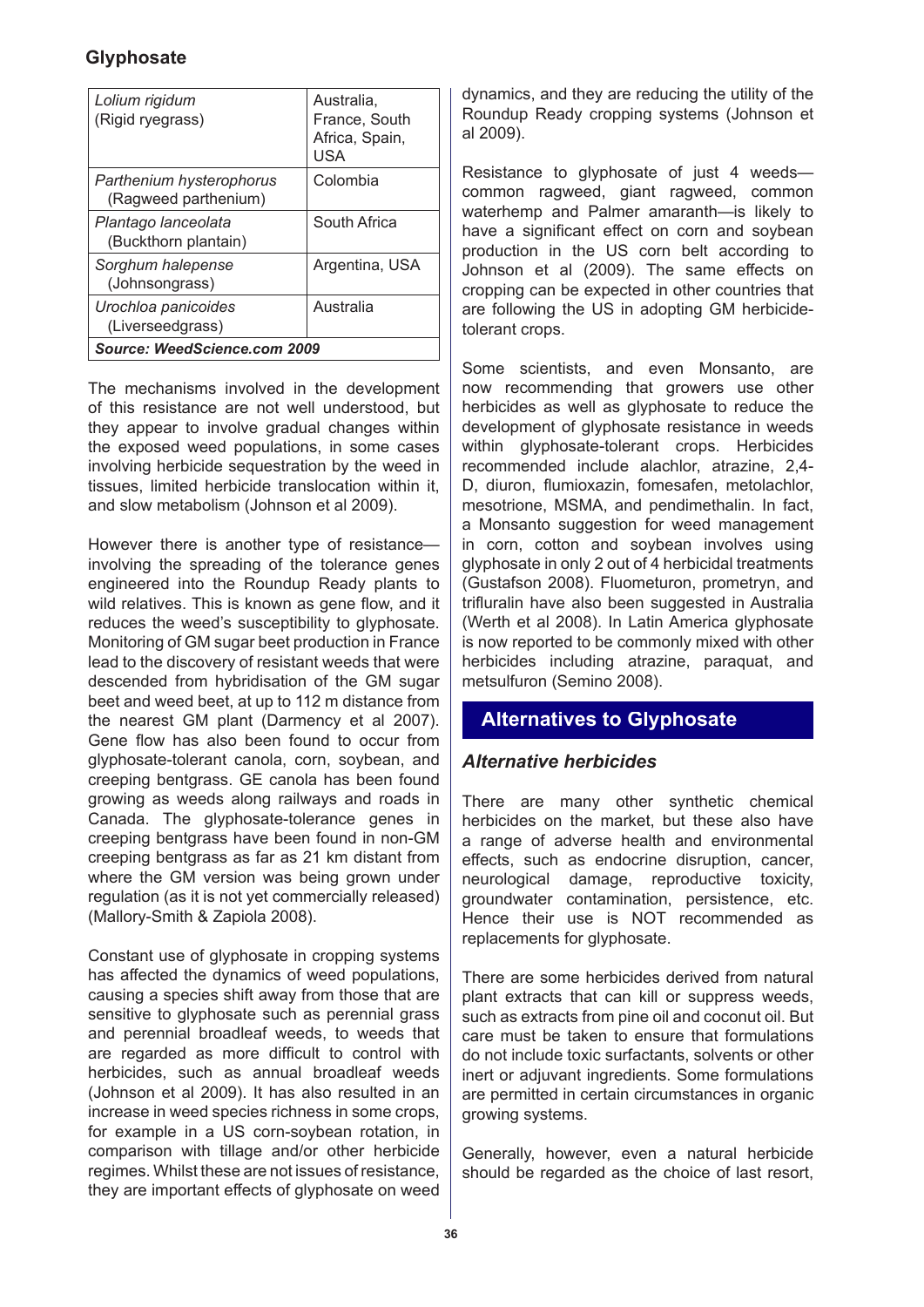with the primary focus being placed on alternative weed management practices that prevent the need for a spray.

# *Alternative weed management*

Alternative weed management focuses on sustainable ecological solutions that minimise the incursion and build up of weeds. It takes a holistic approach to crop management that recognises weeds as an integral part of the whole agroecosystem, forming a complex with beneficial insects, weeds, and crops. The selfregulatory mechanisms of a highly biodiverse farming system help keep both weed and pest species in balance. Although weeds are generally regarded by the modern agricultural institution as reducing crop productivity and encouraging pests and diseases, there are many instances where the reverse is true. Weeds can play a vital role in suppressing pest and disease populations, improving soils and increasing yields.

So-called weeds can provide valuable ground cover, protecting the soil from sun and rain damage and erosion. Balanced weed populations can provide favourable microclimates that assist crop growth. Weed roots can help improve soil biological activity and structure. They can be useful green manures. Weeds can also produce chemicals that are beneficial to crop plants—for example corncockle produces the chemical agrostemmin, which can increase the yield and gluten content of wheat (Lampkin 1990).

Weeds can attract insect pests away from crops and/or provide habitat for beneficial insects that control pest species, for example for ladybirds that control aphids (Lampkin 1990); or the use of Napier grass in East African maize and sorghum systems: the grass produces an odour which attracts stem borer and a sticky substance which kills the larvae (Ho & Ching 2003).

Indian farmer Poorak Kheti, in Mohanpur, Uttah Pradesh uses the weeds baru (*Sorghum halepense*), doob (*Cynodon dactylon*), tipatuiya and motha (*Cyperus rotundus*) to improve soil fertility and the yields of his sugar cane (Sciallaba & Hattam 2002).

Weeds can also be very useful as prized herbal remedies or valuable additions to the diet because of their nutritive quality. Plants that are called weeds by some are in fact highly valued plants for others—for example the Napier grass mentioned above as a weed is highly prized as a source of food and fodder by some African communities and can be a lifeline for them.

Weeds are excellent indicators of problems with soil structure and fertility. Weed species can be read to indicate problems with pH, poor drainage, compaction, low friability of soils and nutrient deficiency (Lampkin 1990). Spraying the weeds with glyphosate or any other herbicide will not fix the problem, but solving the soil health problem will control the weed as well as increase productivity and resistance to pests and diseases.

## *Elements of alternative weed management can include:*

- designing a farm ecosystem that encourages biodiversity, providing habitats for beneficial insects, and utilising weeds as an element of useful biodiversity whilst minimising the need for intervention to control them; •
- reading weeds to identify soil problems and then making the necessary improvements to soil health; •
- timely and appropriate cultivation prior to sowing the crop, to either bury weed seeds or encourage their germination before crop sowing, although mechanical disturbance of the soil should be minimised in order to protect the soil structure; •
- sowing of green manures between crops helps prevent weed seed germination; then turning in the green manure and weeds before they flower provides added soil benefits; •
- increasing competitiveness of the crop through appropriate nutrient use and improving soil health; •
- controlling the spread of weed seeds through good sanitation practices, such as cleaning machinery, cleaning seeds for saving, careful use of animal manures, good composting practices, and avoiding letting weeds go to seed; •
- selection of optimum planting dates with respect to crop choice, lunar cycles and weather patterns; •
- appropriate mechanical methods and cultural practices such as hand and mechanical weeders, mulches, smothering methods, thermal weed control, solarisation, livestock grazing, rotations, use of under-sowed species; •
- flame weeders can be used pre-emergence, post-emergence, and even as pre-harvest defoliants for crops such as potatoes and onions; •
- introducing ducks into rice growing systems to eat weed seeds and seedlings; •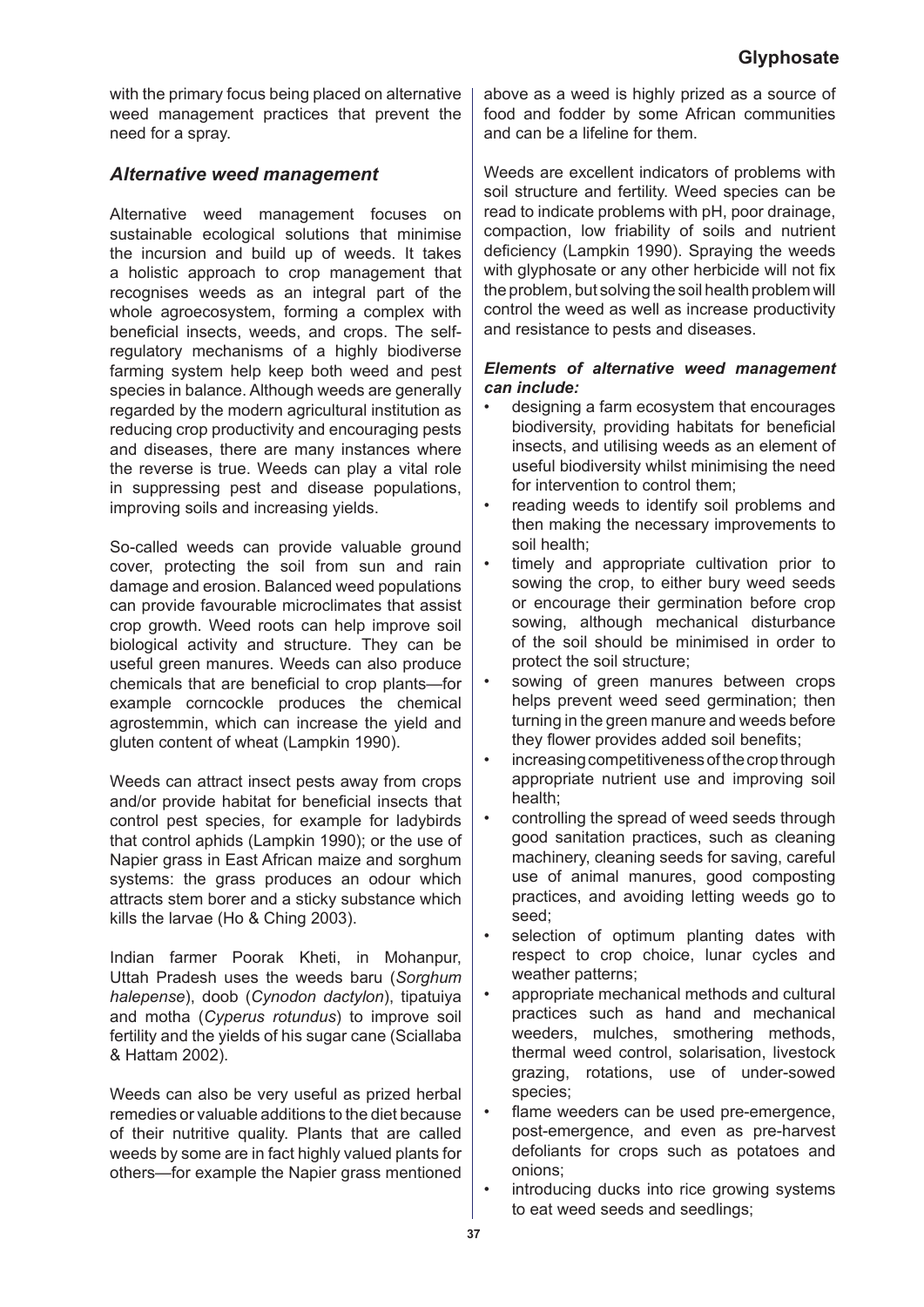introducing insect species that provide biological control of weeds. (Lampkin 1990; Ho 1999; BIO-GRO 2001)

## **References**

Accinelli C, Screpanti C, Vicari A, Catizone P. 2004. Influence of insecticidal toxins from *Bacillus thuringiensis* subsp. kurstaki on the degradation of glyphosate and glufosinate-ammonium in soil samples. *Agric Ecosys Environ* 103:497-507.

Achiorno CL, de Villalobos C, Ferrar L. 2008. Toxicity of the herbicide glyphosate to *Chordodes nobilii*  (Gordiida, Nematomorpha). *Chemosphere* 71:1816- 22.

Acquavella JF, Alexander BH, Mandel JS, Gustin C, Baker B, Chapman P, Bleeke M. 2004. Glyphosate biomonitoring for farmers and their families: results from the farm family exposure study. *Environ Health Perspect* 112(3):321-6.

Agriculture Canada. 1991. Discussion Document: Preharvest Use of Glyphosate, D91-01. Ottawa. http://www.hc-sc.gc.ca/cps-spc/pest/part/ consultations/\_d91-01/index-eng.php.

Ahsan N, Lee DG, Lee KW, Alam I, Lee SH, Bahk JD, Lee BH. 2008. Glyphosate-induced oxidative stress in rice leaves revealed by proteomic approach. *Plant Physiol Biochem* 46(12):1062-70.

Albers CN, Banta GT, Hansen PE, Jacobsen OS. 2009. The influence of organic matter on sorption and fate of glyphosate in soil – comparing different soils and humic substances. *Environ Pollut* 157(10):2865-70.

Amerio P, Motta A, Toto P, Pour SM, Pajand R, Feliciani C, Tulli A. 2004. Skin toxicity from glyphosate-surfactant formulation. *J Toxicol Clin Toxicol* 42(3):317-9.

Anadón A, del Pino J, Martínez MA, Caballero V, Ares I, Nieto I, Martínez-Larrañaga MR. 2008. Neurotoxicological effects of the herbicide glyphosate. *Toxicol Lett* 180S:S164.

Anadón A, Martínez-Larrañaga MR, Martínez MA, Castellano VJ, Martínez M, Martin MT, Nozal MJ, Bernal JL. 2009. Toxicokinetics of glyphosate and its metabolite aminomethyl phosphonic acid in rats. *Toxicol Lett* 190(1):91-5.

Anon. 2003. Civil organizations insist on. 23 December, Latinamerica Press, Comunicaciones Aliadas, Lima. http://www.lapress.org/articles.asp?item=1&art=3587.

Anon. 2003b. Ecuador: "Collateral damage" from aerial spraying on the northern border. Transnational Institute, Amsterdam. http://www.tni.org/es/archives/act/3133.

Anon. 2009. Monsanto guilty in 'false ad' row. BBC<br>News. http://news.bbc.co.uk/2/hi/europe/8308903. http://news.bbc.co.uk/2/hi/europe/8308903. stm.

ANZFA. 2000. Full Assessment Report and Regulatory Impact Assessment. Subject: A338 Food Derived From Glyphosate-Tolerant Soybeans. Australia New Zealand Food Standards Authority, Canberra. http:// www.foodstandards.gov.au/\_srcfiles/A338FAR.pdf.

Araujo ASF, Monteiro RTR, Abarkeli RB. 2003. Effect of glyphosate on the microbial activity of two Brazilian soils. *Chemosphere* 52:799-804.

Arbuckle TE, Lin Z, Mery LS. 2001. An exploratory analysis of the effect of pesticide exposure on the risk of spontaneous abortion in an Ontario farm population. *Environ Health Perspect* 109:851-57.

Asteraki E, Hanks C, Clements R, 1992. The impact of the chemical removal of the hedge-base flora on the community structure of carabid beetles (Col., Carabidae) and spiders (Aranae) of the field and hedge bottom. *J Appl Ent* 113:398-406. Cited in Buffin & Jewell 2001.

Astiz M, de Alaniz MJT, Marra CA. 2009. Effect of pesticides on cell survival in liver and brain rat tissues. *Ecotoxicol Environ Saf* 72(7):2025-32.

Axelrad JC, Howard CV, McLean WG. 2003. The effects of acute pesticide exposure on neuroblastoma cells chronically exposed to diazinon. *Toxicology* 185:67-78.

Barbosa ER, Leiros da Costa MD, Bacheschi LA, Scaff M, Leite CC. 2001. Parkinsonism after glycinederivative exposure. *Mov Disord* 16(3):565-8.

Battaglin WA, Kolpin DW, Scribner EA, Kuivila KM, Sandstrom MW. 2005. Glyphosate, other herbicides, and transformation products in midwestern streams, 2002. *J Amer Water Res* 41(2):323-32.

Battaglin WA, Rice KC, Focazio MJ, Salmons S, Barry RX. 2009. The occurrence of glyphosate, atrazine, and other pesticides in vernal pools and adjacent streams in Washington, DC, Maryland, Iowa, and Wyoming, 2005-2006. *Environ Monit Assess* 155(1-4):281-307.

Bellaloui N, Reddy KN, Zablotowicz RM, Mengistu A. 2006. Simulated glyphosate drift influences nitrate assimilation and nitrogen fixation in non-glyphosateresistant soybean. *J Agric Food Chem* 54:3357-64.

Bellaloui N, Zablotowicz RM, Reddy KN, Abel CA. 2008. Nitrogen metabolism and seed composition as influenced by glyphosate application in glyphosateresistant soybean. *J Agric Food Chem* 56(8):2765-72.

Bellaloui N, Reddy KN, Zablotowicz RM, Abbas HK, Abel CA. 2009. Effects of glyphosate application on seed iron and root ferric (III) reductase in soybean cultivars. *J Agric Food Chem* 57(20):9569-74.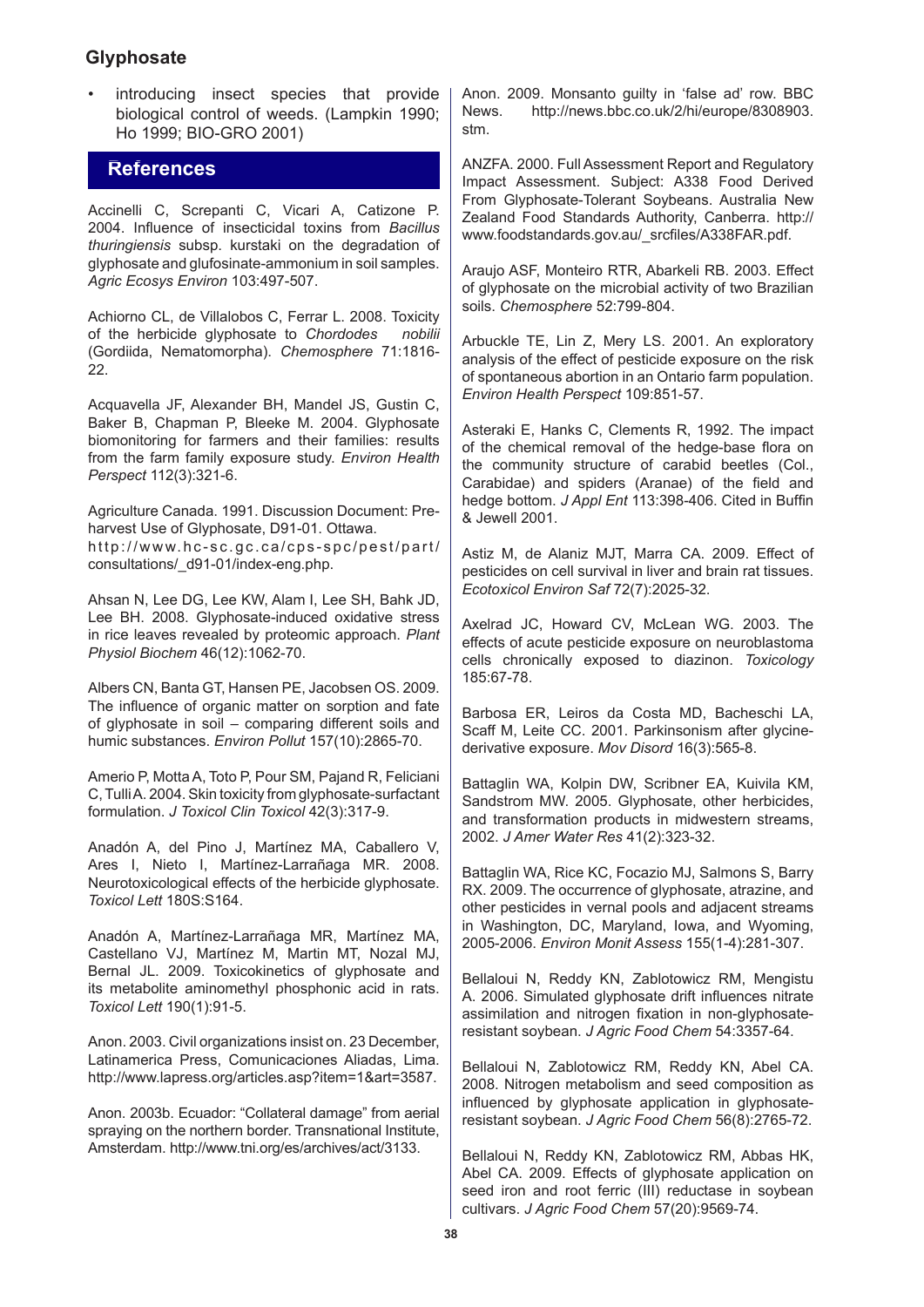Bellé R, Le Bouffant R, Morales J, Cosson B, Cormier P, Mulner-Lorillon O. 2007. [Sea urchin embryo, DNAdamaged cell cycle checkpoint and the mechanisms initiating cancer development]. *J Soc Biol* 201(3):317- 27.

Benachour N, Siphatur H, Moslemi S, Gasnier C, Travert C, Seralini G-E. 2007. Time- and dosedependent effects of Roundup on human embryonic and placental cells. *Arch Environ Contam Toxicol*  53:126-33.

Benachour N, Seralini G-E. 2009. Glyphosate formulations induce apoptosis and necrosis in human umbilical, embryonic, and placental cells. *Chem Res Toxicol* 22:97-105.

Benedetti AL, Vituri CdeL, Trentin AG, Domingues MAC, Alvarez-Silva M. 2004. The effects of sub-chronic exposure of Wistar rats to the herbicide Glyphosate-Biocarb. *Toxicol Lett* 153:227-32.

Bergvinson DJ, Borden JH. 1992. Enhanced colonization by the blue stain fungus *Ophiostoma clavigerum* in glyphosate-treated sapwood of lodgepole pine. *Can J For Res* 22 (2):206-9.

Bernal MH, Solomon KR, Carrasquilla G. 2009. Toxicity of formulated glyphosate (Glyphos) and cosmo-flux to larval Colombian frogs 1. Laboratory acute toxicity. *J Toxicol Environ Health A* 72(15&16):961-65.

Beuret CJ, Zirulnik F, Giménez MS. 2005. Effect of the herbicide glyphosate on liver lipoperoxidation in pregnant rats and their fetuses. *Repro Toxicol* 19(4):501-4.

Bezbaruah B, Saikia N, Bora T. 1995. Effect of pesticides on most probable number of soil microbes from tea (*Camellia sinensis*) plantations and uncultivated land enumerated in enrichment media. *Ind J Agric Sc* 65(8):578-83.

BIO-GRO. 2001. Module 4.2 Crop Production Standard. BIO-GRO New Zealand Organic Standards. Version 1: 30 April. http://www.bio-gro.co.nz.

Bolognesi C, Bonatti S, Degan P, Gallerani E, Peluso M, Rabboni R, Roggieri P, Abbondandolo A. 1997. Genotoxic activity of glyphosate and its technical formulation Roundup. *J Agric Food Chem* 45(5):1957- 62.

Bolognesi C, Carrasquilla G, Volpi S, Solomon KR, Marshall EJP. 2009. Biomonitoring of genotoxic risk in agricultural workers from five Colombian regions: association to occupational exposure to glyphosate. *J Toxicol Environ Health A* 72(15&16):986-97.

Botta F, Lavison G, Couturier G, Alliot F, Moreau-Guigon E, Fauchon N, Guery B, Chevreuil M, Blanchoud H. 2009. Transfer of glyphosate and its degradate AMPA to surface waters through urban sewerage systems. *Chemosphere* 77(1):133-9.

Bradberry SM, Proudfoot AT, Vale JA. 2004. Glyphosate poisoning. *Toxicol Rev* 23(3):159-67.

Bringolf RB, Cope WG, Mosher S, Barnhart MC, Shea D. 2007. Acute and chronic toxicity of glyphosate compounds to glochidia and juveniles of Lampsilis siliquoidea (Unionidae). *Environ Toxicol Chem*  26(10):2094-100.

Brusch GW. 2006. Glyphosate in small private water supply systems. Plantekongres 2006. http://www.lr.dk/ planteavl/informationsserier/info-planter/plk06\_99\_1\_ W\_Bruesch.pdf.

Brust G, 1990. Direct and indirect effects of four herbicides on the activity of carabid beetles (Coleoptera: Carabidae). *Pestic Sci* 30:309-20.

Buffin D, Jewell T. 2001. Health and Environmental Impacts of Glyphosate: the implications of increased use of glyphosate in association with genetically modified crops. Pesticide Action Network UK, London.

Burgat V, Keck G, Guerre P, Bigorre V, Pineau X. 1998. Glyphosate toxicosis in domestic animals: a survey from the data of the Centre National d'Informations Toxicologiques Veterinaires (CNITV). *Vet Hum Toxicol*  40(6):363-7.

Caceres-Jensen L, Gan J, Baez M, Fuentes R, Escudey M. 2009. Adsorption of glyphosate on variable-charge, volcanic ash-derived soils. *J Environ Qual* 38(4):1449- 57.

Caglar S, Kolankaya D. 2008. The effect of sub-acute and sub-chronic exposure of rats to the glyphosatebased herbicide Roundup. *Environ Toxicol Pharmacol*  25:57-62.

Cakmak I, Yazici A, Tutus Y, Ozturk L. 2009. Glyphosate reduced seed and leaf concentrations of calcium, manganese, magnesium, and iron in non-glyphosate resistant soybean. *Eur J Agron* 31(3):114-9.

Cal EPA. 2009. California Pesticide Illness Query (CalPIQ). California Environmental Protection Agency, Sacramento. http://apps.cdpr.ca.gov/calpiq/.

Carlisle SM, Trevors. JT, 1988. Glyphosate in the environment. *Water Air Soil Pollut* 39:409-20.

Cavalcante DGSM, Martinez CBR, Sofia SH. 2008. Genotoxic effects of Roundup on the fish *Prochilodus lineatus*. *Mutat Res* 655(1-2):41-6.

Cavaş T, Könen S. 2007. Detection of cytogenetic and DNA damage in peripheral erythrocytes of goldfish (Carassius auratus) exposed to a glyphosate formulation using the micronucleus test and the comet assay. *Mutagenesis* 22(4):263-8.

CCM International. 2009a. World Outlook of Glyphosate 2009-2014. http://www.researchandmarkets.com/ reports/1052268.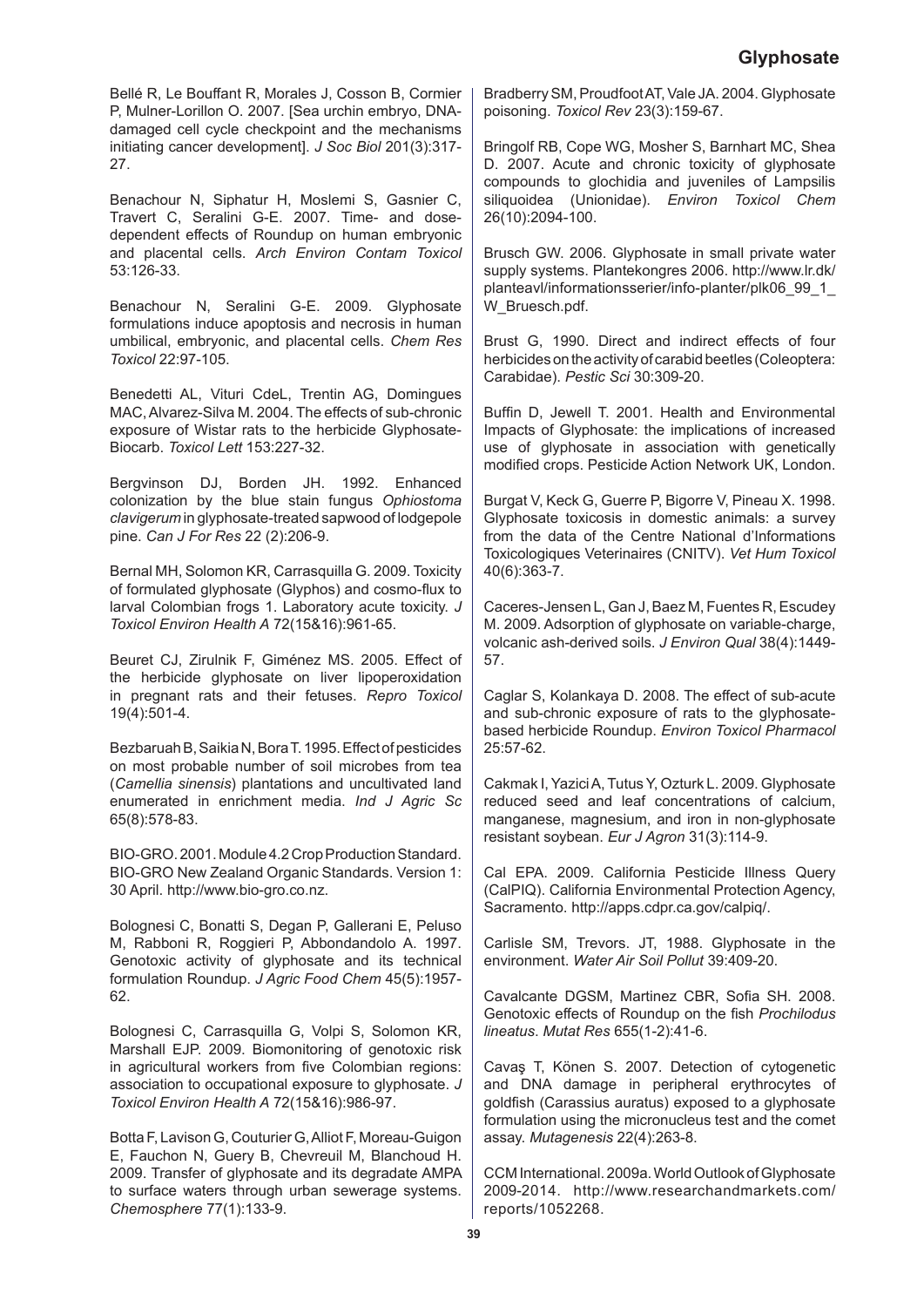CCM International. 2009b. Glyphosate competitive analysis in China. http://www.researchandmarkets. com/reportinfo.asp?report\_id=649031.

Cericato L, Neto JG, Fagundes M, Kreutz LC, Quevedo RM, Finco J, da Rosa JG, Koakoski G, Centenaro L, Pottker E, Anziliero D, Barcellos LJ. 2008. Cortisol response to acute stress in jundiá Rhamdia quelen acutely exposed to sub-lethal concentrations of agrichemicals. *Comp Biochem Physiol C Toxicol Pharmacol* 148(3):281-6.

CFS. 2009. Federal court upholds ban on genetically engineered alfalfa. Press Release, Centre for Food Safety. June 25, Washington D.C. http://truefoodnow. org/2009/06/25/federal-court-upholds-ban-ongenetically-engineered-alfalfa/.

Chang C-B, Chang C-C. 2009. Refractory cardiopulmonary failure after glyphosate surfactant intoxication: a case report. *J Occup Med Toxicol* 4:2.

Chen Y-J, Wu M-L, Deng J-F, Yang C-C. 2009. The epidemiology of glyphosate-surfactant herbicide poisoning in Taiwan, 1986-2007: a poison center study. *Clin Toxicol (Phila)* 47(7):670-7.

Clements C, Ralph S, Petras M. 1997. Genotoxicity of select herbicides in *Rana catesbeiana* tadpoles using the alkaline single-cell gel DNA electrophoresis (comet) assay. *Environ Mol Mutagen* 29(3):277-88.

Contardo-Jara V, Klingelmann E, Wiegand C. 2009. Bioaccumulation of glyphosate and its formulation Roundup Ultra in *Lumbriculus variegatus* and its effects on biotransformation and antioxidant enzymes. *Environ Pollut* 157:57-63.

Costa MJ, Monteiro DA, Oliveira-Neto AL, Rantin FT, Kalinin AL. 2008. Oxidative stress biomarkers and heart function in bullfrog tadpoles exposed to Roundup Original. *Ecotoxicol* 173:153-63.

Cox C. 1995a. Glyphosate, part 1: toxicology. *J Pestic Reform* 15(3):14-20.

Cox C. 1995b. Glyphosate, part 2: human exposure and ecological effects. *J Pestic Reform* 15(4):14-20.

Cox C. 1998. Glyphosate (Roundup). *J Pestic Reform*  18(3):3-16.

Cox C. 2004. Glyphosate. *J Pestic Reform* 24(6):10- 15.

Curtis KM, Savitz DA, Weinberg CR, Arbuckle TE. 1999. The effect of pesticide exposure on time to pregnancy. *Epidemiology* 10(2):112-7.

Curwin BD, Hein MJ, Sanderson WT, Striley C, Heederik D, Kromhout H, Reynolds SJ, Alavanja MC. 2007. Urinary pesticide concentrations among children, mothers and fathers living in farm and nonfarm households in Iowa. *Ann Occup Hyg* 51(1):53- 65.

Dallegrave E, Mantese FD, Coelho RS, Pereira JD, Dalsenter PR, Langeloh A. 2003. The teratogenic potential of the herbicide glyphosate-Roundup in Wistar rats. *Toxicol Lett* 142(1-2):45-52.

Dallegrave E, Mantese FD, Oliveira RT, Andrade AJM, Dalsenter PR, Langeloh A. 2007. Pre- and postnatal toxicity of the commercial glyphosate formulation in Wistar rats. *Arch Toxicol* 81:665-73.

Darmency H, Vigouroux Y, Gestat de Garambe T, Richard-Molard M, Muchembled C. 2007. Transgene escape in sugar beet production fields: data from six years farm scale monitoring. *Environ Biosaf Res* 6:197-206.

Daruich J, Zirulnik F, Gimenez MS. 2001. Effect of the herbicide glyphosate on enzymatic activity in pregnant rats and their fetuses. *Environ Res* 85:226-31.

de Maria N, Becerril JM, Garcia-Plazaola JI, Hernandez A, de Felipe MR, Fernandez-Pascual M. 2006. New insights of glyphosate mode of action in nodular metabolism: role of shikimate accumulation. *J Agric Food Chem* 54:2621-8.

De Roos AJ, Zahm SH, Cantor KP, Weisenburger DD, Holmes FF, Burmeister LF, Blair A. 2003. Integrative assessment of multiple pesticides as risk factors for non-Hodgkin's lymphoma among men. *Occup Environ Med* 60:E11.

De Roos AJ, Blair A, Rusiecki JA, Hoppin JA, Svec M, Dosemeci M, Sandler DP, Alavanja MC. 2005. Cancer incidence among glyphosate-exposed pesticide applicators in the Agricultural Health Study. *Environ Health Perspect* 113(1):49-54.

Descalzo RC, Punja ZK, Levesque CA, Rahe JE. 1998. Glyphosate treatment of bean seedlings causes shortterm increases in *Pythium* populations and damping off potential in soils. *Appld Soil Ecol* 8:25-33.

Dewar AM. 2009. Weed control in glyphosate-tolerant maize in Europe. *Pest Manag Sci* 65(10):1047-58.

Diamond GL, Durkin PR. 1997. Effects of Surfactants on the Toxicity of Glyphosate, with Specific Reference to Rodeo. Report submitted to U.S. Department of Agriculture. SERA TR 97-206-1b. Syracuse Research Corporation and Syracuse Environmental Research Associates, New York. http://www.fs.fed.us/ foresthealth/pesticide/pdfs/Surfactants.pdf.

Dibb S. 2000. Glyphosate residue limits in soya relaxed to accommodate GM crops. *Pestic News* 45:5.

Dill GM, CaJacob CA, Padgette SR. 2008. Glyphosateresistant crops: adoption, use and future considerations. *Pest Manag Sci* 94:326-31.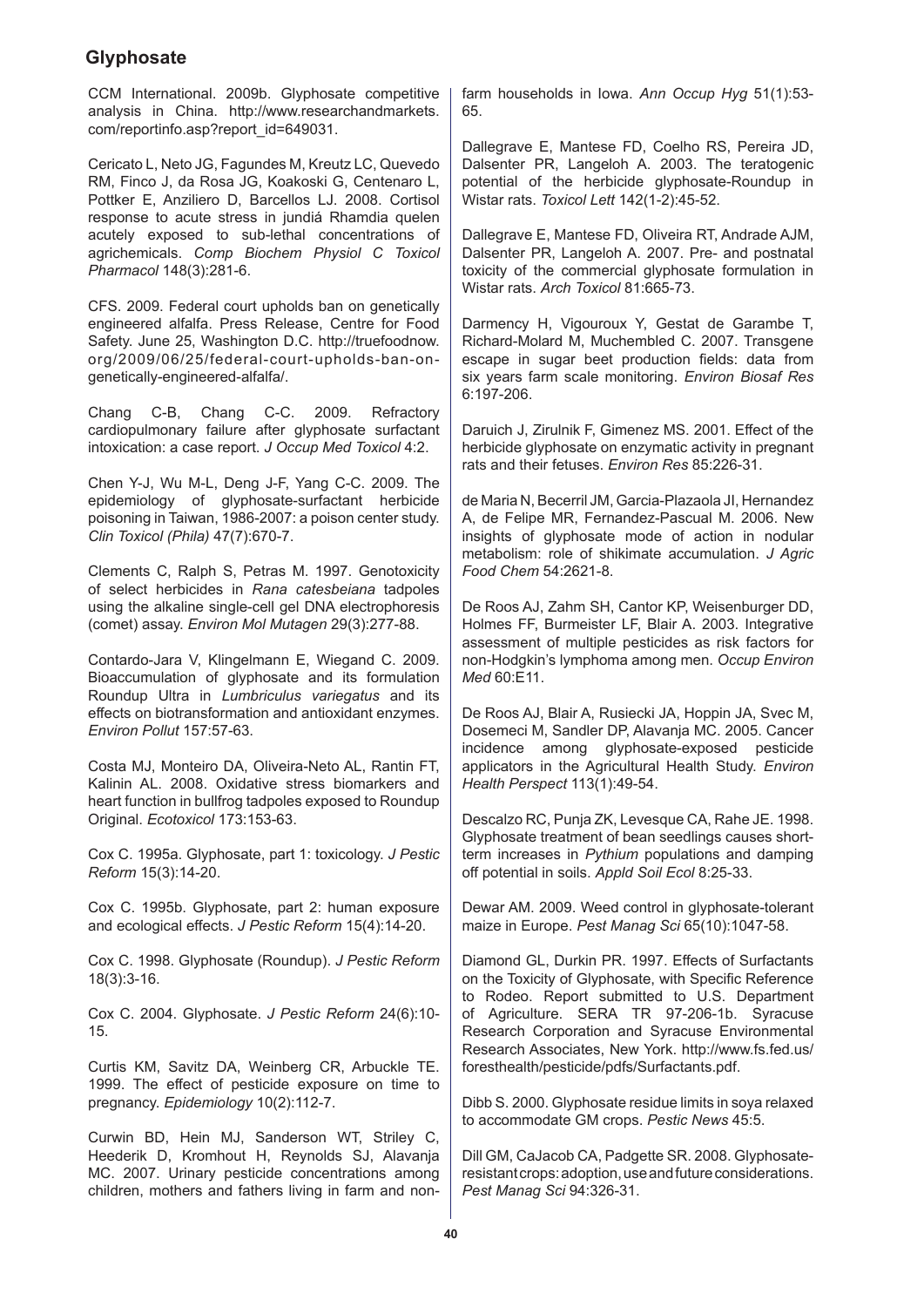Dinelli G, Marotti I, Bonetti A, Catizone P, Urbano JM, Barnes J. 2008. Physiological and molecular bases of glyphosate resistance in *Conyza bonariensis* biotypes from Spain*. Weed Res* 48:257-65.

Duke SO, Powles SB. 2008a. Glyphosate: a once-ina-century herbicide. *Pest Manag Sci* 64:319-25.

Duke SO, Powles SB. 2008b. Glyphosate-resistant weeds and crops. *Pest Manag Sci* 64:317-8.

Eberbach P, Douglas L. 1983. Persistence of glyphosate in a sandy loam. *Soil Biol Biochem* 15(4):485-7.

Eberbach P, Douglas L. 1989. Herbicide effects on the growth and nodulation potential of *Rhizobium trifolii*  with *Trifolium subterraneum L. Plant Soil* 119:15-23.

EC. 2002. Review Report for the Active Substance Glyphosate. European Commission 6511/VI/99-final. http://ec.europa.eu/food/plant/protection/evaluation/ exist\_subs\_rep\_en.htm.

Edwards W, Triplett G, Kramer R. 1980. A watershed study of glyphosate transport in runoff. *J Environ Qual* 9(4):661-5.

EFSA. 2009. 2007 Annual Report on Pesticide Residues according to Article 32 of Regulation (EC) No 396/2005. EFSA Scientific Report (2009) 305, 1-106. European Food Safety Authority, Parma. http://www. efsa.europa.eu/EFSA/efsa\_locale-1178620753812\_ 1211902667778.htm.

Eijsackers H. 1985. Effects of glyphosate on the soil fauna. In: Grossbard E, Atkinson D. (eds). *The Herbicide Glyphosate*. Butterworths, London.

Eker S, Oztruk L, Yazici A, Erenoglu B, Romheld V, Cakmak I. 2006. Foliar-applied glyphosate substantially reduced uptake and transport of iron and manganese in sunflower (*Helianthus annus* L.) plants. *J Agric Food Chem* 54(26):10019-25.

El Demerdash FM, Yousef MI, Elagamy EI. 2001. Influence of paraquat, glyphosate, and cadmium on the activity of some serum enzymes and protein electrophoretic behavior (in vitro). *J Environ Sci Health B* 36:29-42.

el-Gendy KS, Aly NM, el-Sebae AH. 1998. Effects of edifenphos and glyphosate on the immune response and protein biosynthesis of bolti fish *(Tilapia niloctica)*. *J Environ Sci Health B* 33(2):135-49.

El-Shenawy NS. 2009. Oxidative stress responses of rats exposed to Roundup and its active ingredient glyphosate. *Environ Toxicol Pharmacol* 28(3):39-85.

Eriksson M, Hardell L, Carlberg M, Akerman M. 2008. Pesticide exposure as risk factor for non-Hodgkin lymphoma including histopathological subgroup analysis. *Int J Cancer* 123:1657-63.

Estok D, Freedman B, Boyle D. 1989. Effects of the herbicides 2,4-D, glyphosate, hexazinone, and triclopyr on the growth of three species of ectomycorrhizal fungi. *Bull Environ Contam Toxicol* 42:835-9.

FAO. 2000. FAO Specifications and Evaluations for Plant Protection Products: Glyphosate *N*-(phosphon omethyl)glycine. Food and Agriculture Organization of the United Nations, Rome. http://74.125.155.132/ custom?q=cache:fhYVj5\_MxOwJ:www.fao.org/ ag/AGP/AGPP/Pesticid/Specs/docs/Pdf/new/ glypho01.pdf+FAO+Specifications+and+Evaluation s+for+Plant+Protection+Products:+Glyphosate+N- (phosphonomethyl) glycine&cd=1&hl=en&ct=clnk &client=google-coop-np.

Fernandez MR, Zentner RP, Basnyat P, Gehl D, Selles F, Huber D. 2009. Glyphosate associations with cereal diseases caused by *Fusarium* spp. in the Canadian Prairies. *Eur J Agron* 31(3):133-43.

Fisher KR, Higginbotham R, Frey J, Granese J, Pillow J, Skinner RB. 2008. Pesticide-associated pemphigus vulgaris. *Cutis* 82(1):51-4.

Folmar LC, Sanders HO, Julin AM. 1979. Toxicity of the herbicide glyphosate and several of its formulations to fish and aquatic invertebrates. *Arch Environ Contam Toxicol* 8:269-78.

Fossen M. 2007. 2007 Status Report Pesticide Contamination Prevention Act. Annual Report. EH7- 04. Department of Pesticide Regulation, California Environmental Protection Agency, Sacramento. http:// www.cdpr.ca.gov/docs/emon/pubs/ehapreps/eh0704. pdf.

FR. 2000. Glyphosate; Pesticide Tolerances. 40 CFR Part 180 [OPP-301053; FRL-6746-6]. Federal Register 65(188):57957-66. http://www.gpoaccess.gov/fr/.

FR. 2008. Glyphosate; Pesticide Tolerances. 40 CFR Part 180 [EPA-HQ-OPP-2007-0147; FRL-8385- 7]. Federal Register 73(233):73586-92. http://www. gpoaccess.gov/fr/.

Frank R. 1990. Contamination of rural ponds with pesticide, 1971-1985, Ontario, Canada. *Bull Environ Contam Toxicol* 44:401-9.

Frans LM. 2004. Pesticides Detected in Urban Streams in King County, Washington, 1999-2003. US Geological Survey Scientific Investigations Report 2004-5194. Denver. http://pubs.usgs.gov/sir/2004/5194/.

FSANZ. 2009. Standard 1.4.2 Maximum Residue Limits (Australia Only). Food Standards Code. Food Standards Australia New Zealand, Canberra. http://www.foodstandards.gov.au/thecode/ foodstandardscode/standard142maximumre4244. cfm.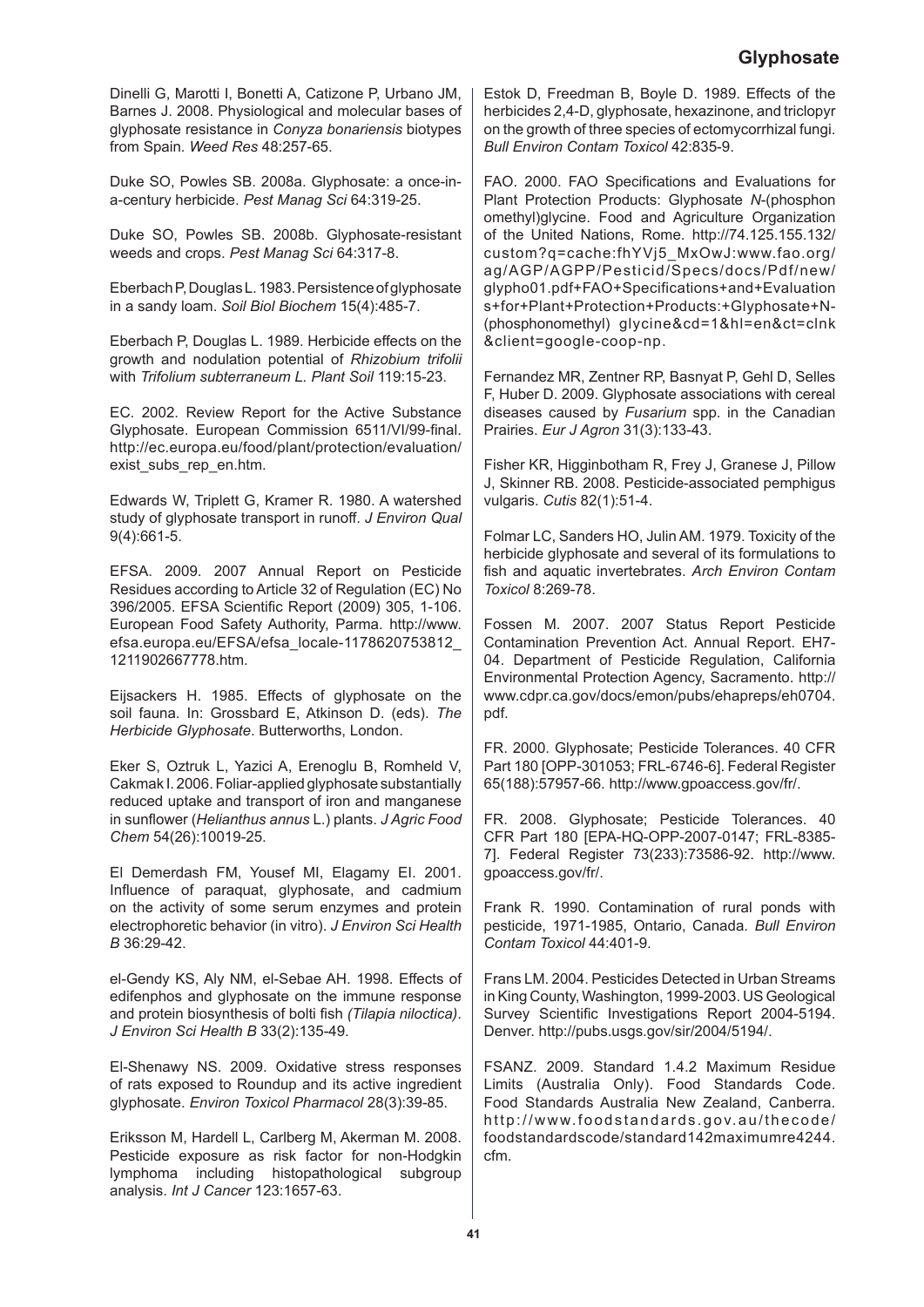Gallardo L. 2001. Aerial herbicide impact on farmers in Ecuador. *Pestic News* 54:8.

Gammon C. 2009. Weed killer kills human cells. Study intensifies debate over 'inert' ingredients. *Environ Health News* June 22. http://www.environmentalhealthnews. org/ehs/news/roundup-weed-killer-is-toxic-to-humancells.-study-intensifies-debate-over-inert-ingredients.

Garry VF, Harkins ME, Erickson LL, Long-Simpson LK, Holland SE, Burroughs BL. 2002. Birth defects, season of conception, and sex of children born to pesticide applicators living in the Red River Valley of Minnesota, USA. *Environ Health Perspect* 110(suppl 3):441-9.

Gasnier C, Dumont C, Benachour N, Clair E, Chagnon M-C, Seralini G-E. 2009. Glyphosate-based herbicides are toxic and endocrine disruptors in human cell lines. *Toxicology* 262(3):184-91.

Gehin A, Guillaume YC, Millet J, Guyon C, Nicod L. 2005. Vitamins C and E reverse effect of herbicideinduced toxicity on human epidermal cells HaCaT: a biochemometric approach. *Int J Pharmaceut* 288:219- 26.

Gehin A, Guyon C, Nicod L. 2006. Glyphosate-induced antioxidant imbalance in HaCaT: the protective effect of vitamins C and E. *Environ Toxicol Pharmacol* 22:27- 34.

Gerritse RG, Beltran J, Hernandez F. 1996. Adsorption of atrazine, simazine, and glyphosate in soils of Gnangara-Mound, Western Australia. *Aus J Soil Res* 34(4):599-607.

Ghanem A, Bados P, Kerhoas L, Dubroca J, Einhorn J. 2007. Glyphosate and AMPA analysis in sewage sludge by LC-ESI-MS/MS after FMOC derivatization on strong anion-exchange resin as solid support. *Anal Chem* 79:3794-801.

Giesler l, Graef G, Wilson J, Schimelfenig J. 2002. Interaction of glyphosate tolerance with soybean cyst nematode resistance. *Phythopathology* 92:S29.

Glusczak L, dos Santos Miron D, Crestani M, Braga da Fonseca M, de Araujo Pedron F, Duarte MF, Vieira VLP. 2006, Effect of glyphosate herbicide on acetylcholinesterase activity and metabolic and hematological parameters in piava (*Leporinus obtusidens*). *Ecotox Environ Saf* 65(2):237-41.

Glusczak L, dos Santos Miron D, Moraes BS, Simões RR, Schetinger MRC, Morsch VM, Loro LV. 2007. Acute effects of glyphosate herbicide on metabolic and enzymatic parameters of silver catfish (*Rhamdia quelen*). *Comp Biocen Physiol C* 146:519-24.

Grisolia CK. 2002. A comparison between mouse and fish micronucleus test using cyclophosphamide, mitomycin C and various pesticides. *Mutat Res* 518:145-50.

Grossbard E. 1985. Effects of glyphosate on the microflora: with reference to the decomposition of treated vegetation and interaction with some plant pathogens. In: Grossbard E, Atkinson D (eds). *The Herbicide Glyphosate*. Butterworths, London.

Guilherme S, Gaivao I, Santos MA, Pacheco M. 2009. Tissue specific DNA damage in the European eel (*Anguilla anguilla*) following a short-term exposure to a glyphosate-based herbicide. *Toxicol Lett* 189S:S212: Z15.

Guiseppe KFL, Drummond FA, Stubbs C, Woods S. 2006. The Use of Glyphosate Herbicides in Managed Forest Ecosystems and their effects on Non-target Organisms with Particular Reference to Ants as Bioindicators. Technical Bulletin 192. Maine Agricultural and Forest Experiment Station, The University of Maine, Orono. http://www.umaine.edu/mafes/elec\_ pubs/techbulletins/tb192.pdf.

Gullickson G. 2009. Foreign regulatory approval delays push back launch of Optimum Gat corn fullscale launch. Agriculture Online. July 7. http://www. agriculture.com/ag/story.jhtml?storyid=/templatedata/ ag/story/data/1246997142465.xml#continue.

Gustafson DI. 2008. Sustainable use of glyphosate in North American cropping systems. *Pest Manag Sci*  64:409-16.

Hardell L, Eriksson M. 1999. A case-control study of non-Hodgkin lymphoma and exposure to pesticides. *Cancer* 85(6):1353-60.

Hardell L, Eriksson M, Nordstrom M. 2002. Exposure to pesticides as risk factor for non-Hodgkin's lymphoma and hairy cell leukemia: pooled analysis of two Swedish case-control studies. *Leuk Lymphoma* 43:1043-9.

Harris CA, Gaston CP. 2004. Effects of refining predicted chronic dietary intakes of pesticide residues: a case study using glyphosate. *Food Add Contam A* 21(9):857-64.

Hassan SA et al. 1988. Results of the fourth joint pesticide testing programme carried out by the IOBC/ WPRS Working group "Pesticides and beneficial organisms". *J Appl Ent* 105:321-9. Cited in Cox 1995a.

Haughton AJ, Bell JR, Boatman ND, Wilcox A. 2001. The effect of the herbicide glyphosate on non-target spiders: Part II. Indirect effects on *Lepthyphantes tenuis* in field margins. *Pest Manag Sci* 57:1037-42.

Hebels DGAJ, Jennen DGJ, Kleinjans JCS, de Kok TMCM. 2009. Molecular signatures of N-nitroso compounds in Caco-2 Cells: implications for colon carcinogenesis. *Toxicol Sci* 108(2):290-300.

Heras-Mendaza F, Casado-Farinas I, Paredes-Gascon M, Conde-Salazar L. 2008. Erythema multiforme-like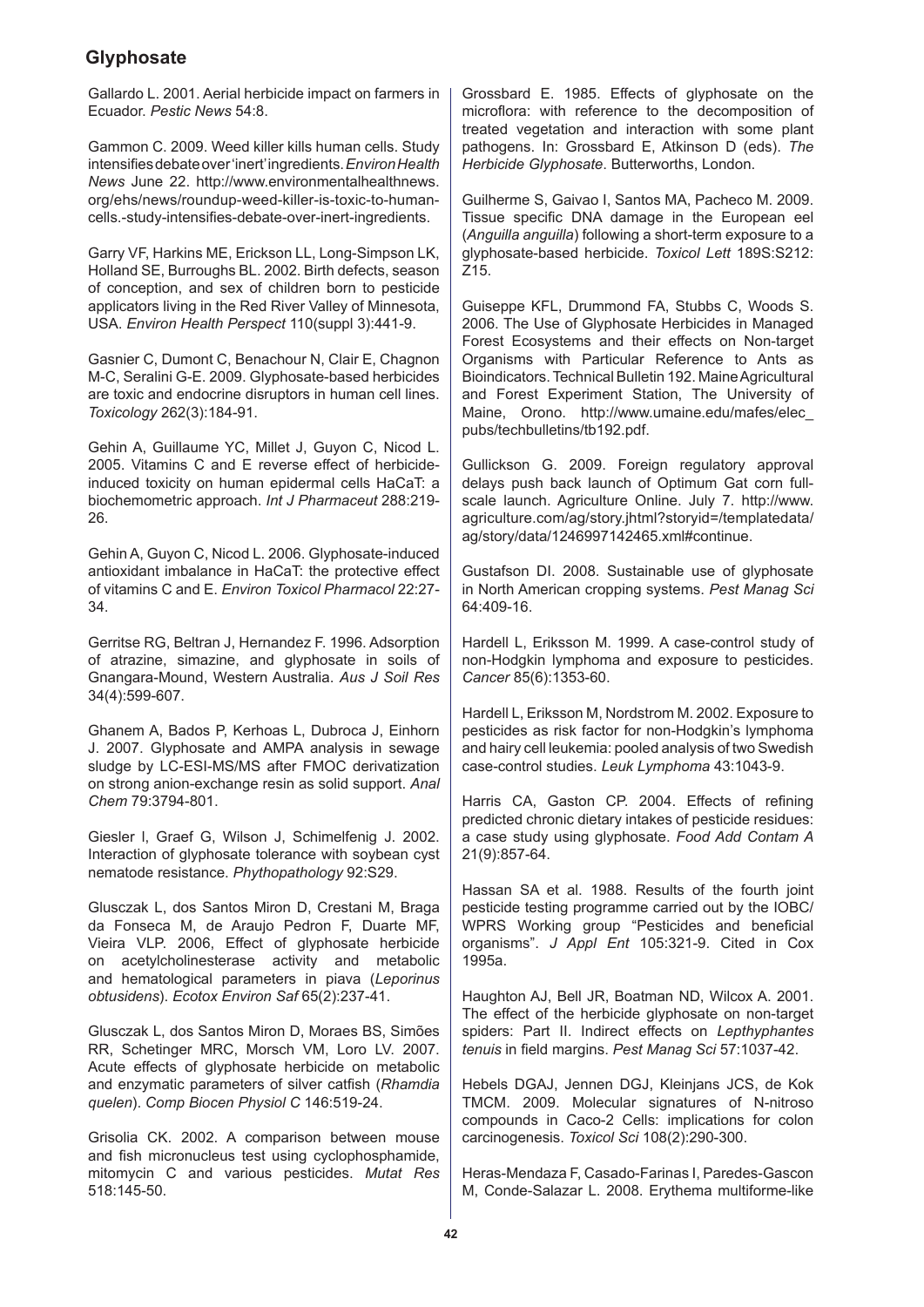eruption due to an irritant contact dermatitis from a glyphosate pesticide. *Contact Derm* 59:54-6.

Hernando F, Royuela M, Munoz-Rueda A, Gonzalez-Murua. 1989. Effect of glyphosate on the greening process and photosynthetic metabolism in *Chlorella pyrenoidosa*. *J Plant Physiol* 134:26-31.

Hietanen E, Linnainmaa K, Vainio H. 1983. Effects of phenoxy herbicides and glyphosate on the hepatic and intestinal biotransformation activities in the rat. *Acta Pharmacol Toxicol* 53:103-12.

Hislop RI, Prokopy RJ. 1981. Integrated management of phytophagous mites in Massachusetts (USA) apple orchards. 2. Influence of pesticides on the predator *Amblyseius fallacis* (Acarina: Phytoseiidae) under laboratory and field conditions. *Prot Ecol* 3:157-72. Cited in Eijsackers 1985.

Ho M-W. 1999. One bird – ten thousand treasures. *The Ecologist* 29(6):339-40.

Ho M-W. 2009. Glyphosate herbicide causes birth defects. ISIS Press release, 14 July. Institute of Science in Society, London. http://www.i-sis.org.uk/ GHCCBD.php.

Ho M-W, Ching LL. 2003. The Case For A GM-Free Sustainable World. Independent Science Panel, London. http://www.i-sis.org.uk.

Ho M-W, Cherry B. 2009. Death by multiple poisoning, glyphosate and Roundup. ISIS Press release, 11 February. Institute of Science in Society, London. http://www.i-sis.org.uk/DMPGR.php.

Hokanson R, Fudge R, Chowdhary R, Busbee D. 2007. Alteration of estrogen-regulated gene expression in human cells induced by the agricultural and horticultural herbicide glyphosate. *Hum Exper Toxicol* 26:747-52.

Hoppin JA, Umbach DM, London SJ, Henneberger PK, Kullman GJ, Alavanja CR, Sandler DP. 2008. Pesticides and atopic and nonatopic asthma among farm women in the Agricultural Health Study. *Am J Respir Crit Care Med* 177:11-8.

Horiuchi N, Oguchi S, Nagami H, Nishigaki Y. 2008. Pesticide-related dermatitis in Saku District, Japan, 1975-2000. *Int J Occup Environ Health* 14:25-34.

Howe CM, Berrill M, Pauli BD, Helbing CC, Werry K, Veldhoen N. 2004. Toxicity of glyphosate-based pesticides to four North American frog species. *Environ Toxicol Chem* 23(8):1928-38.

HSDB. 2006. Glyphosate CASRN: 1071-83- 6. Hazardous Substances Data Base. TOXNET, Toxicology Data Network, United States National Library of Medicine, Bethesda. Updated August 30, 2006. http://toxnet.nlm.nih.gov/cgi-bin/sis/search/ r?dbs+hsdb:@term+@rn+1071-83-6.

Hsiao CT, Lin LJ, Hsiao KY, Chou MH, Hsiao SH. 2008. Acute pancreatitis caused by severe glyphosatesurfactant oral intoxication. *Am J Emerg Med* 26(3):384. e3-5.

Humphries D, Byrtus G, Anderson A-M. 2005. Glyphosate Residues in Alberta's Atmospheric Deposition, Soils, and Surface Waters. Pub No. T/806, Alberta Environment, Edmonton. http://environment. gov.ab.ca/info/library/6444.pdf.

IPCS. 1994. Environmental Health Criteria 159: Glyphosate. International Programme on Chemical Safety, World Health Organisation, Geneva. http:// www.inchem.org/documents/ehc/ehc/ehc159.htm.

IPCS. 1997. Toxicological and Environmental Evaluations 1994: Aminomethylphosphonic acid (AMPA). Pesticide Residues in Food -1997. World Health Organisation, Geneva. http://www.inchem.org/ documents/jmpr/jmpmono/v097pr04.htm.

ISAAA. 2008. Global Status of Commercialized Biotech/GM Crops: 2008 The First Thirteen Years, 1996-2008. ISAAA Brief 39-2008: Executive Summary. International Service for the Acquisition of Agri-Biotech Applications, New York. http://www.isaaa.org/ Resources/publications/briefs/39/executivesummary/ default.html.

James C. 2007. Global Status of Commercialized Biotech/GM Crops: 2007. ISAAA Briefs, Brief 37. International Service for the Acquisition of Agri-Biotech Applications, New York. http://www.isaaa.org/ Resources/publications/briefs/37/default.html.

James C. 2008. Highlights of the Global Status of Commercialized Biotech/GM Crops: 2008. International Service for the Acquisition of Agri-Biotech Applications, New York. http://www.isaaa.org/ Resources/publications/briefs/39/highlights/default. html.

Jamison J, Langlands J, Lowry R, 1986. Ventilatory impairment from pre-harvest retted flax. *Brit J Ind Med* 43:809-13.

Jiraungkoorskul W, Upatham ES, Kruatrachue M, Sahaphong S, Vichasri-Grams S, Pokethitiyook P. 2003. Biochemical and histopathological effects of glyphosate herbicide on Nile tilapia (*Oreochromis niloticus*). *Environ Toxicol* 18(4):260-7.

Johal GS, Rahe JE. 1984. Effect of soilborne plantpathogenic fungi on the herbicidal action of glyphosate on bean seedlings. *Phytopathology* 74:950-5. Johal GS, Huber DM. 2009. Glyphosate effects on diseases of plants. *Eur J Agron* 31(3):144-52.

Johnson WG, Davis VM, Kruger GR, Weller SC. 2009. Influence of glyphosate-resistant cropping systems on weed species shifts and glyphosate-resistant weed populations. *Eur J Agron* 31(3):162-72.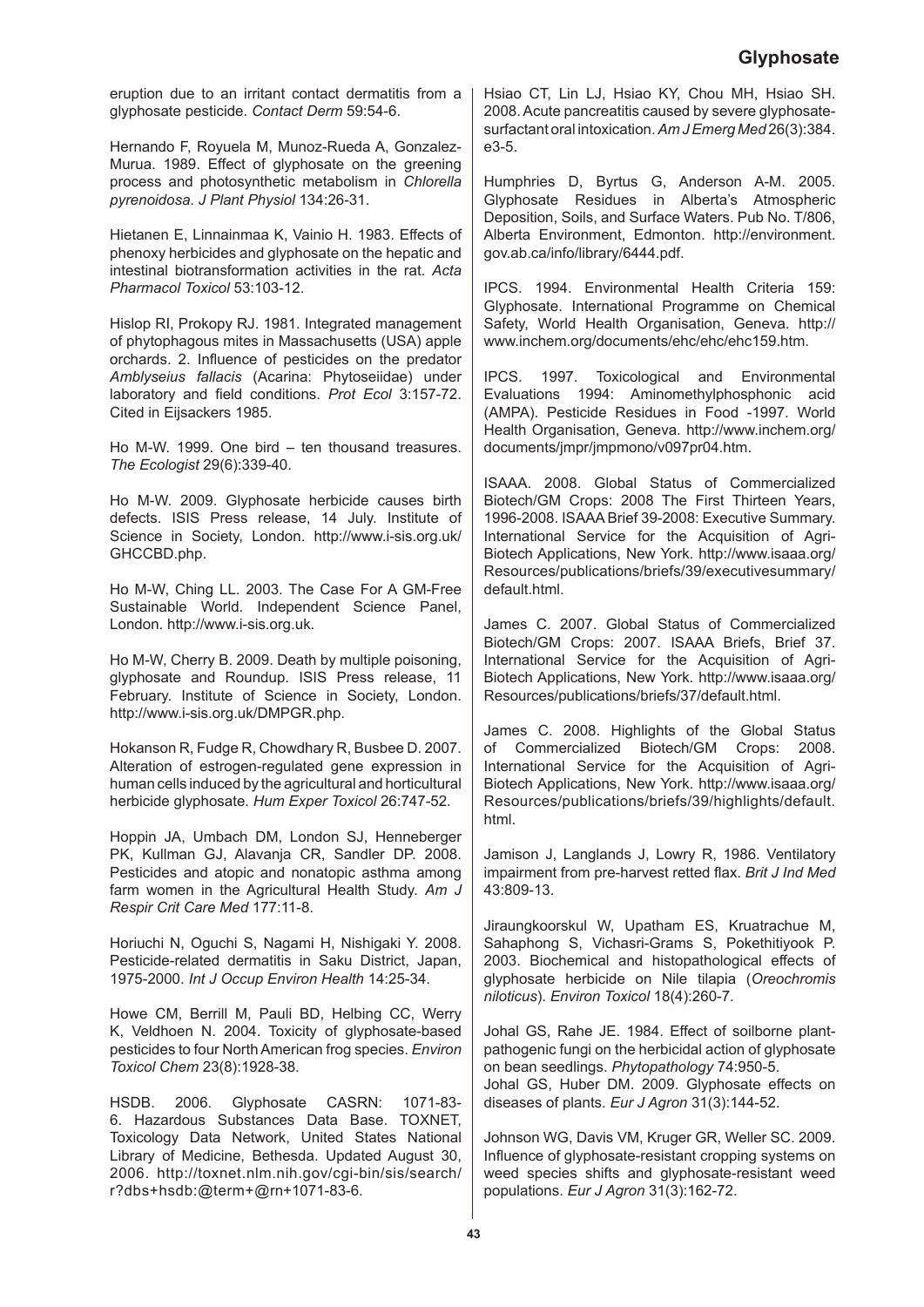Kale PG, Petty BT Jr, Walker S, Ford JB, Dehkordi N, Tarasia S, Tasie BO, Kale R, Sohni YR. 1995. Mutagenicity testing of nine herbicides and pesticides currently used in agriculture. *Environ Mol Mutagen* 25:148-53.

Kano H, Umeda Y, Kasai T, Sasaki T, Matsumoto M, Yamazaki K, Nagano K, Arito H, Fukushima S. 2009. Carcinogenicity studies of 1,4-dioxane administered in drinking-water to rats and mice for 2 years. *Food Chem Toxicol* 47(11):2776-84.

Kawate MK, Colwell SG, Ogg AG, Kraft JM. 1997. Effect of glyphosate-treated henbit (*Lamium amplexicaule*) and downy brome (*Bromus tectorum*) on *Fusarium solani* f. sp. pisi and *Pythium ultimum*. *Weed Sci*  45(5):739-43.

Kaya B, Creus A, Yanikoğlu A, Cabré O, Marcos R. 2000. Use of the Drosophila wing spot test in the genotoxicity testing of different herbicides. *Environ Mol Mutagen* 36(1):40-6.

King CA, Purcell LC, Vories ED. 2001. Plant growth and nitrogenase activity of glyphosate-tolerant soybean in response to foliar glyphosate applications. *Agro J* 93:179-86.

Kolpin DW, Thurman EM, Lee EA, Meyer MT, Furlong ET, Glassmeyer ST. 2006. Urban contributions of glyphosate and its degradate AMPA to streams in the United States. *Sci Total Environ* 354:191-7.

Kremer RJ, Means NE. 2009. Glyphosate and glyphosate-resistant crop interactions with rhizosphere microorganisms. *Eur J Agron* 31(3):153-61.

Kroft S. 2002. 60 Minutes: Herbicide problems: Says practice is a health hazard and waste of taxpayers' money. CBS news, 10 Jan, New York. http:// www.cbsnews.com/stories/2002/01/10/60minutes/ main323944.shtml?tag=contentMain;contentBody.

Krzysko-Lupicka T, Sudol T. 2008. Interactions between glyphosate and autochthonous soil fungi surviving in aqueous solution of glyphosate. *Chemosphere* 71:1386-91.

Kudsk P, Mathiassen SK. 2004. Joint action of amino acid biosynthesis-inhibiting herbicides. *Weed Res* 44(4):313-22.

Lajmanovich RC, Sandoval MT, Peltzer PM. 2003. Induction of mortality and malformation in *Scinax nasicus* tadpoles exposed to glyphosate formulations. *Bull Environ Contam Toxicol* 70(3):612-8.

Lampkin N. 1990. *Organic Farming*. Farming Press, UK.

Lancaster SH, Hollister EN, Senseman SA, Gentry TJ. 2009. Effects of repeated glyphosate applications on soil microbial community composition and the

mineralization of glyphosate. *Pest Manag Sci* [Epub Aug 21].

Landry D, Dousset S, Fournier J-C, Andreux F. 2005. Leaching of glyphosate and AMPA under two soil management practices in Burgundy vineyards (Vosne-Romanee, 21-France). *Environ Pollut* 138:191-200.

Langiano VdC, Martinez CBR. 2008. Toxicity and effects of a glyphosate-based herbicide on the Neotropical fish *Prochilodus lineatus*. *Comp Biochem Physiol C* 147:222-31.

Larson RL, Hill AL, Fenwick A, Kniss AR, Hanson LE, Miller SD. 2006. Influence of glyphosate on Rhizoctonia and Fusarium root rot in sugar beet. *Pest Manag Sci* 62:1182-92.

LAWG. undated. Blunt Instrument: The United States' punitive fumigation program in Colombia. Latin American Working Group, Washington, D.C. http:// www.lawg.org/storage/lawg/documents/blunt%20instr ument%20(pdf).pdf.

Leahy S. 2007. Colombia-Ecuador: Studies find DNA damage from anti-coca herbicide. June 16, Inter Press Service, Toronto. http://www.ipsnews.net/news. asp?idnews=38205.

Levesque A, Rahe J. 1992. Herbicidal interactions with fungal root pathogens, with special reference to glyphosate. *Ann Rev Phyt* 30:579-602.

Lin CM, Lai CP, Fang TC, Lin CL. 1999. Cardiogenic shock in a patient with glyphosate-surfactant poisoning. *J Formos Med Assoc* 98(10):698-700.

Lin N, Garry VF. 2000. In vitro studies of cellular and molecular development toxicity of adjuvants, herbicides, and fungicides commonly used in Red River Valley, Minnesota. *J Toxicol Environ Health A*  60:423-39.

Lioi MB, Scarfi MR, Santoro A, Barbieri R, Zeni O, Salvemini F, Di Berardino D, Ursini MV. 1998a. Cytogenetic damage and induction of pro-oxidant state in human lymphocytes exposed in vitro to gliphosate, vinclozolin, atrazine, and DPX-E9636. *Environ Mol Mutagen* 32:39-46.

Lioi MB, Scarfì MR, Santoro A, Barbieri R, Zeni O, Di Berardino D, Ursini MV. 1998b. Genotoxicity and oxidative stress induced by pesticide exposure in bovine lymphocyte cultures in vitro. *Mutat Res* 403(1- 2):13-20.

Lubick N. 2007. Drugs, pesticides, and politics - A potent mix in Colombia. E*nviron Sci Technol* 41(10):3403-6.

Lueken A, Juhl-Strauss U, Krieger G, Witte I. 2004. Synergistic DNA damage by oxidative stress (induced by H2O2) and nongenotoxic environmental chemicals in human fibroblasts. *Toxicol Lett* 147(1):35-43.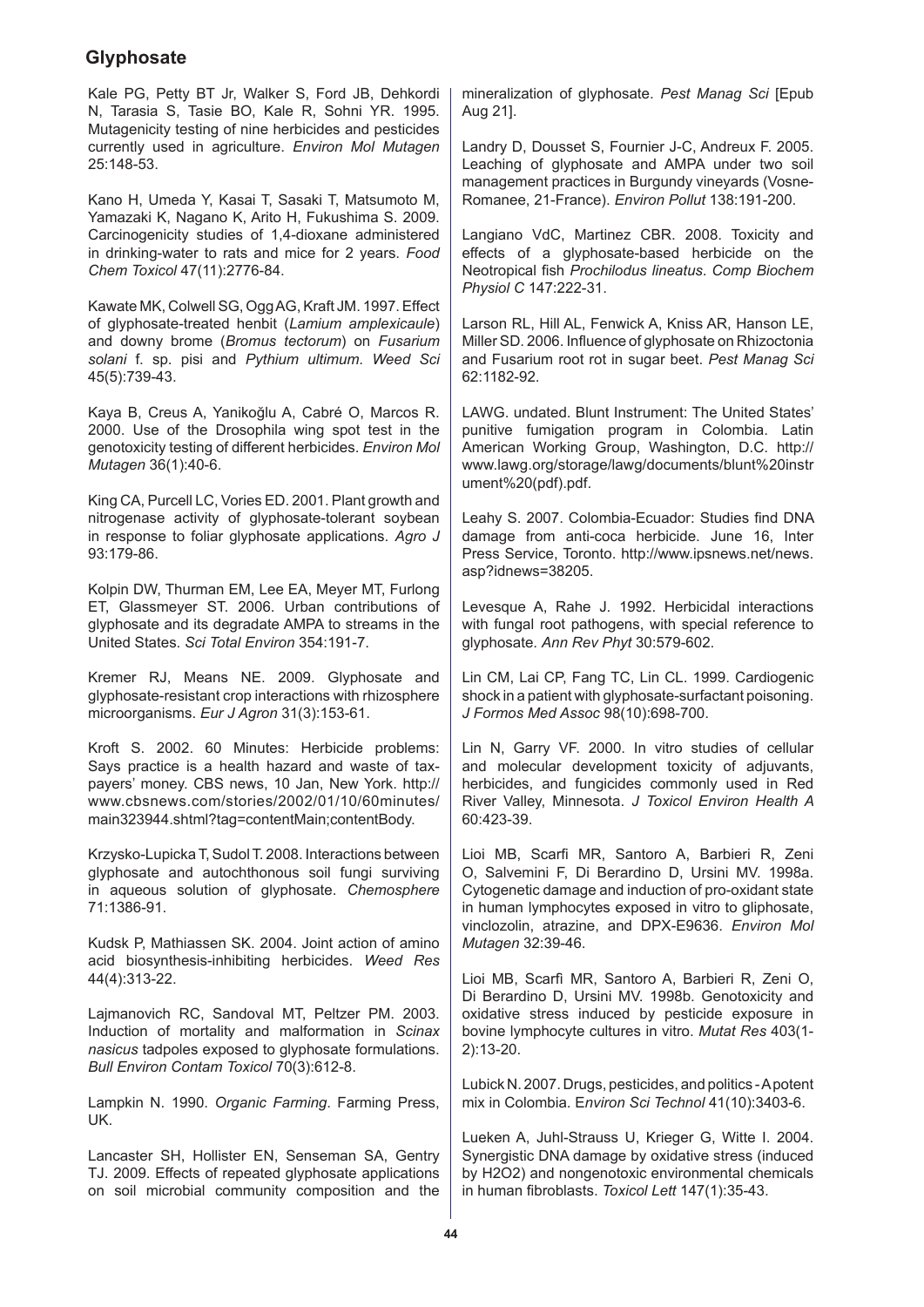Lupwayi NZ, Harker KN, Clayton GW, O'Donovan JT, Blackshaw RE. 2009. Soil microbial response to herbicides applied to glyphosate-resistant canola. A*gric Ecosys Environ* 129(1-3):171-6.

Lushchak OV, Kubrak OI, Storey JM, Storey KB, Lushchak VI. 2009. Low toxic herbicide Roundup induces mild oxidative stress in goldfish tissues. *Chemosphere* 76(7):932-7.

MAF. 2002. MAF Biosecurity Authority (Plants) Standard 152.09.05: Clearance of Fresh Cut Flowers and Foliage. Ministry of Agriculture and Forestry, Wellington. http://www.biosecurity.govt.nz/ files/ihs/152-09-05.pdf.

Majeska JB, Matheson DW. 1982a. R-50224: mutagenicity evaluation in mouse lymphoma multiple endpoint test. A forward mutagenicity assay. T-10848. Stauffer Chemical Company, Farmington. Cited in Hardell & Eriksson 1999.

Majeska JB, Matheson DW. 1982b. R-50224, sample 3: mutagenicity evaluation in mouse lymphoma multiple endpoint test. Forward mutation assay. T-11018. Stauffer Chemical Company, Farmington. Cited in Hardell & Eriksson 1999.

Majeska JB, Matheson DW. 1985a. SC-0224: mutagenicity evaluation in mouse lymphoma multiple endpoint test. Forward mutation assay. T-12661. Stauffer Chemical Company, Farmington. Cited in Hardell & Eriksson 1999.

Majeska JB, Matheson DW. 1985b. SC-0224: mutagenicity evaluation in mouse lymphoma multiple endpoint test, cytogenetic assay. T-12662. Stauffer Chemical Company, Farmington. Cited in Hardell & Eriksson 1999.

Malatesta M, Perdoni F, Santin G, Battistelli S, Muller S, Biggiogera M. 2008. Hepatoma tissue culture (HTC) cells as a model for investigating the effects of low concentrations of herbicide on cell structure and function. *Toxicol in Vitro* 22:1853-60.

Mallory-Smith C, Zapiola M. 2008. Gene flow from glyphosate-resistant crops. *Pest Manag Sci* 64:428- 40.

Mañas F, Peralta L, Raviolo J, García Ovando H, Weyers A, Ugnia L, Gonzalez Cid M, Larripa I, Gorla N. 2009a. Genotoxicity of glyphosate assessed by the comet assay and cytogenetic tests. *Environ Toxicol Pharmacol* 28:37-41.

Mañas F, Peralta L, Raviolo J, García Ovando H, Weyers A, Ugnia L, Gonzalez Cid M, Larripa I, Gorla N. 2009b. Genotoxicity of AMPA, the environmental metabolite of glyphosate, assessed by the Comet assay and cytogenetic tests. *Ecotoxicol Environ Saf* 72(3):834-7.

Mann RM, Bidwell JR. 1999. The toxicity of glyphosate and several glyphosate formulations to four species of southwestern Australian frogs. *Arch Environ Contam Toxicol* 36:193-9.

Mann RM, Hyne RV, Choung CB, Wilson SP. 2009. Amphibians and agricultural chemicals: Review of the risks in a complex environment. *Environ Poll* 157(11):2903-27.

Marc J. Mulner-Lorillon O, Boulben S, Hureau D, Durand G, Bellé R. 2002. Pesticide Roundup provokes cell division dysfunction at the level of CDK1/cyclin B activation. *Chem Res Toxicol* 15 (3):326-31.

Marc J, Mulner-Lorillon O, Durand G, Bellé R. 2003. Embryonic cell cycle for risk assessment of pesticides at the molecular level. *Environ Chem Lett* 1(1):8-12.

Marc J, Mulner-Lorillon O, Bellé R. 2004. Glyphosatebased pesticides affect cell cycle regulation. *Biol Cell* 96(3):245-9.

Marc J, Le Breton M, Cormier P, Morales J, Belle R, Mulner-Lorillo O. 2005. A glyphosate-based pesticide impinges on transcription. *Toxicol Appl Pharmacol* 203:1-8.

Martensson A. 1992. Effects of agrochemicals and heavy metals on fast-growing Rhizobia and their symbiosis with small-seeded legumes. *Soil Biol Biochem* 24(5):435-45.

Martinez A, Reyes I, Reyes N. 2007. [Cytotoxicty of the herbicide glyphosate in human peripheral blood]. *Biomedica* 27(4):594-604.

McDuffie HH, Pahwa P, McLaughlin JR, Spinelli JJ, Fincham S, Dosman JA, Robson D, Skinnider LF, Choi NW. 2001. Non-Hodgkin's lymphoma and specific pesticide exposures in men: cross-Canada study of pesticides and health. *Cancer Epidemiol Biomarkers Prev* 10:1155-63.

Meriles JM, Varagas Gil S, Haro RJ, March GJ, Guzman CA. 2006. Glyphosate and previous crop residue effect on deleterious and beneficial soil-borne fungi from a peanut-corn-soybean rotation. *J Phytopathol* 154:309- 16.

Michalková V, Pekár S. 2009. How glyphosate altered the behaviour of agrobiont spiders (Araneae: Lycosidae) and beetles (Coleoptera: Carabidae). *Biol Control* 51(3):444-9.

Misculin N. 2009. Argentine herbicide lawsuit alarms soy farmers. 8 May, Reuters. http://planetark.org/ wen/52777.

Monroy CM, Cortés AC, Sicard DM, de Restrepo HG. 2005. [Cytotoxicity and genotoxicity of human cells exposed in vitro to glyphosate]. *Biomedica* 25(3):335- 45.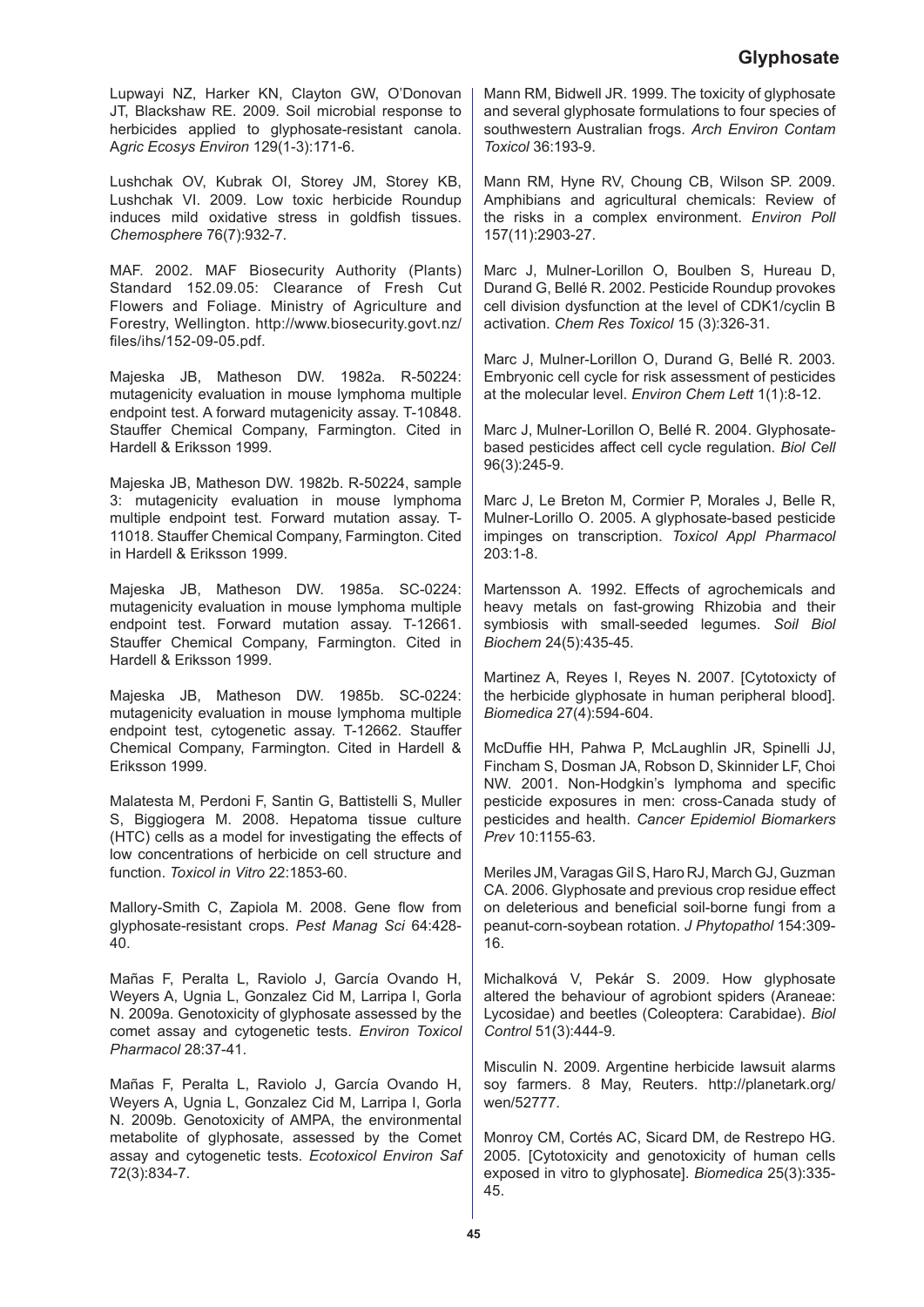Monsanto. 2009. Monsanto challenges unauthorized use of Roundup Ready® technology by DuPont. Press release, May 5. Monsanto Company, St Louis. http://monsanto.mediaroom. com/index.php?s=43&item=705.

Mose T, Kjaerstad MB, Mathiesen L, Nielsen JB, Edelfors S, Knudsen LE. 2008. Placental passage of benzoic acid, caffeine, and glyphosate in an ex vivo human perfusion system. *J Toxicol Environ Health A* 71:984-91.

Mueckay C, Maldonado A. 2003. Daños genéticos en la frontera de Ecuador por las fumigaciones del Plan Colombia. Acción Ecológica, Acción Creativa, Clinica de Derchos Humanos de la PUCE, CAS, CEDHU, CONAIE, FORCCOFES, INREDH, Plan Pais, RAPAL Ecuador, SERPAJ Ecuador. http://www. visionesalternativas.com/militarizacion/articulos/ pcolom/AE0311.pdf.

Nelson KA, Renner KA, Hammerschmidt R. 2002. Cultivar and herbicide selection affects soybean development and the incidence of Sclerotinia stem rot. *Agron J* 94:1270-81.

Neskovic NK, Poleksic V, Elezovic I, Karan V, Budimir M. 1996. Biochemical and histopathological effects of glyphosate on carp, *Cyprinus capio* L*. Bull Environ Contam Toxicol* 56(2):295-302.

Nordstrom M, Hardell L, Magnuson A, Hagberg H, Rask-Anderson A. 1998. Occupational exposures, animal exposure and smoking as risk factors for hairy cell leukaemia evaluated in a case-control study. *Br J Cancer* 77(11):2048-52.

NTP. 2005. Report on Carcinogens, Eleventh Edition. National Toxicology Program, U.S. Department of Health and Human Sciences, North Carolina. http:// ntp.niehs.nih.gov/ntp/roc/eleventh/profiles/s080diox. pdf.

Oldham J, Massey R. 2002. Health and Environmental Effects of Herbicide Spray Campaigns in Colombia. Institute for Science and Interdisciplinary Studies,<br>Amherst MA. http://laslianas.org/Colombia/ http://laslianas.org/Colombia/ SprayingReview\_Oldham-Massey.pdf.

Oliveira AG, Telles LF, Hess RA, Mahecha GAB, Oliveira CA. 2007. Effects of the herbicide Roundup on the epididymal region of drakes *Anas platyrhynchos. Repro Toxicol* 23:182-91.

Ovidi E, Gambellini G, Taddei AR, Cai G, Del Casino C, Ceci M, Rondini S, Tiezzi A. 2001. Herbicides and the microtubular apparatus of *Nicotiana tabacum* pollen tube: immunflouorescence and immunogold labelling studies. *Toxicology in Vitro* 15:143-51.

Ozturk L, Yacizi A, Eker S, Gokmen O, Romheld V, Cakmak I. 2008. Glyphosate inhibition of ferric reductase activity in iron deficient sunflower roots. *New Phytol* 177(4):899-906.

Pavkov KL, Turnier JC. 1986. 2-Year chronic toxicity and oncogenicity dietary study with SC-0224 in mice. T-11813. Stauffer Chemical Company, Farmington. Cited in Hardell & Eriksson 1999.

Paz-y-Miño C, Sánchez ME, Arévalo M, Muñoz MJ, Witte T, De-la-Carrera GO, Leone PE. 2007. Evaluation of DNA damage in an Ecuadorian population exposed to glyphosate. *Genet Mol Biol* 30(2):456-60.

Peixoto F. 2005. Comparative effects of the Roundup and glyphosate on mitochondrial oxidative phosphorylation. *Chemosphere* 61:1115-22.

Peluso M, Munnia A, Bolognesi C, Parodi S. 1998. 32P-postlabeling detection of DNA adducts in mice treated with the herbicide Roundup. *Environ Mol Mutagen* 31:55-9.

Pérez GL, TorremorellA, Mugni H, Rodríguez P, Solange Vera M, do Nascimento M, Allende L, Bustingorry J, Escaray R, Ferraro M, Izaguirre I, Pizarro H, Bonetto C, Morris DP, Zagarese H. 2007. Effects of the herbicide Roundup on freshwater microbial communities: a mesocosm study. *Ecol Appl* 17(8):2310-22.

Pesce S, Batisson I, Bardot C, Faion C, Portelli C, Montuelle B, Bohatier. 2009. Response of spring and summer riverine microbial communities following glyphosate exposure. *Ecotox Environ Saf* 72(7):1905- 12.

Peterson HG, Boutin C, Martin PA, Freemark KE, Ruecker NJ, Moody MJ. 1994. Aquatic phyto-toxicity of 23 pesticides applied at expected environmental concentrations. *Aquat Toxicol* 28:275-92.

Piccolo A, Celano G. 1994. Hydrogen-bonding interactions between the herbicide glyphosate and water-soluble humic substances. *Environ Toxicol Chem* 13(11):1737-41.

Piccolo A, Celano G, Arienzo M, Mirabella A. 1994. Adsorption and desorption of glyphosate in some European soils. *J Environ Sci Health B* 29(6):1105-15.

Pieniążek D, Bukowska B, Duda W. 2004. Comparison of the effect of Roundup Ultra 360 SL pesticide and its active compound glyphosate on human erythrocytes. *Pestic Biochem Physiol* 79:58-63.

Pioneer. 2007. DuPont submits Optimum™ GAT™ trait in soybeans for EU approval. http://www.pioneer. com/web/site/portal/menuitem.37a86e85cc7ebae23c da47b2d10093a0/.

Pline WA, Wu J, Hatzios KK. 1999. Effects of temperature and chemical additives on the response of transgenic herbicide-resistance soybeans to glufosinate and glyphosate applications. *Pestic Biochem Physiol* 65:119-31.

Poletta GL, Larriera A, Kleinsorge E, Mudry MD. 2009. Genotoxicity of the herbicide formulation Roundup®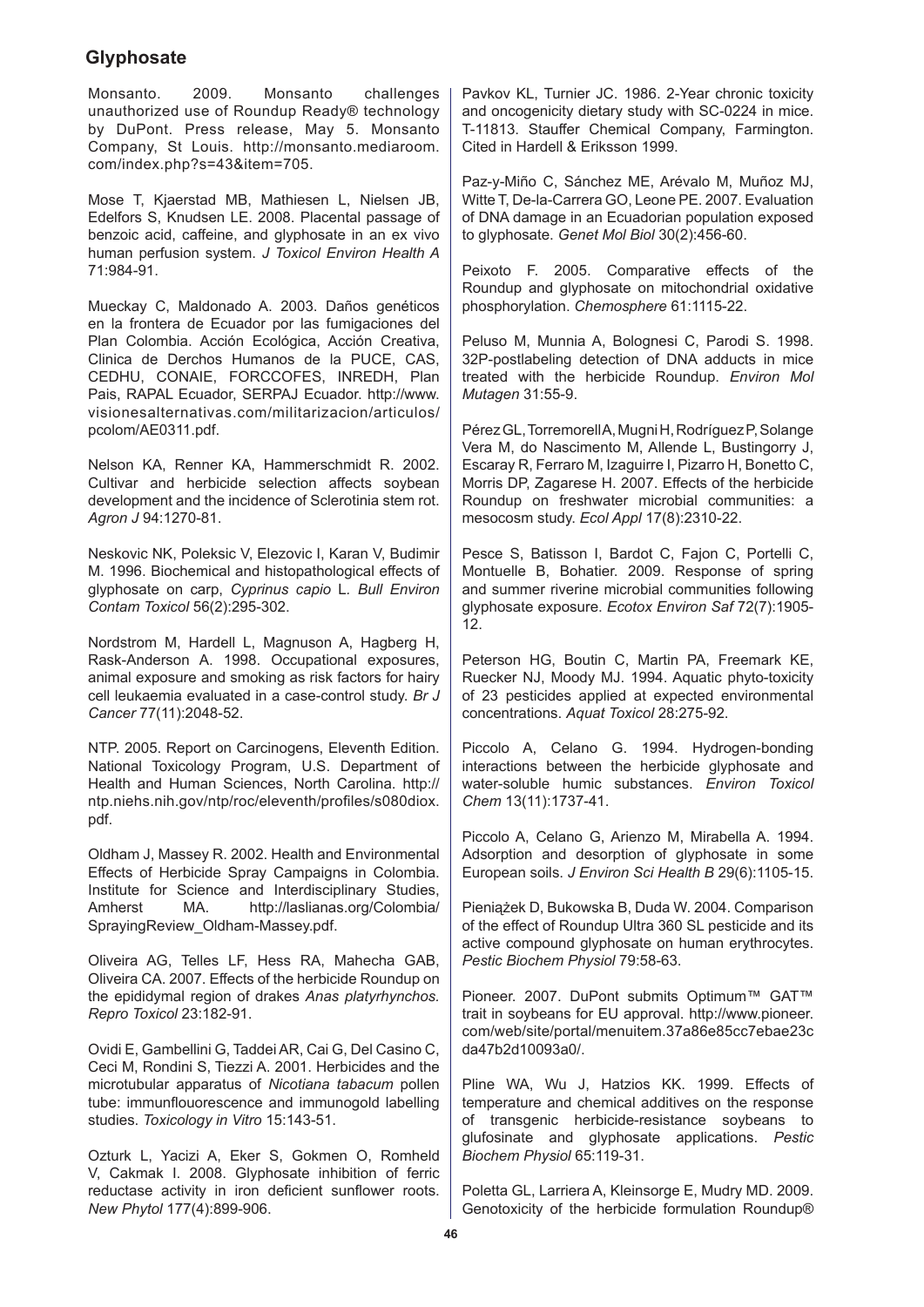(glyphosate) in broad-snouted caiman (*Caiman latirostris*) evidenced by the Comet assay and the Micronucleus test. *Mutat Res* 672(2):95-102.

Ptok M. 2009. [Dysphonia following glyphosate exposition.] *HNO* [Epub Oct 28].

Pushnoy LA, Carel RS, Avnon LS. 1998. Herbicide (Roundup) pneumonitis. *Chest* 114:1769-71.

Quaghebeur D, De Smet B, De Wulf E, Steurbaut W. 2004. Pesticides in rainwater in Flanders, Belgium: results from the monitoring program 1997-2001. *J Environ Monit* 6:182-90.

Rank J, Jensen A-G, Skov B, Pedersen LH, Jensen K. 1993. Genotoxicity testing of the herbicide Roundup and its active ingredient glyphosate isopropylamine using the mouse bone marrow micronucleus test, Salmonella mutagenicity test, and Allium anaphasetelophase test. *Mutat Res* 300(1):29-36.

Relyea RA. 2005a. The impact of insecticides and herbicides on the biodiversity and productivity of aquatic communities. *Ecol Appl* 15(2):618-27.

Relyea RA. 2005b. The lethal impact of Roundup on aquatic and terrestrial amphibians. *Ecol Applic* 15(4):1118-24.

Relyea RA. 2005c. The lethal impacts of Roundup and predatory stress on six species of North American tadpoles. A*rch Environ Contam Toxicol* 48:351-7.

Relyea RA, Jones DK. 2009. The toxicity of Roundup Original Max to 13 species of larval amphibians. *Environ Toxicol Chem* 28(9):2004-8.

Rendón-von Osten J, Ortiz-Arana A, Guilhermino L, Soares AM. 2005. In vivo evaluation of three biomarkers in the mosquitofish (*Gambusia yucatana*) exposed to pesticides. *Chemosphere* 58(5):627-36.

Reyes N, Martinez A, Reyes I, Geliebter J. 2006. Molecular and cellular effects of glyphosate on human lymphocytes: implications for non-Hodgkin's lymphoma. In: *Proc 97th Ann Meet Amer Assoc Canc Res* Abs no. 4448. http://www.aacrmeetingabstracts. org/cgi/content/abstract/2006/1/1044-b.

Reyes N, Martinez A, Reye I, Geliebter J. 2007. Differential effects of glyphosate and Roundup in gene expression of human peripheral blood mononuclear cells: Implications for hematological carcinogenesis. In: *Proc 98th Ann Meet Amer Assoc Canc Res*, Abs no 5017. http://www.aacrmeetingabstracts.org/cgi/ content/meeting\_abstract/2007/1\_Annual\_Meeting/ maxtoshow=&HITS=10&hits=10&RESULTFORMAT= &author1=Reyes&fulltext=glyphosate&andorexactfullt ext=and&searchid=1&FIRSTINDEX=0&sortspec=rele vance&resourcetype=HWCIT.

Richard S, Moslemi S, Sipahutar H, Benachour N, Seralini G-E. 2005. Differential effects of glyphosate and Roundup on human placental cells and aromatase. *Environ Health Perspect* 113(6):716-20.

Robinson AF, Orr CC, Abernathy JR. 1977. Influence of *Nothanguinea phyllobia* on silverleaf nightshade. Proc 30th *Ann Meet Southern Weed Sci Soc*:142. Cited in Eijsackers 1985.

Roy D, Konar S, Banerjee S, Charles D, Thompson D, Prasad R. 1989. Uptake and persistence of the herbicide glyphosate (Vision) in fruit of wild blueberry and red raspberry. *Can J Forest Res* 19(7):842-7.

Sampogna RV, Cunard R. 2007. Roundup intoxication and a rationale for treatment. *Clin Nephrol* 68(3):190- 6.

Sanin L-H, Carrasquilla G, Solomon KR, Cole DC, Marshall EJP. 2009. Regional differences in time to pregnancy among fertile women from five Colombian regions with different use of glyphosate. *J Toxicol Environ Health A* 72(15&16):949-60.

Sanogo S, Yang XB, Scherm H. 2000. Effects of herbicides on *Fusarium solani* f. sp. *glycines* and development of sudden death syndrome in glyphosatetolerant soybean. *Phytopathology* 90(1):57-66.

Savitz DA, Arbuckle T, Kaczor D, Curtis KM. 1997. Male pesticide exposure and pregnancy outcome. *Am J Epidemiol* 146(12):1025-36.

Sawada Y, Nagai Y, Ueyama M, Yamamoto I. 1988. Probable toxicity of surface-active agent in commercial herbicide containing glyphosate. *Lancet*  331(8580):299.

Schneider MI, Sanchez N, Pineda S, Chi H, Ronco A. 2009. Impact of glyphosate on the development, fertility and demography of *Chrysoperla externa* (Neuroptera: Chrysopidae): Ecological approach. *Chemosphere* 76(10):1451-5.

Sciallaba NE-H, Hattam C. 2002. Organic Agriculture, Environment and Food Security. Food and Agriculture Organization of the United Nations, Rome.

Semino S. 2008. Can certification stop high soy pesticide use? *Pestic News* 82:9-11.

Servizi J, Gordon R, Martens D. 1987. Acute toxicity of Garlon 4 and Roundup herbicides to salmon, Daphnia and trout. *Bull Environ Contamin Toxicol* 39:15-22.

Settimi L. Davanzo F, Locatelli C, Cilento I, Volpe C, Russo A, Miceli G, Fracassi A, Maiozzi P, Marcello I, Sesan F, Urbani E. 2007. [Italian programme for surveillance of acute pesticide-related illnesses: cases identified in 2005]. *G Ital Med Lav Ergon* 29(3 Suppl):264-6.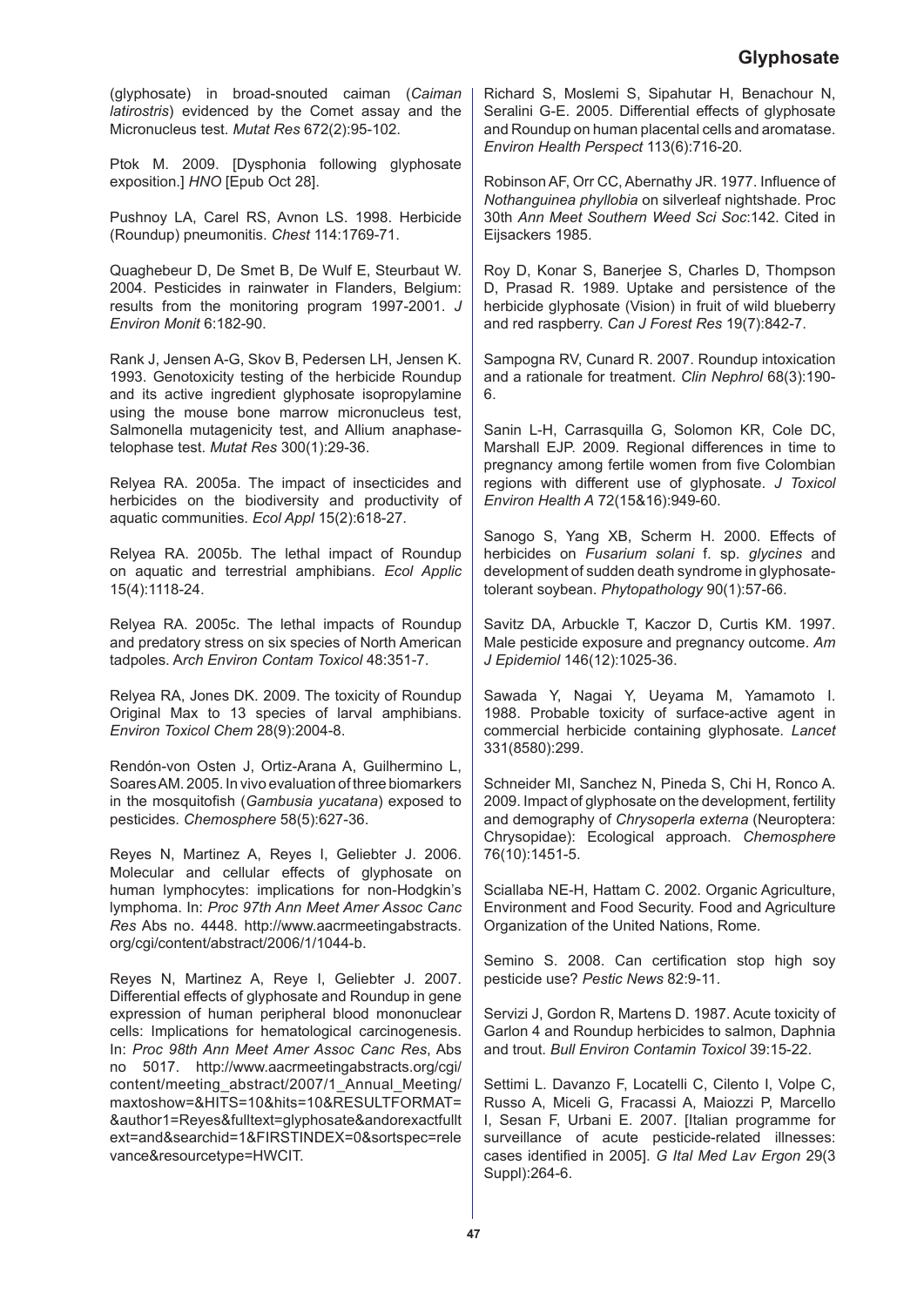Shimada A, Kimura Y. 2007. Nitrogen metabolism and flower symmetry of petunia corollas treated with glyphosate. *Z Naturforsch* [C] 62(11-12):849-56.

Sicard TL, Salcedo JB, Perez CT, Baquero CL, Rojas CNR, Hernandez CPR. 2005. Observations on the "Study of the effects of the Program for the Eradication of Unlawful Crops by Aerial Spraying with Glyphosate Herbicide (PECIG) and of Unlawful Crops on Human Health and the Environment." Universidad Nacional de Colombia, Instito de Estudios Ambientales (IDEA), Bogota.

Simonsen L, Fomsgaard IS, Svensmark B, Spliid NH. 2008. Fate and availability of glyphosate and AMPA in agricultural soil. *J Environ Sci Health B* 43:365-75.

Siviková K, Dianovskỳ J. 2006. Cytogenetic effect of technical glyphosate on cultivated bovine peripheral lymphocytes. *Int J Hyg Environ-Health* 209(1):15-20.

Slager RE, Poole JA, Levan TD, Sandler DP, Alavanja MC, Hoppin JA. 2009. Rhinitis associated with pesticide exposure among commercial pesticide applicators in the Agricultural Health Study. *Occup Environ Med* 66(11):718-24.

Smiley R, Ogg A, Cook R. 1992. Influence of glyphosate on Rhizoctonia root rot, growth, and yield of barley. *Plant Dis* 76(9):937-42.

Solomon KR, Marshall EJP, Carrasquilla G. 2009. Human health and environmental risks from the use of glyphosate formulations to control the production of coca in Colombia: overview and conclusions. *J Toxicol Environ Health A* 72(15&16):914-20.

Sorensen FW, Gregersen M. 1999. Rapid lethal intoxication caused by the herbicide glyphosatetrimesium (Touchdown). *Hum Exp Toxicol* 18(12):735- 7.

Springett J, Gray R. 1992. Effect of repeated low doses of biocides on *Aporrectodea calignosa* in laboratory culture. *Soil Biol Biochem* 24(12):1739-44.

Stachowski-Haberkorn S, Becker B, Marie D, Haberkorn H, Coroller L, de la Broise D. 2008. Impact of Roundup on the marine microbial community, as shown by an in situ microcosm experiment. *Aquat Toxicol* 89(4):232-41.

Stella J, Ryan M. 2004. Glyphosate herbicide formulation: a potentially lethal ingestion. *Emerg Med Australas* 16(3):23-9.

Struger J, Thompson D, Staznik B, Martin P, McDaniel T, Marvin C. 2008. Occurrence of glyphosate in surface waters of southern Ontario. *Bull Environ Contam Toxicol* 80:378-84.

Szarek J, Siwicki A, Andrzewska A, Terech-Majeska E, Banaszkiewicz T. 2000. Effect of the herbicide

Roundup™ on the ultrastructural pattern of hepatocytes in carp *(Cyprinus carpio). Mar Envir Res* 50:263-6.

Takahashi M. 2007. Oviposition site selection: pesticide avoidance by gray treefrogs. *Environ Toxicol Chem* 26(7):1476-80.

Talbot AR, Shiaw M-H, Huang J-S, Yang S-F, Goo T-S, Wang S-H, Chen C-L, Sanford TR. 1991. Acute poisoning with a glyphosate-surfactant herbicide ('Round-up'): a review of 93 cases. *Hum Exp Toxicol* 10:1-8.

Tate TM, Spurlock JO, Christian FA. 1997. Effect of glyphosate on the development of *Pseudosuccinea columella* snails. *Arch Environ Contam Toxicol* 33:286- 9.

Tejada M. 2009. Evolution of soil biological properties after addition of glyphosate, diflufenican and glyphosate+diflufenican herbicides. *Chemosphere* 76:365-73.

Tenuta M, Beauchamp EG. 1995. Denitrification following herbicide application to a grass sward. *Can J Soil Sci* 76:15-22.

Tesfamariam T, Bott S, Cakmak I, Romheld I, Neumann G. 2009. Glyphosate in the rhizosphere – Role of waiting times and different glyphosate binding forms in soils for phytotoxicity to non-target plants. *Eur J Agron* 31(3):126-32.

Tierney KB, Ross PS, Jarrard HE, Delaney KR, Kennedy CJ. 2006. Changes in juvenile coho salmon electro-olfactogram during and after short-term exposure to current-use pesticides. *Environ Toxicol Chem* 25(10):2809-17.

Tierney KB, Singh CR, Ross PS, Kennedy CJ. 2007. Relating olfactory neurotoxicity to altered olfactorymediated behaviors in rainbow trout exposed to three currently-used pesticides. *Aquat Toxicol* 81(1):55-64.

Trigona M. 2009. Study released in Argentina puts glyphosate under fire. Americas Program Report, July 13. Centre for International Policy, Washington D.C. http://americas.irc-online.org/am/6254.

Tsui MTK, Wang W-X, Chu LM. 2005. Influence of glyphosate and its formulation (Roundup) on the toxicity and bioavailability of metals to *Ceriodaphnia dubia*. *Environ Pollut* 138(59-68).

US EPA 1980. Summary of Reported Pesticide Incidents Involving Glyphosate (Isopropylamine salt), Pesticide Incident Monitoring System, Report No. 373. United States Environmental Protection Agency, Washington, D.C.

US EPA. 1992. Pesticides in groundwater database. A compilation of monitoring studies: 1971-1991, National Summary. Office of Prevention, Pesticides and Toxic Substances, United States Environmental Protection Agency, Washington, D.C.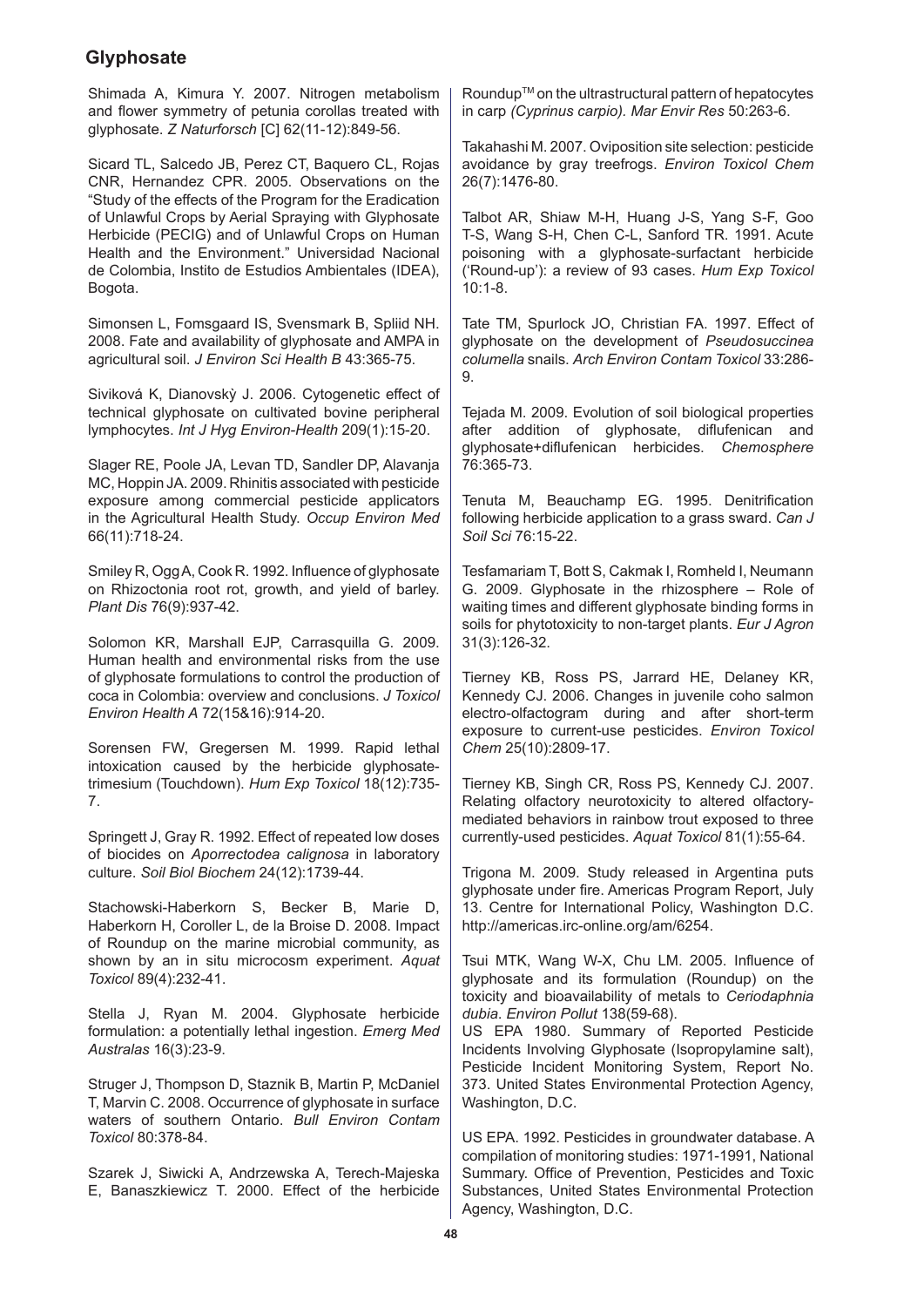US EPA. 1993. EPA Reregistration Eligibility Document, Glyphosate. EPA 738-R-93-014. Office of Prevention, Pesticides and Toxic Substances, United States Environmental Protection Agency, Washington, D.C.

US EPA. 2006, Memorandum: Glyphosate Human Health Risk Ass.ssment for Proposed Use on Indian Mulberry and Amended Use on Pea, Dry. PC Code: 417300, Petition No: 5E6987, DP Num: 321992, Decision No. 360557. From Tomerlin JR, Alternative Risk Integration and Assessment Team (ARIA) Fungicide Branch, Registration Division. Office of Prevention, Pesticides and Toxic Substances, United States Environmental Protection Agency, Washington, D.C. Available at http://www.regulations.gov under Docket No. EPA-HQ-OPP-2006-0177.

US EPA. 2008. Memorandum: Petition: 6F7146. Glyphosate-Isopropylammonium and Pyrithiobac Sodium. Human Health Risk Assessment for Application to Glyphosate-Tolerant Soybean. DP Num: 345923. From Bloem T, Health Effects Division, and Shah PV, Registration Division. Office of Prevention, Pesticides and Toxic Substances, United States Environmental Protection Agency, Washington, D.C. Available at http://www.regulations.gov under Docket No. EPA-HQ-OPP-2007-0147-0007.

Valente M. 2009. Health Argentina: Scientists reveal effects of glyphosate. 15 Apr, Inter Press Service, Buenos Aires. http://ipsnews.org.

Vereecken H. 2005. Mobility and leaching of glyphosate: a review. *Pest Manag Sci* 61(12):1139-51.

Verrell P, Van Buskirk E. 2004. As the worm turns: *Eisenia fetida* avoids soil contaminated by a glyphosatebased herbicide. *Bull Environ Contam Toxicol* 72:219- 24.

Vigfusson NV, Vyse ER. 1980. The effect of the pesticides Dexon, Captan, and Roundup, on sisterchromatid exchanges in human lymphocytes in vitro. *Mut Res* 79:53-7.

Villar JL, Freese B. 2008. *Who Benefits From GM Crops? The rise in Pesticide Use*. Friends of the Earth International, Amsterdam. http://www.foeeurope. org/GMOs/Who\_Benefits/FULL\_REPORT\_FINAL FEB08.pdf.

Walsh LP, McCormick C, Martin C, Stocco DM. 2000. Roundup inhibits steroidogenesis by disrupting steroidogenic acute regulatory (StAR) protein expression. *Environ Health Perspect* 108:769-76.

Wan MT, Kuo J, McPherson B, Pasternak J. 2006. Agricultural pesticide residues in farm ditches of the lower Fraser Valley, British Columbia, Canada. *J Environ Sci Health B* 41:647-69.

Watts MA. 1994. *The Poisoning of New Zealand*. AIT Press, Auckland.

Webster RC, Quan D, Maibach HI. 1996. In Vitro percutaneous absorption of model compounds glyphosate and malathion from cotton fabric into and through human skin. *Food Chem Toxicol* 34:731-5.

WeedScience.com. 2009. International survey of Herbicide Resistant Weeds. http://www.weedscience. org/Summary/UspeciesMOA.asp?lstMOAID=12. Accessed September 1.

Weng S-F, Hung D-Z, Hu S-Y, Tsan Y-T, Wang L-M. 2008. Rhabdomylosis from an intramuscular injection of glyphosate-surfactant herbicide. *Clin Toxicol* 46(9):890-1.

Werth JA, Preston C, Taylor IN, Charles GW, Roberts GN, Baker J. 2008. Managing the risk of glyphosateresistance in Australian glyphosate-resistant cotton production systems. *Pest Manag Sci* 64:417-21.

WHO. 2005. The WHO Recommended Classification of Pesticides by Hazard. World Health Organization, Geneva. http://www.who.int/ipcs/publications/ pesticides\_hazard\_rev\_3.pdf.

WHO & FAO. 2005. Pesticide residues in food – 2005: Evaluations 2005, Part 1 – Residues. Joint Meeting of the FAO Panel of Experts on Pesticide Residues in Food and the Environment and the WHO Core Assessment Group on Pesticide Residues, Geneva, Sept 20-29. FAO Plant Protection and Production Paper 184/1, Vol 1:303-500. World Health Organization and Food and Agricultural Organization of the United Nations, Rome.

Widenfalk A, Bertilsson S, Sundh I, Goedkoop W. 2008. Effects of pesticides on community composition and activity of sediment microbes – responses at various levels of microbial community organization. *Environ Pollut* 152(3):576-84.

Williams BK, Semlitsch RD. 2009. Larval responses of three nidwestern anurans to chronic, low-dose exposures for four herbicides. *Arch Environ Contam Toxico*l [Epub Sept 19].

Williams GM, Kroes R, Munro IC. 2000. Safety evaluation and risk assessment of the herbicide Roundup and its active ingredient, glyphosate, for humans. *Regul Toxicol Pharmacol* 31:117–65. Williamson S. 2004. Glyphosate reaps social discontent in South America. *Pestic News* 65:9-10.

Yamada T, Kremer RJ, de Camargo e Castro PR, Wood BW. 2009. Glyphosate interactions with physiology, nutrition, and diseases of plants: Threat to agricultural sustainability? *Eur J Agron* 31(3):111-3.

Yasmin S, D'Souza D. 2007. Effect of pesticides on the reproductive output of *Eisenia fetida*. *Bull Environ Contam Toxicol* 79:529-32.